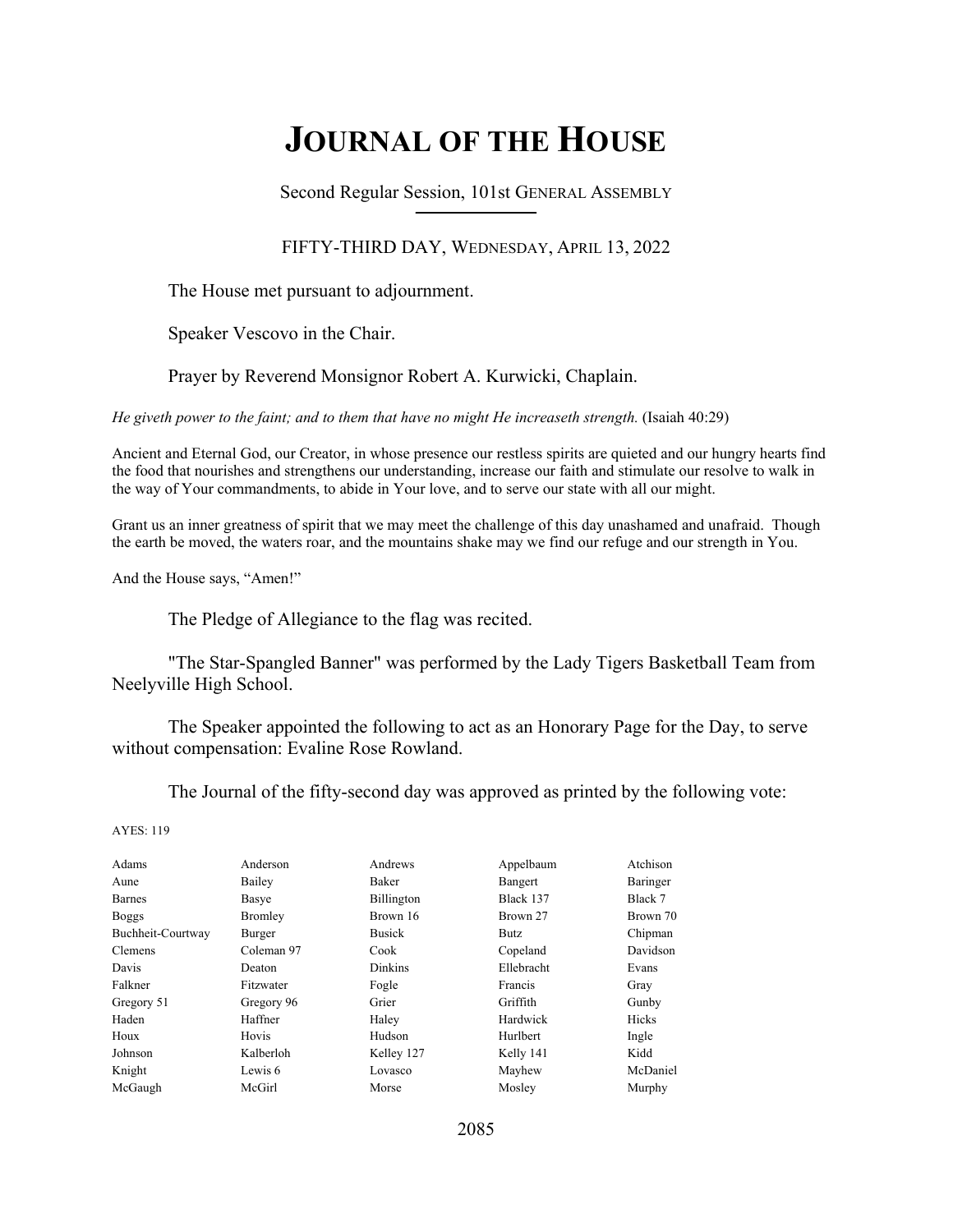| Nurrenbern                    | O'Donnell            | Owen          | Patterson             | Perkins     |
|-------------------------------|----------------------|---------------|-----------------------|-------------|
| Phifer                        | Pike                 | Plocher       | Pollitt <sub>52</sub> | Pollock 123 |
| Porter                        | Pouche               | Price IV      | Proudie               | Ouade       |
| Railsback                     | Reedy                | Richey        | Riggs                 | Roberts     |
| Roden                         | Sander               | Sassmann      | Schroer               | Schwadron   |
| Seitz                         | Sharp 36             | Sharpe 4      | Shaul                 | Shields     |
| Smith 155                     | Smith 163            | Smith 67      | Tate                  | Taylor 139  |
| Taylor 48                     | Terry                | Thompson      | <b>Toalson Reisch</b> | Trent       |
| Turnbaugh                     | Van Schoiack         | Walsh 50      | Weber                 | West        |
| Wiemann                       | Wright               | Young         | Mr. Speaker           |             |
| <b>NOES: 010</b>              |                      |               |                       |             |
| Bosley                        | <b>Burnett</b>       | Mackey        | McCreery              | Merideth    |
| Rogers                        | Rowland              | Smith 45      | Stevens 46            | Unsicker    |
| PRESENT: 000                  |                      |               |                       |             |
| <b>ABSENT WITH LEAVE: 028</b> |                      |               |                       |             |
| Aldridge                      | <b>Bland Manlove</b> | <b>Burton</b> | Christofanelli        | Coleman 32  |
| Collins                       | Cupps                | DeGroot       | Derges                | Dogan       |
| Doll                          | Eggleston            | Fishel        | Henderson             | Lewis 25    |
| Person                        | Pietzman             | Riley         | Rone                  | Sauls       |
| Schnelting                    | <b>Simmons</b>       | Stacy         | Stephens 128          | Thomas      |
| Veit                          | Walsh Moore 93       | Windham       |                       |             |

VACANCIES: 006

Representative Taylor (139) assumed the Chair.

### **PERFECTION OF HOUSE BILLS - INFORMAL**

**HB 2372**, relating to state capitol parking garages, was taken up by Representative Chipman.

On motion of Representative Chipman, the title of **HB 2372** was agreed to.

Representative Roden offered **House Amendment No. 1**.

### *House Amendment No. 1*

AMEND House Bill No. 2372, Page 1, Section 8.175, Line 1, by inserting after "8.175." the following:

"**1.**"; and

Further amend said bill, section, and page, Line 9, by inserting after all of said line the following:

### "**2. No unlicensed and unregistered vehicles are allowed to park in the parking garages.**"; and

Further amend said bill by amending the title, enacting clause, and intersectional references accordingly.

On motion of Representative Roden, **House Amendment No. 1** was adopted.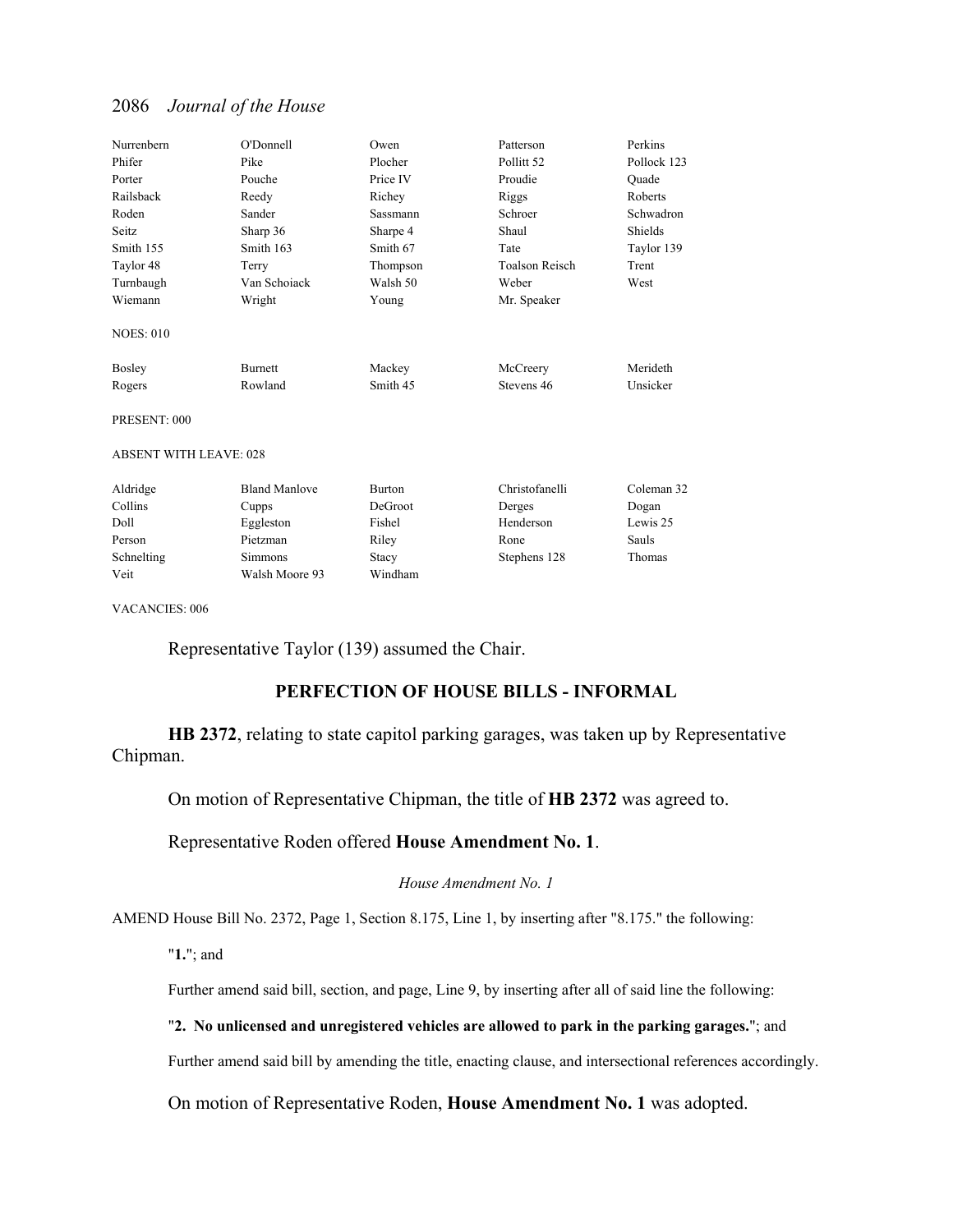On motion of Representative Chipman, **HB 2372, as amended**, was ordered perfected and printed.

**HB 2625**, relating to an exemption from licensure requirements for certain persons, was taken up by Representative Burger.

On motion of Representative Burger, the title of **HB 2625** was agreed to.

On motion of Representative Burger, **HB 2625** was ordered perfected and printed.

Representative Chipman assumed the Chair.

**HCS HB 1696**, relating to the illegal discharge of a firearm, was taken up by Representative Reedy.

On motion of Representative Reedy, **HCS HB 1696** was adopted.

On motion of Representative Reedy, **HCS HB 1696** was ordered perfected and printed.

Representative Taylor (139) resumed the Chair.

**HS HB 2310**, relating to state designations, was taken up by Representative McDaniel.

On motion of Representative McDaniel, the title of **HS HB 2310** was agreed to.

Representative Pike offered **House Amendment No. 1**.

#### *House Amendment No. 1*

AMEND House Substitute for House Bill No. 2310, Page 1, Section 9.280, Line 4, by inserting after all of said section and line the following:

"**9.308. The first full week in February is hereby designated as "School Counseling Week" in the state of Missouri. Citizens of this state are encouraged to participate in appropriate events and activities that recognize the important work of school counselors in helping Missouri's students succeed in school and beyond.**"; and

 Further amend said bill, Page 2, Section 9.356, Line 4, by inserting after all of said section and line the following:

"**9.357. The month of March is hereby designated as "Triple Negative Breast Cancer Awareness Month" in Missouri. Citizens of this state are encouraged to participate in appropriate events and activities designed to improve education and awareness in underserved communities that are disproportionately impacted; ensure equitable access and affordability of breast cancer screening, genetic counseling, and diagnostic testing; and guarantee timely patient access to clinically appropriate treatment options.**"; and

Further amend said bill by amending the title, enacting clause, and intersectional references accordingly.

Representative Grier offered **House Amendment No. 1 to House Amendment No. 1**.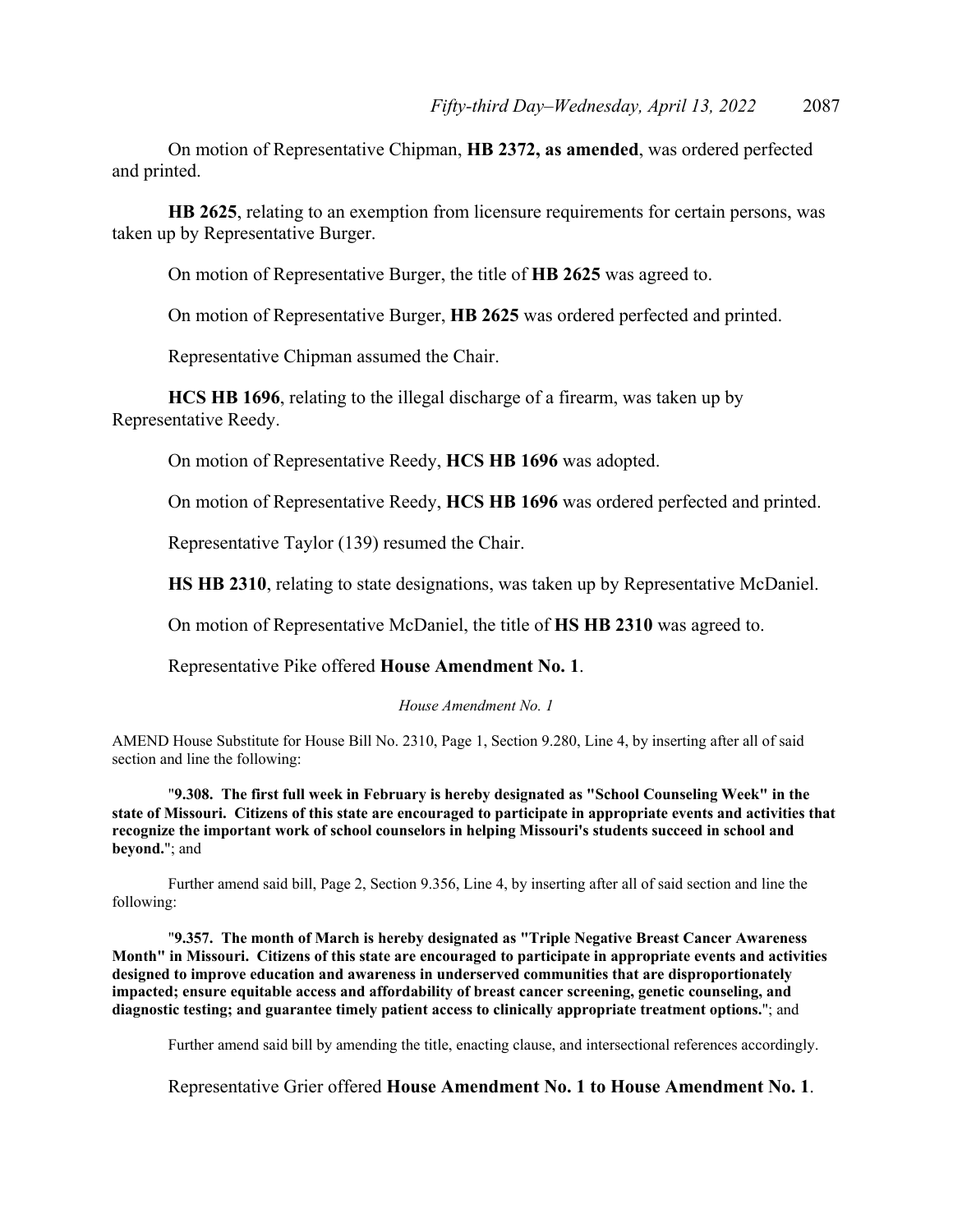*House Amendment No. 1 to House Amendment No. 1*

AMEND House Amendment No. 1 to House Substitute for House Bill No. 2310, Page 1, Line 17, by inserting after all of said line the following:

"Further amend said bill and page, Section 10.095, Line 2, by inserting after all of said section and line the following:

"**311.028. 1. (1) To qualify as "Ozark Highlands" spirits, and to be labeled as such for sale in Missouri, an aged product shall meet the following conditions:**

**(a) The product shall be mashed, fermented, distilled, aged, and bottled in the Ozark Highlands region;**

**(b) The product shall be aged in barrels manufactured in Missouri;**

**(c) The water source shall be untreated or natural from natural springs or deep wells in the Ozarks Highlands, and without chlorination or added chemicals such as fluoride; and**

**(d) The minimum age of a whiskey shall be four years.**

**(2) To qualify as "Ozark Highlands" spirits, and to be labeled as such for sale in Missouri, an unaged product, such as gin or vodka, shall meet the following conditions:**

**(a) The product shall be mashed, fermented, distilled, and bottled in the Ozark Highlands region; and**

**(b) The water source shall be untreated or natural from natural springs or deep wells in the Ozarks Highlands, and without chlorination or added chemicals such as fluoride.**

**2. To additionally qualify as "Single Malt", the final product shall be distilled and bottled at a single distillery.**

**3. The product shall be further certified, by seal or other means, by the "Ozark Highland Distillers Guild" as a qualifying "Ozark Highlands" product.**

**4. For the purposes of this section, the Missouri department of natural resources shall produce, in collaboration with the "Ozark Highland Distillers Guild", and publish an official map of the "Ozark Highlands" region.**

**Section 1. The newly constructed bridge on the CST David Hoeckel Parkway that crosses over Interstate 70 in Wentzville in St. Charles County shall be designated as "Marine LCPL Jared Schmitz Memorial Bridge". The department of transportation shall erect and maintain appropriate signs designating such bridge, with the costs to be paid by private donations.**"; and"; and

Further amend said bill by amending the title, enacting clause, and intersectional references accordingly.

On motion of Representative Grier, **House Amendment No. 1 to House Amendment No. 1** was adopted.

Representative Mayhew offered **House Amendment No. 2 to House Amendment No. 1**.

*House Amendment No. 2 to House Amendment No. 1*

AMEND House Amendment No. 1 to House Substitute for House Bill No. 2310, Page 1, Line 1, by inserting after the second occurrence of the number "1," the following:

"Section A, Line 3, by inserting after all of the said section and line the following: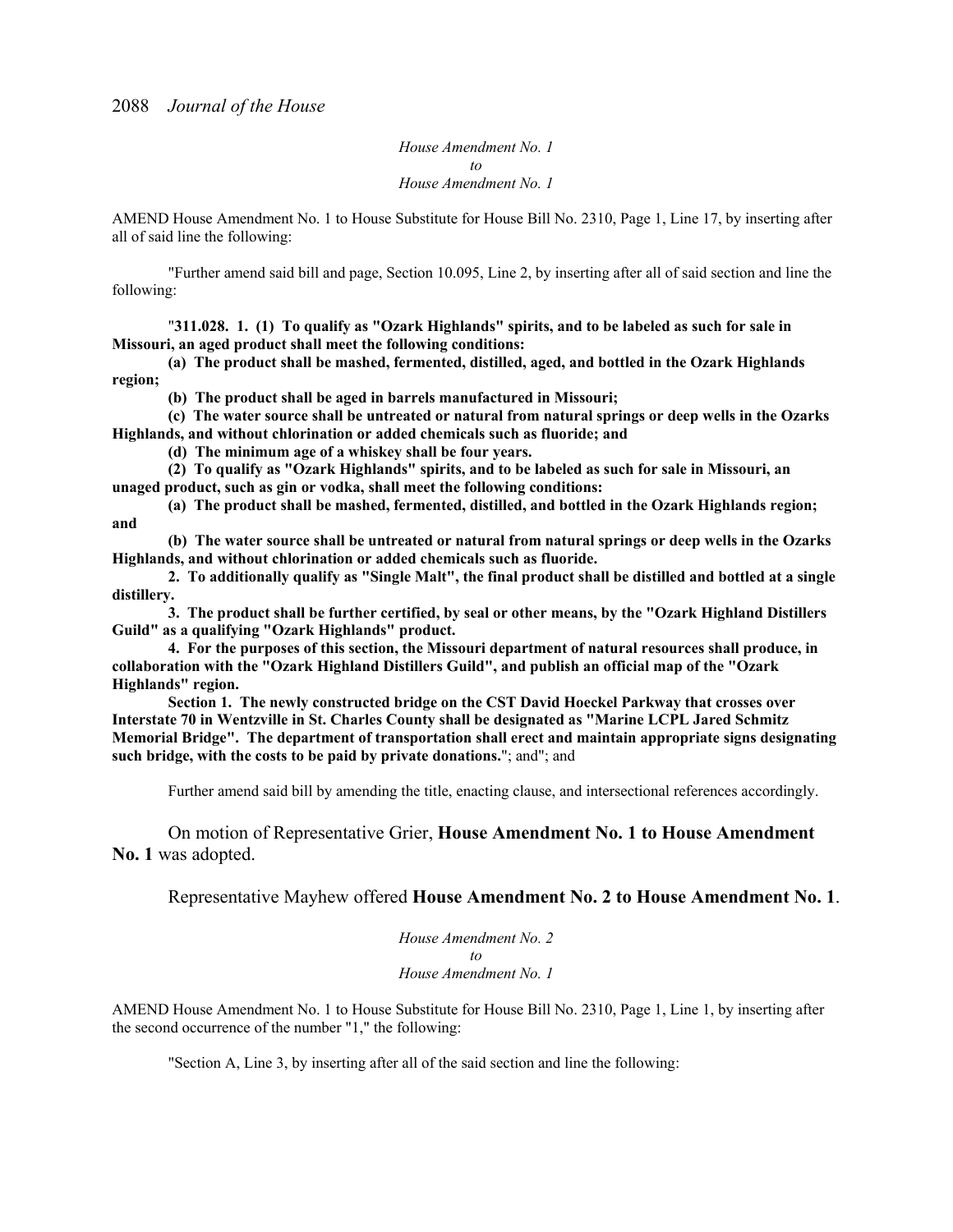"9.138. The governor shall annually issue a proclamation setting apart the first week of March as "**[**Math, Engineering, Technology and Science (METS) Week**] Science, Technology, Engineering, and Math (STEM) Week**", and recommending to the people of the state that the week be appropriately observed through activities that will result in an increased awareness of the importance of advancing community interest in [<del>math, engineering,</del> technology, and science**] science, technology, engineering, and math** programs, and promote **[**METS**] STEM**  careers statewide in order to advance Missouri's workforce. The proclamation shall also recommend that the week be observed with appropriate activities in public schools. Public and private involvement in **[**METS**] STEM** week demonstrates that fostering and encouraging interest in the sciences is a major factor in determining growth and success in school and will help students develop a focus on technology-based careers after graduation."; and

Further amend said bill and page,"; and

Further amend said bill by amending the title, enacting clause, and intersectional references accordingly.

### On motion of Representative Mayhew, **House Amendment No. 2 to House Amendment No. 1** was adopted.

 On motion of Representative Pike, **House Amendment No. 1, as amended**, was adopted.

#### Representative Sauls offered **House Amendment No. 2**.

*House Amendment No. 2*

AMEND House Substitute for House Bill No. 2310, Page 2, Section 9.347, Line 4, by inserting after said section and line the following:

"**9.349. September fifteenth to October fifteenth each year shall be designated as "Hispanic Heritage Month" in Missouri. Citizens of this state are encouraged to participate in appropriate events and activities to recognize the generations of Hispanic Americans who have positively influenced and enriched our state and society.**"; and

Further amend said bill by amending the title, enacting clause, and intersectional references accordingly.

### Representative Proudie offered **House Amendment No. 1 to House Amendment No. 2**.

*House Amendment No. 1 to House Amendment No. 2*

AMEND House Amendment No. 2 to House Substitute for House Bill No. 2310, Page 1, Line 7, by inserting after said line the following:

"Further amend said bill, Page 2, Section 10.095, Line 2, by inserting after said section and line the following:

 "**Section 1. November fifth of each year is hereby designated "Cora Faith Walker Remembrance Day" and citizens of the state shall be encouraged to honor the life and memory of Cora Faith Walker.**"; and"; and

Further amend said bill by amending the title, enacting clause, and intersectional references accordingly.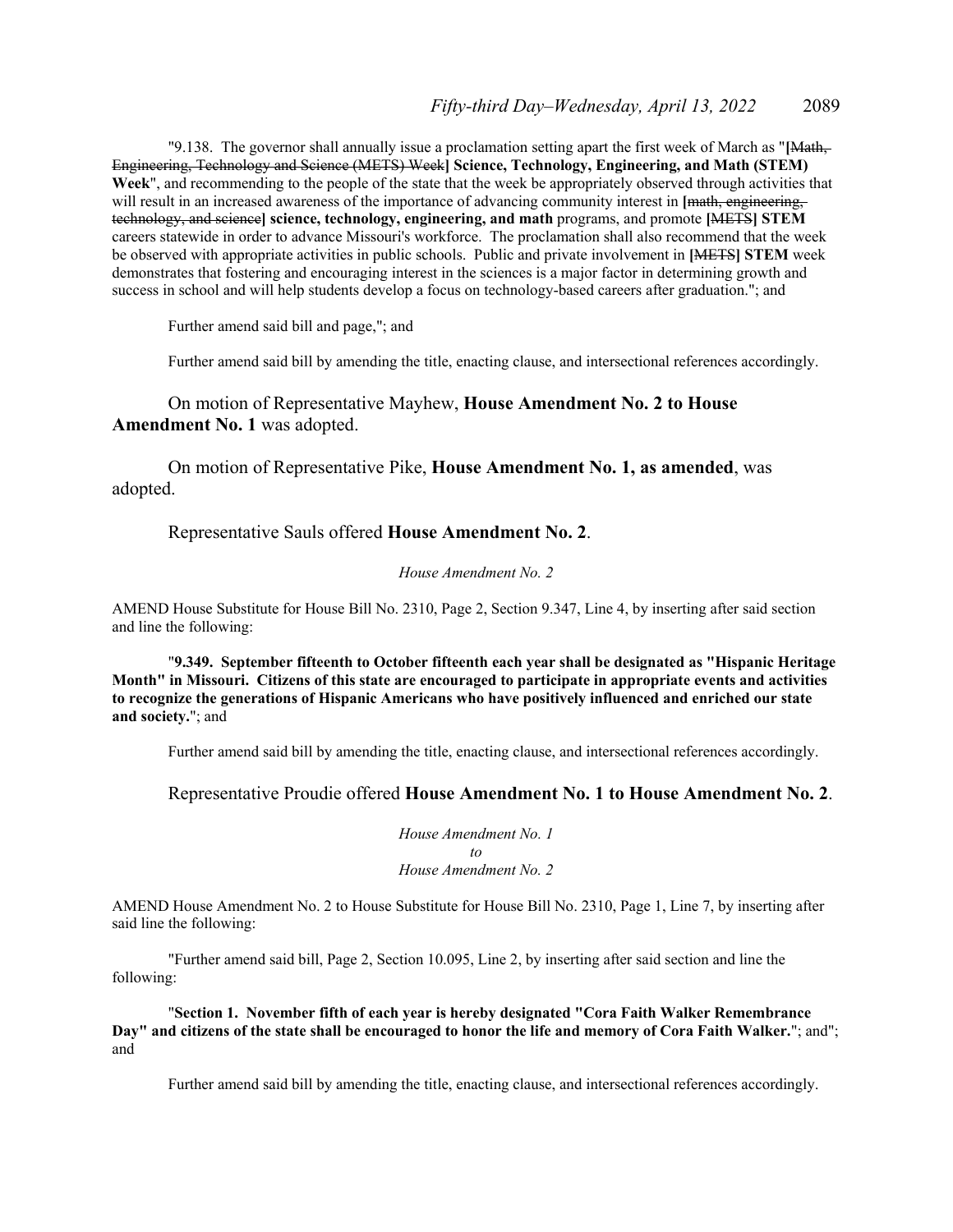On motion of Representative Proudie, **House Amendment No. 1 to House Amendment No. 2** was adopted.

 On motion of Representative Sauls, **House Amendment No. 2, as amended**, was adopted.

Representative Burnett offered **House Amendment No. 3**.

*House Amendment No. 3*

AMEND House Substitute for House Bill No. 2310, Page 2, Section 10.095, Line 2, by inserting after all of said section and line the following:

"**10.205. 1. The book entitled "Missouri's Great Flood of '93 - Revisiting an Epic Natural Disaster" by Kenneth L. Kieser is selected for and shall be known as the official state work chronicling the 1993 flood. 2. The historic flood of 1993 encompassed a nine-state area in the Midwest during the summer of** 

**1993. "Missouri's Great Flood of '93 - Revisiting an Epic Natural Disaster" provides a comprehensive document of history that outlines how the flood occurred meteorologically and how those who lived through the flood survived and rebuilt after the flood waters receded.**"; and

Further amend said bill by amending the title, enacting clause, and intersectional references accordingly.

### Representative Bosley offered **House Amendment No. 1 to House Amendment No. 3**.

*House Amendment No. 1 to House Amendment No. 3*

AMEND House Amendment No. 3 to House Substitute for House Bill No. 2310, Page 1, Line 10, by deleting said line and inserting in lieu thereof the following:

"**those who lived through the flood survived and rebuilt after the flood waters receded. Section 1. April 11 through April 17 of each year is hereby designated as "Black Maternal Health Week". The citizens of this state are encouraged to engage in appropriate events and activities to commemorate black maternal health.** 

**Section 2. The month of April of each year is hereby designated as "Minority Health Month". The citizens of this state are encouraged to engage in appropriate events and activities to commemorate minority health month.**"; and"; and

Further amend said bill by amending the title, enacting clause, and intersectional references accordingly.

On motion of Representative Bosley, **House Amendment No. 1 to House Amendment No. 3** was adopted.

Representative Seitz offered **House Amendment No. 2 to House Amendment No. 3**.

*House Amendment No. 2 to House Amendment No. 3*

AMEND House Amendment No. 3 to House Substitute for House Bill No. 2310, Page 1, Line 10, by deleting said line and inserting in lieu thereof the following: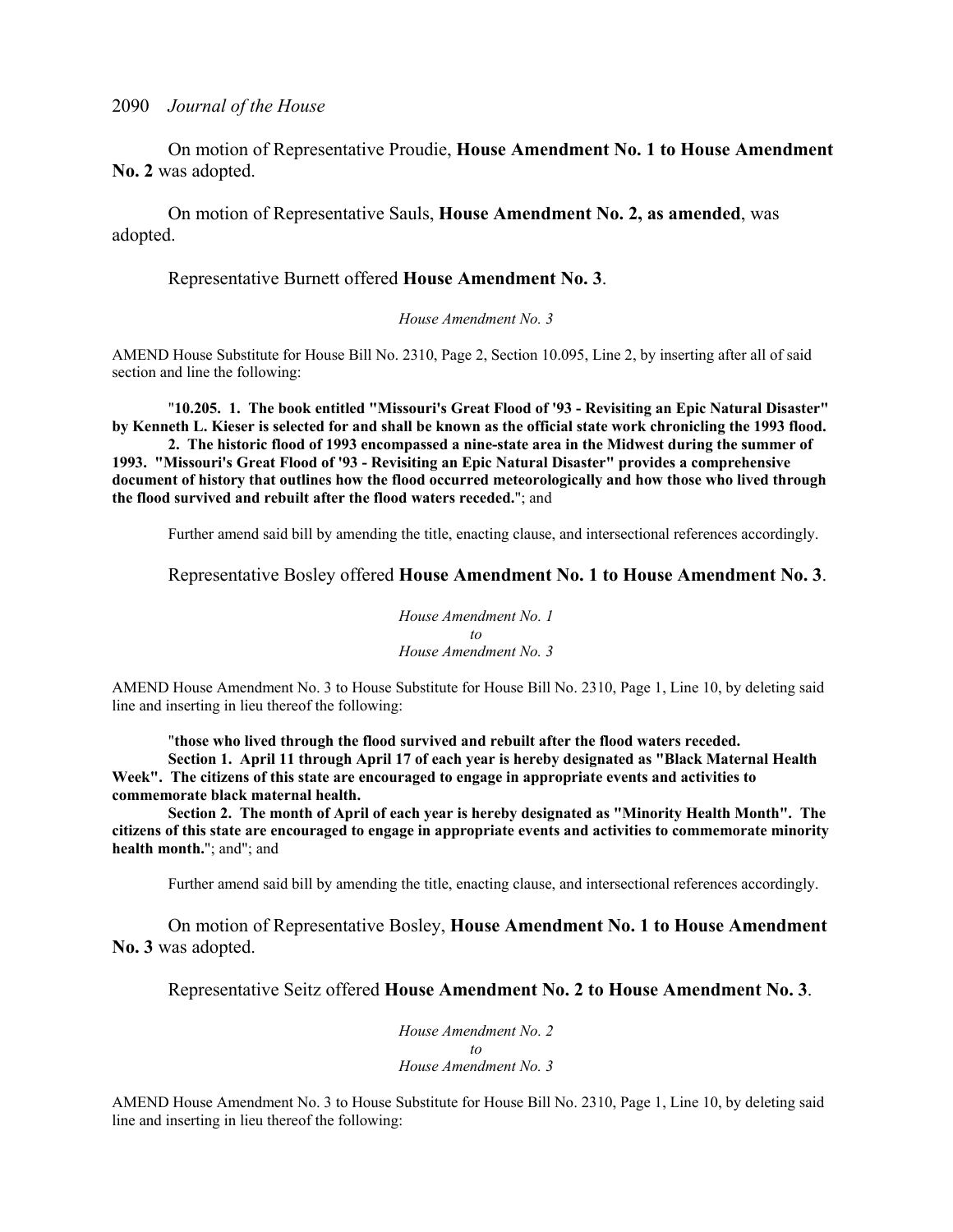"**those who lived through the flood survived and rebuilt after the flood waters receded. Section 1. Beginning January 1, 2023, in order for a day to be designated in honor of deceased individual, such individual shall be deceased at least five years unless such individual was killed in combat while on active duty in the military, in which case such individual shall be deceased at least one year.**"; and"; and

Further amend said bill by amending the title, enacting clause, and intersectional references accordingly.

### **HS HB 2310, as amended, with House Amendment No. 2 to House Amendment No. 3 and House Amendment No. 3, as amended, pending**, was laid over.

On motion of Representative Kelly (141), the House recessed until 2:00 p.m.

### **AFTERNOON SESSION**

The hour of recess having expired, the House was called to order by Speaker Vescovo.

Representative Plocher suggested the absence of a quorum.

The following roll call indicated a quorum present:

| Anderson          | Atchison   | Aune           | Bailey        | Baker                 |
|-------------------|------------|----------------|---------------|-----------------------|
| Basye             | Billington | Brown 16       | Brown 27      | Burton                |
| <b>Busick</b>     | Chipman    | Collins        | Cook          | Cupps                 |
| Davidson          | Davis      | DeGroot        | Evans         | Francis               |
| Haffner           | Haley      | Hardwick       | Kalberloh     | Kelley 127            |
| Kelly 141         | Lewis 6    | Lovasco        | Mayhew        | McGirl                |
| Morse             | Murphy     | Price IV       | Reedy         | Richey                |
| Riggs             | Roberts    | Sander         | Sassmann      | Seitz.                |
| Shields           | Taylor 139 | Terry          | Van Schoiack  | Veit                  |
| Walsh 50          | Wright     |                |               |                       |
| <b>NOES: 001</b>  |            |                |               |                       |
| Rowland           |            |                |               |                       |
| PRESENT: 085      |            |                |               |                       |
| Adams             | Aldridge   | Andrews        | Appelbaum     | Bangert               |
| Baringer          | Black 7    | <b>Boggs</b>   | <b>Bosley</b> | Bromley               |
| Buchheit-Courtway | Burger     | <b>Burnett</b> | <b>Butz</b>   | Christofanelli        |
| Clemens           | Coleman 32 | Coleman 97     | Copeland      | Deaton                |
| <b>Dinkins</b>    | Dogan      | Eggleston      | Ellebracht    | Falkner               |
| Fishel            | Fitzwater  | Fogle          | Gray          | Gregory 51            |
| Grier             | Griffith   | Gunby          | Henderson     | Hicks                 |
| Houx              | Hovis      | Hudson         | Hurlbert      | Ingle                 |
| Kidd              | Knight     | McCreery       | McDaniel      | Merideth              |
| Nurrenbern        | O'Donnell  | Owen           | Perkins       | Person                |
| Phifer            | Pietzman   | Pike           | Plocher       | Pollitt <sub>52</sub> |
| Porter            | Pouche     | Proudie        | Quade         | Railsback             |
| Riley             | Roden      | Rogers         | Sauls         | Schnelting            |
| Schroer           | Schwadron  | Shaul          | Smith 45      | Stacy                 |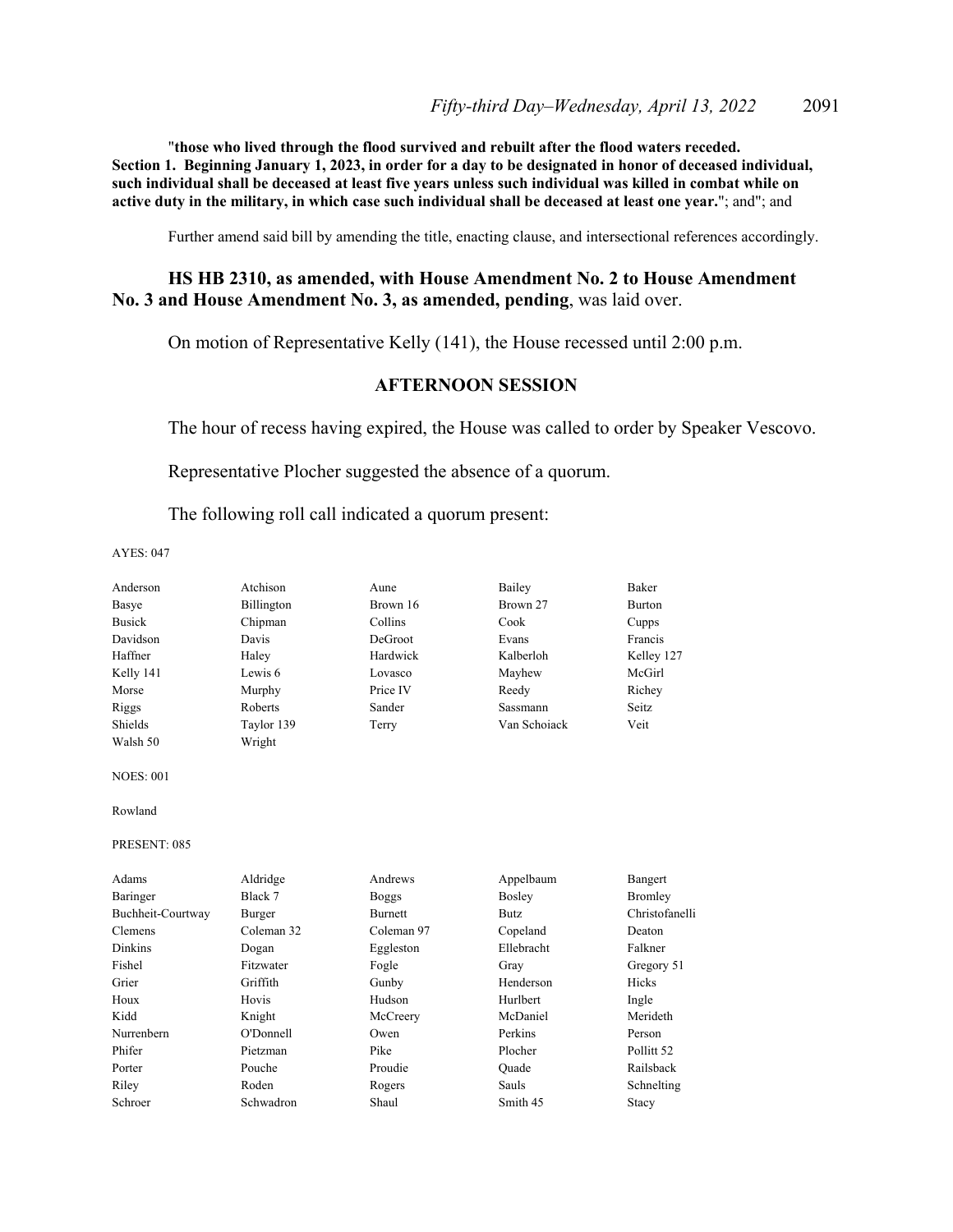| Stephens 128                  | Tate       | Taylor 48            | Thomas         | Thompson       |
|-------------------------------|------------|----------------------|----------------|----------------|
| <b>Toalson Reisch</b>         | Trent      | Turnbaugh            | Unsicker       | Walsh Moore 93 |
| Weber                         | Wiemann    | Windham              | Young          | Mr. Speaker    |
| <b>ABSENT WITH LEAVE: 024</b> |            |                      |                |                |
| <b>Barnes</b>                 | Black 137  | <b>Bland Manlove</b> | Brown 70       | Derges         |
| Doll                          | Gregory 96 | Haden                | Johnson        | Lewis 25       |
| Mackey                        | McGaugh    | Mosley               | Patterson      | Pollock 123    |
| Rone                          | Sharp 36   | Sharpe 4             | <b>Simmons</b> | Smith 155      |
| Smith 163                     | Smith 67   | Stevens 46           | West           |                |

VACANCIES: 006

Representative Taylor (139) resumed the Chair.

### **PERFECTION OF HOUSE BILLS - INFORMAL**

**HS HCS HBs 2574, 1929 & 1456**, relating to detached catalytic converters, was taken up by Representative Mayhew.

 On motion of Representative Mayhew, the title of **HS HCS HBs 2574, 1929 & 1456** was agreed to.

On motion of Representative Mayhew, **HS HCS HBs 2574, 1929 & 1456** was adopted.

 On motion of Representative Mayhew, **HS HCS HBs 2574, 1929 & 1456** was ordered re-perfected and printed.

**HCS HB 1709**, relating to certain experimental or investigational medical treatments, was taken up by Representative Buchheit-Courtway.

Representative Buchheit-Courtway moved that the title of **HCS HB 1709** be agreed to.

Representative Sander offered **House Amendment No. 1**.

*House Amendment No. 1*

AMEND House Committee Substitute for House Bill No. 1709, Page 1, In the Title, Line 3, by deleting said line and inserting in lieu thereof the words "unlawful discriminatory practices."; and

Further amend said bill by amending the title, enacting clause, and intersectional references accordingly.

Representative Walsh (50) raised a point of order that a member was in violation of Rule 49.

Representative Taylor (139) requested a parliamentary ruling.

The point of order was withdrawn.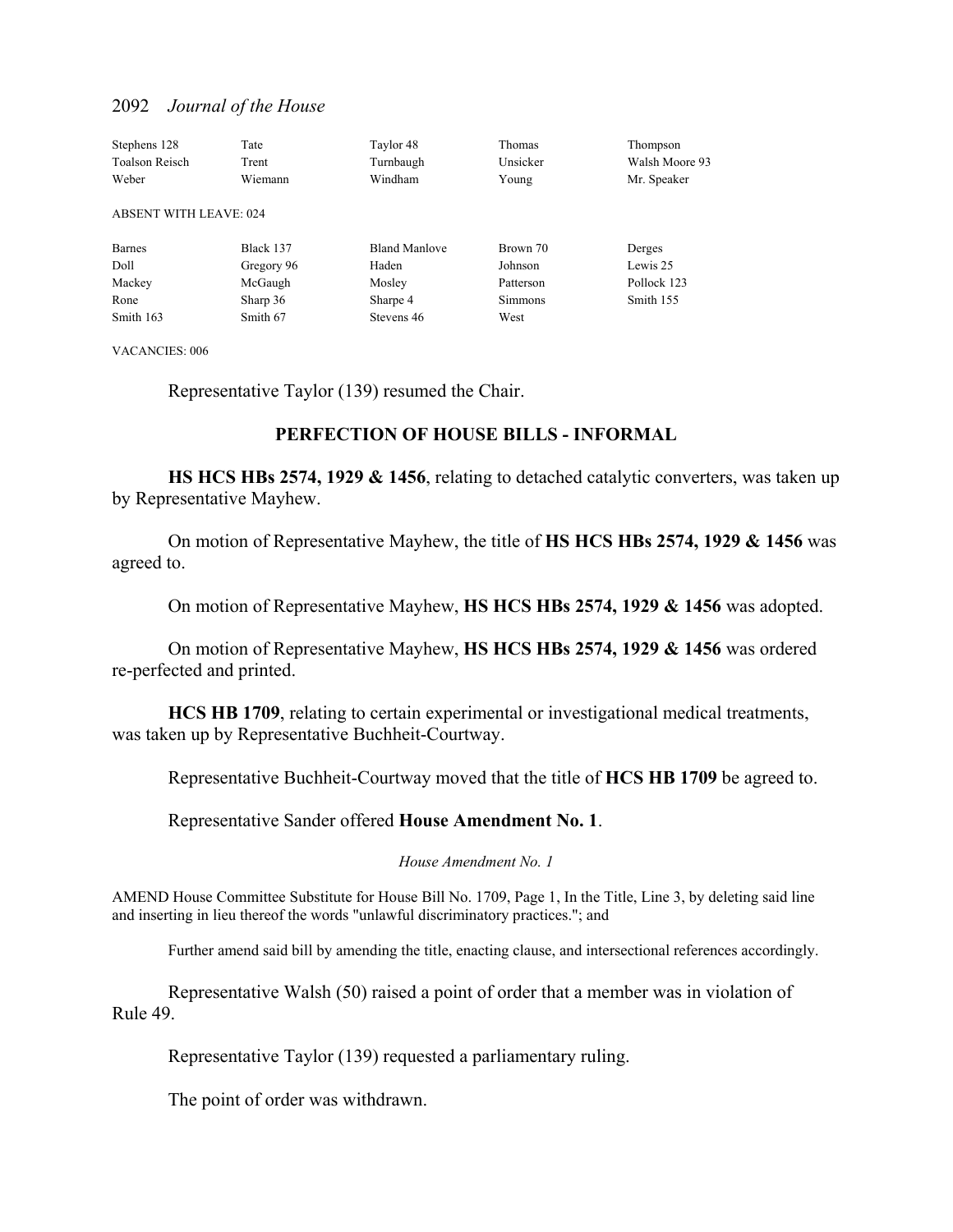### Representative Sander moved that **House Amendment No. 1** be adopted.

Which motion was defeated.

 Representative Buchheit-Courtway again moved that the title of **HCS HB 1709** be agreed to.

Which motion was adopted.

### Representative Sander offered **House Amendment No. 2**.

#### *House Amendment No. 2*

AMEND House Committee Substitute for House Bill No. 1709, Page 1, Section A, Line 2, by inserting after said section and line the following:

"213.010. As used in this chapter, the following terms shall mean:

(1) "Age", an age of forty or more years but less than seventy years, except that it shall not be an unlawful employment practice for an employer to require the compulsory retirement of any person who has attained the age of sixty-five and who, for the two-year period immediately before retirement, is employed in a bona fide executive or high policy-making position, if such person is entitled to an immediate nonforfeitable annual retirement benefit from a pension, profit sharing, savings or deferred compensation plan, or any combination of such plans, of the employer, which equals, in the aggregate, at least forty-four thousand dollars;

(2) "Because" or "because of", as it relates to the adverse decision or action, the protected criterion was the motivating factor;

(3) "Commission", the Missouri commission on human rights;

(4) "Complainant", a person who has filed a complaint with the commission alleging that another person has engaged in a prohibited discriminatory practice;

(5) "Disability", a physical or mental impairment which substantially limits one or more of a person's major life activities, being regarded as having such an impairment, or a record of having such an impairment, which with or without reasonable accommodation does not interfere with performing the job, utilizing the place of public accommodation, or occupying the dwelling in question. For purposes of this chapter, the term "disability" does not include current, illegal use of or addiction to a controlled substance as such term is defined by section 195.010; however, a person may be considered to have a disability if that person:

(a) Has successfully completed a supervised drug rehabilitation program and is no longer engaging in the illegal use of, and is not currently addicted to, a controlled substance or has otherwise been rehabilitated successfully and is no longer engaging in such use and is not currently addicted;

(b) Is participating in a supervised rehabilitation program and is no longer engaging in illegal use of controlled substances; or

(c) Is erroneously regarded as currently illegally using, or being addicted to, a controlled substance;

(6) "Discrimination", conduct proscribed herein, taken because of race, color, religion, national origin, ancestry, sex, **[**or**] sexual orientation,** age as it relates to employment, disability, or familial status as it relates to housing**. "Discrimination" includes any unfair treatment based on a person's presumed or assumed race, color, religion, national origin, ancestry, sex, sexual orientation, age as it relates to employment, disability, or familial status as it relates to housing, regardless of whether the presumption or assumption as to such characteristic is correct**;

(7) "Dwelling", any building, structure or portion thereof which is occupied as, or designed or intended for occupancy as, a residence by one or more families, and any vacant land which is offered for sale or lease for the construction or location thereon of any such building, structure or portion thereof;

(8) "Employer", a person engaged in an industry affecting commerce who has six or more employees for each working day in each of twenty or more calendar weeks in the current or preceding calendar year, and shall include the state, or any political or civil subdivision thereof, or any person employing six or more persons within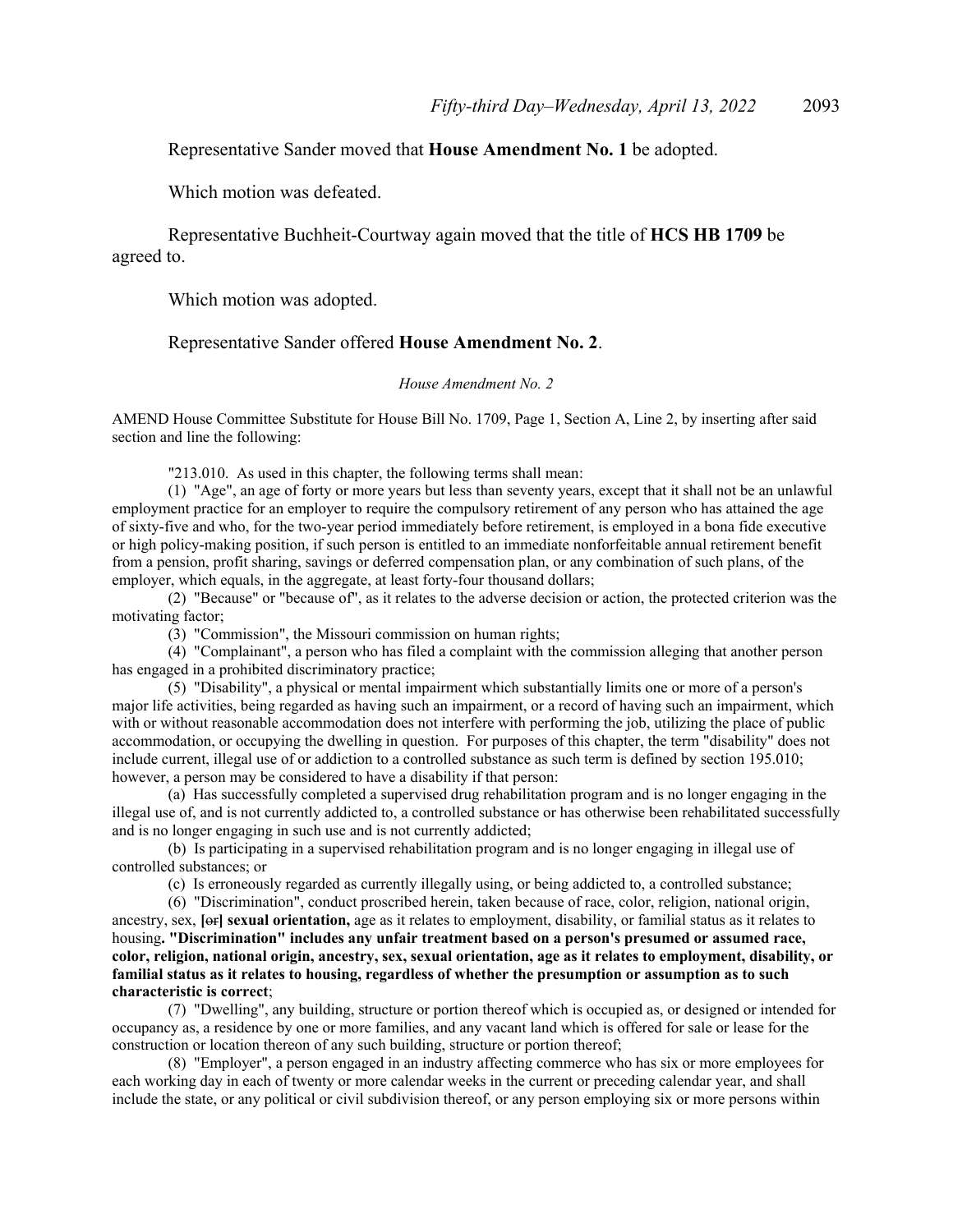the state but does not include corporations and associations owned or operated by religious or sectarian organizations. "Employer" shall not include:

(a) The United States;

(b) A corporation wholly owned by the government of the United States;

(c) An individual employed by an employer;

(d) An Indian tribe;

(e) Any department or agency of the District of Columbia subject by statute to procedures of the competitive service, as defined in 5 U.S.C. Section **[**2101**] 2102**; or

(f) A bona fide private membership club, other than a labor organization, that is exempt from taxation under 26 U.S.C. Section 501(c);

(9) "Employment agency" includes any person or agency, public or private, regularly undertaking with or without compensation to procure employees for an employer or to procure for employees opportunities to work for an employer;

(10) "Executive director", the executive director of the Missouri commission on human rights;

(11) "Familial status", one or more individuals who have not attained the age of eighteen years being domiciled with:

(a) A parent or another person having legal custody of such individual; or

(b) The designee of such parent or other person having such custody, with the written permission of such parent or other person. The protections afforded against discrimination because of familial status shall apply to any person who is pregnant or is in the process of securing legal custody of any individual who has not attained the age of eighteen years;

(12) "Human rights fund", a fund established to receive civil penalties as required by federal regulations and as set forth by subdivision (2) of subsection 11 of section 213.075, and which will be disbursed to offset additional expenses related to compliance with the Department of Housing and Urban Development regulations;

(13) "Labor organization" includes any organization which exists for the purpose, in whole or in part, of collective bargaining or of dealing with employers concerning grievances, terms or conditions of employment, or for other mutual aid or protection in relation to employment;

(14) "Local commissions", any commission or agency established prior to August 13, 1986, by an ordinance or order adopted by the governing body of any city, constitutional charter city, town, village, or county;

(15) **"Motivating factor", the factor that actually played a role in the adverse action or decision and had a determinative influence on the adverse action or decision;**

**(16)** "Person" includes one or more individuals, corporations, partnerships, associations, organizations, labor organizations, legal representatives, mutual companies, joint stock companies, trusts, trustees, trustees in bankruptcy, receivers, fiduciaries, or other organized groups of persons;

**[**(16)**] (17)** "Places of public accommodation", all places or businesses offering or holding out to the general public, goods, services, privileges, facilities, advantages or accommodations for the peace, comfort, health, welfare and safety of the general public or such public places providing food, shelter, recreation and amusement, including, but not limited to:

(a) Any inn, hotel, motel, or other establishment which provides lodging to transient guests, other than an establishment located within a building which contains not more than five rooms for rent or hire and which is actually occupied by the proprietor of such establishment as **[**his**] the proprietor's** residence;

(b) Any restaurant, cafeteria, lunchroom, lunch counter, soda fountain, or other facility principally engaged in selling food for consumption on the premises, including, but not limited to, any such facility located on the premises of any retail establishment;

(c) Any gasoline station, including all facilities located on the premises of such gasoline station and made available to the patrons thereof;

(d) Any motion picture house, theater, concert hall, sports arena, stadium, or other place of exhibition or entertainment;

(e) Any public facility owned, operated, or managed by or on behalf of this state or any agency or subdivision thereof, or any public corporation; and any such facility supported in whole or in part by public funds;

(f) Any establishment which is physically located within the premises of any establishment otherwise covered by this section or within the premises of which is physically located any such covered establishment, and which holds itself out as serving patrons of such covered establishment;

**[**(17)**] (18)** "Rent" includes to lease, to sublease, to let and otherwise to grant for consideration the right to occupy premises not owned by the occupant;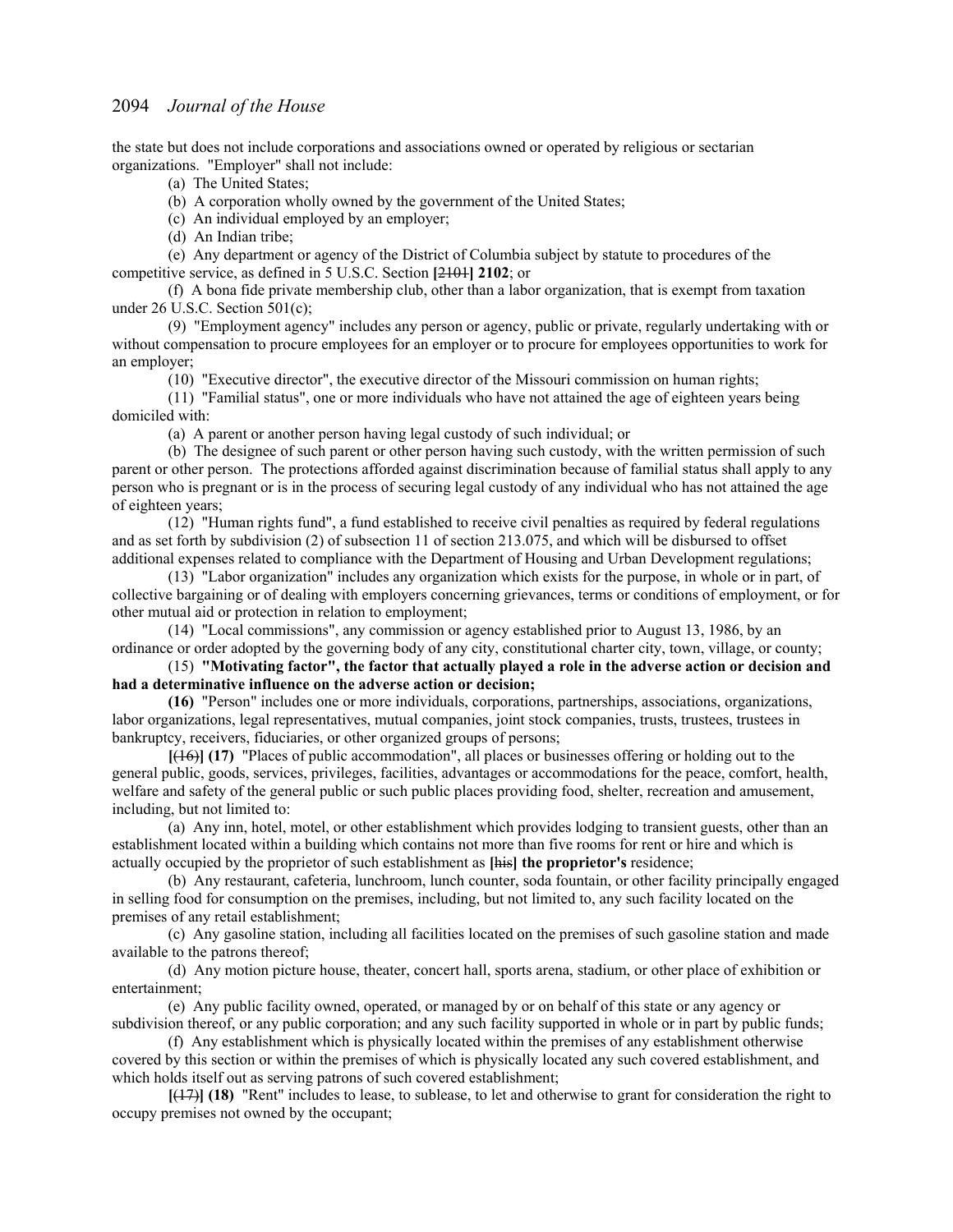**[**(18)**] (19)** "Respondent", a person who is alleged to have engaged in a prohibited discriminatory practice in a complaint filed with the commission;

**[**(19)"The motivating factor", the employee's protected classification actually played a role in the adverse action or decision and had a determinative influence on the adverse decision or action; **]**

(20) **"Sexual orientation", one's actual or perceived emotional or physical attraction to, or romantic or physical relationships with, members of the same gender, members of a different gender, or members of any gender; or the actual or perceived lack of any emotional or physical attraction to, or romantic or physical relationships with, anyone. The term "sexual orientation" includes a history of such attraction or relationships or a history of no such attraction or relationships;**

**(21)** "Unlawful discriminatory practice", any act that is unlawful under this chapter.

213.030. 1. The powers and duties of the commission shall be:

(1) To seek to eliminate and prevent discrimination because of race, color, religion, national origin, ancestry, sex, **sexual orientation,** age as it relates to employment, disability, or familial status as it relates to housing and to take other actions against discrimination because of race, color, religion, national origin, ancestry, sex, **sexual orientation,** age, disability, or familial status as provided by law; and the commission is hereby given general jurisdiction and power for such purposes;

(2) To implement the purposes of this chapter first by conference, conciliation and persuasion so that persons may be guaranteed their civil rights and goodwill be fostered;

(3) To formulate policies to implement the purposes of this chapter and to make recommendations to agencies and officers of the state and political subdivisions in aid of such policies and purposes;

(4) To appoint such employees as it may deem necessary, fix their compensation within the appropriations provided and in accordance with the wage structure established for other state agencies, and prescribe their duties;

(5) To obtain upon request and utilize the services of all governmental departments and agencies to be paid from appropriations to this commission;

(6) To adopt, promulgate, amend, and rescind suitable rules and regulations to carry out the provisions of this chapter and the policies and practices of the commission in connection therewith;

(7) To receive, investigate, initiate, and pass upon complaints alleging discrimination in employment, housing or in places of public accommodations because of race, color, religion, national origin, ancestry, sex, **sexual orientation,** age as it relates to employment, disability, or familial status as it relates to housing and to require the production for examination of any books, papers, records, or other materials relating to any matter under investigation;

(8) To hold hearings, subpoena witnesses, compel their attendance, administer oaths, to take the testimony of any person under oath, and, in connection therewith, to require the production for examination of any books, papers or other materials relating to any matter under investigation or in question before the commission;

(9) To issue publications and the results of studies and research which will tend to promote goodwill and minimize or eliminate discrimination in housing, employment or in places of public accommodation because of race, color, religion, national origin, ancestry, sex, **sexual orientation,** age as it relates to employment, disability, or familial status as it relates to housing;

(10) To provide each year to the governor and to the general assembly a full written report of all its activities and of its recommendations;

(11) To adopt an official seal;

(12) To cooperate, act jointly, enter into cooperative or work-sharing agreements with the United States Equal Employment Opportunity Commission, the United States Department of Housing and Urban Development, and other federal agencies and local commissions or agencies to achieve the purposes of this chapter;

(13) To accept grants, private gifts, bequests, and establish funds to dispose of such moneys so long as the conditions of the grant, gift, or bequest are not inconsistent with the purposes of this chapter and are used to achieve the purposes of this chapter;

(14) To establish a human rights fund as defined in section 213.010, for the purposes of administering sections 213.040, 213.045, 213.050, 213.070, 213.075, and 213.076.

2. No rule or portion of a rule promulgated under the authority of this chapter shall become effective unless it has been promulgated pursuant to the provisions of section 536.024.

213.040. 1. It shall be an unlawful housing practice:

(1) To refuse to sell or rent after the making of a bona fide offer, to refuse to negotiate for the sale or rental of, to deny or otherwise make unavailable, a dwelling to any person because of race, color, religion, national origin, ancestry, sex, **sexual orientation,** disability, or familial status;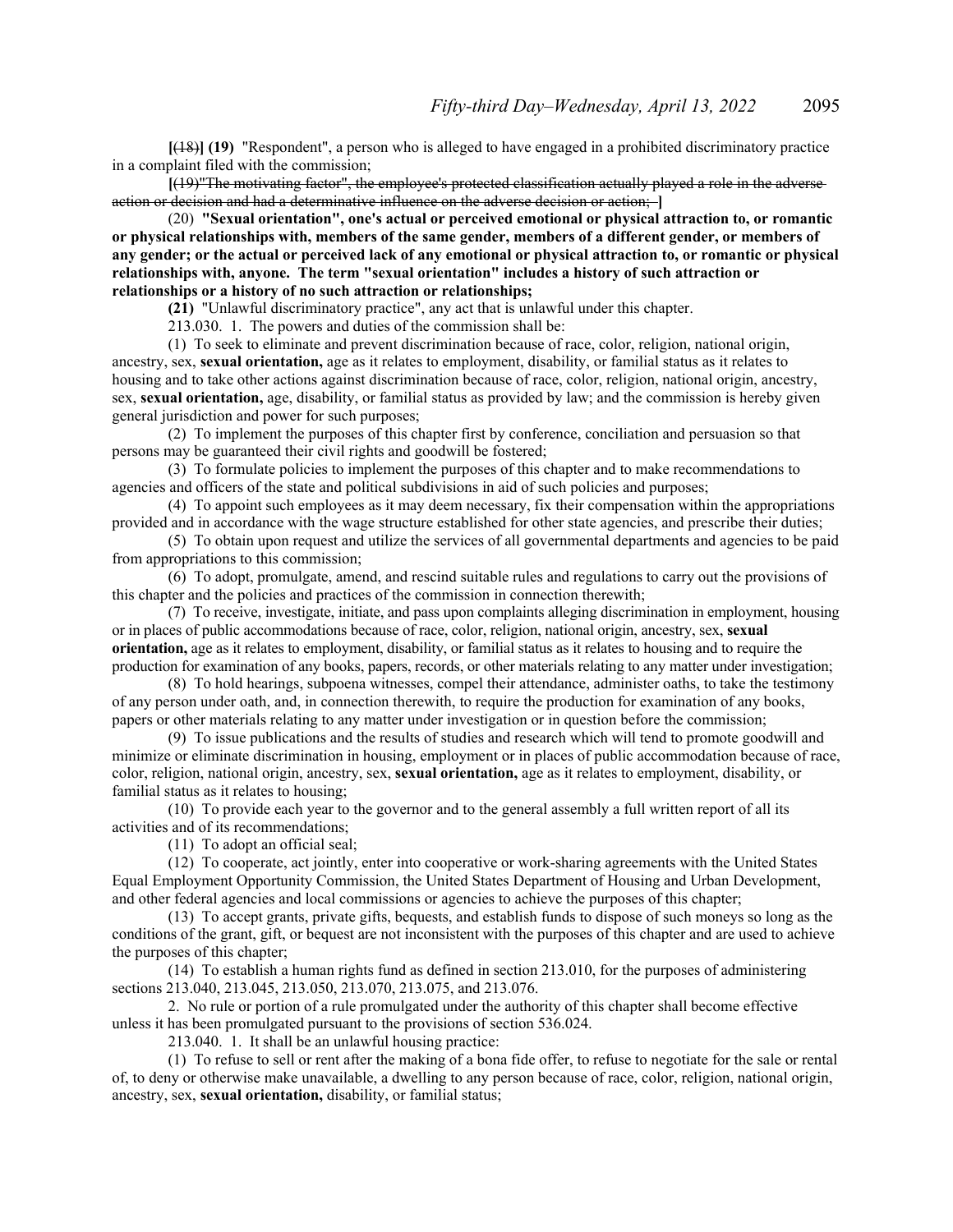(2) To discriminate against any person in the terms, conditions, or privileges of sale or rental of a dwelling, or in the provision of services or facilities in connection therewith, because of race, color, religion, national origin, ancestry, sex, **sexual orientation,** disability, or familial status;

(3) To make, print, or publish, or cause to be made, printed, or published any notice, statement or advertisement, with respect to the sale or rental of a dwelling that indicates any preference, limitation, or discrimination because of race, color, religion, national origin, ancestry, sex, **sexual orientation,** disability, or familial status, or an intention to make any such preference, limitation, or discrimination;

(4) To represent to any person because of race, color, religion, national origin, ancestry, sex, **sexual orientation,** disability, or familial status that any dwelling is not available for inspection, sale, or rental when such dwelling is in fact so available;

(5) To induce or attempt to induce any person to sell or rent any dwelling by representations regarding the entry or prospective entry into the neighborhood of a person or persons because of a particular race, color, religion, national origin, ancestry, sex, **sexual orientation,** disability, or familial status;

(6) To discriminate in the sale or rental of, or to otherwise make unavailable or deny, a dwelling to any buyer or renter because of a disability of:

(a) That buyer or renter;

(b) A person residing in or intending to reside in that dwelling after it is so sold, rented, or made available; or

(c) Any person associated with that buyer or renter;

(7) To discriminate against any person in the terms, conditions, or privileges of sale or rental of a dwelling, or in the provision of services or facilities in connection with such dwelling, because of a disability of: (a) That person;

(b) A person residing in or intending to reside in that dwelling after it is so sold, rented, or made available; or

(c) Any person associated with that person.

2. For purposes of this section and sections 213.045 and 213.050, discrimination includes:

(1) A refusal to permit, at the expense of the person with the disability, reasonable modifications of existing premises occupied or to be occupied by such person if such modifications may be necessary to afford such person full enjoyment of the premises, except that, in the case of a rental, the landlord may, where it is reasonable to do so, condition permission for a modification on the renter's agreeing to restore the interior of the premises to the condition that existed before the modification, reasonable wear and tear excepted;

(2) A refusal to make reasonable accommodations in rules, policies, practices, or services, when such accommodations may be necessary to afford such person equal opportunity to use and enjoy a dwelling; or

(3) In connection with the design and construction of covered multifamily dwellings for first occupancy after March 13, 1991, a failure to design and construct those dwellings in such a manner that:

(a) The public use and common use portions of such dwellings are readily accessible to and usable by persons with a disability;

(b) All the doors designed to allow passage into and within all premises within such dwellings are sufficiently wide to allow passage by persons with a disability in wheelchairs; and

- (c) All premises within such dwellings contain the following features of adaptive design:
- a. An accessible route into and through the dwelling;
- b. Light switches, electrical outlets, thermostats, and other environmental controls in accessible locations;
- c. Reinforcements in bathroom walls to allow later installation of grab bars; and
- d. Usable kitchens and bathrooms such that an individual in a wheelchair can maneuver about the space.
- 3. As used in subdivision (3) of subsection 2 of this section, the term "covered multifamily dwelling" means:
- (1) Buildings consisting of four or more units if such buildings have one or more elevators; and
- (2) Ground floor units in other buildings consisting of four or more units.

4. Compliance with the appropriate requirements of the American National Standard for Buildings and Facilities providing accessibility and usability for people with physical disabilities, commonly cited as "ANSI A117.1", suffices to satisfy the requirements of paragraph (a) of subdivision (3) of subsection 2 of this section.

5. Where a unit of general local government has incorporated into its laws the requirements set forth in subdivision (3) of subsection 2 of this section, compliance with such laws shall be deemed to satisfy the requirements of that subdivision. Such compliance shall be subject to the following provisions:

(1) A unit of general local government may review and approve newly constructed covered multifamily dwellings for the purpose of making determinations as to whether the design and construction requirements of subdivision (3) of subsection 2 of this section are met;

(2) The commission shall encourage, but may not require, the units of local government to include in their existing procedures for the review and approval of newly constructed covered multifamily dwellings, determinations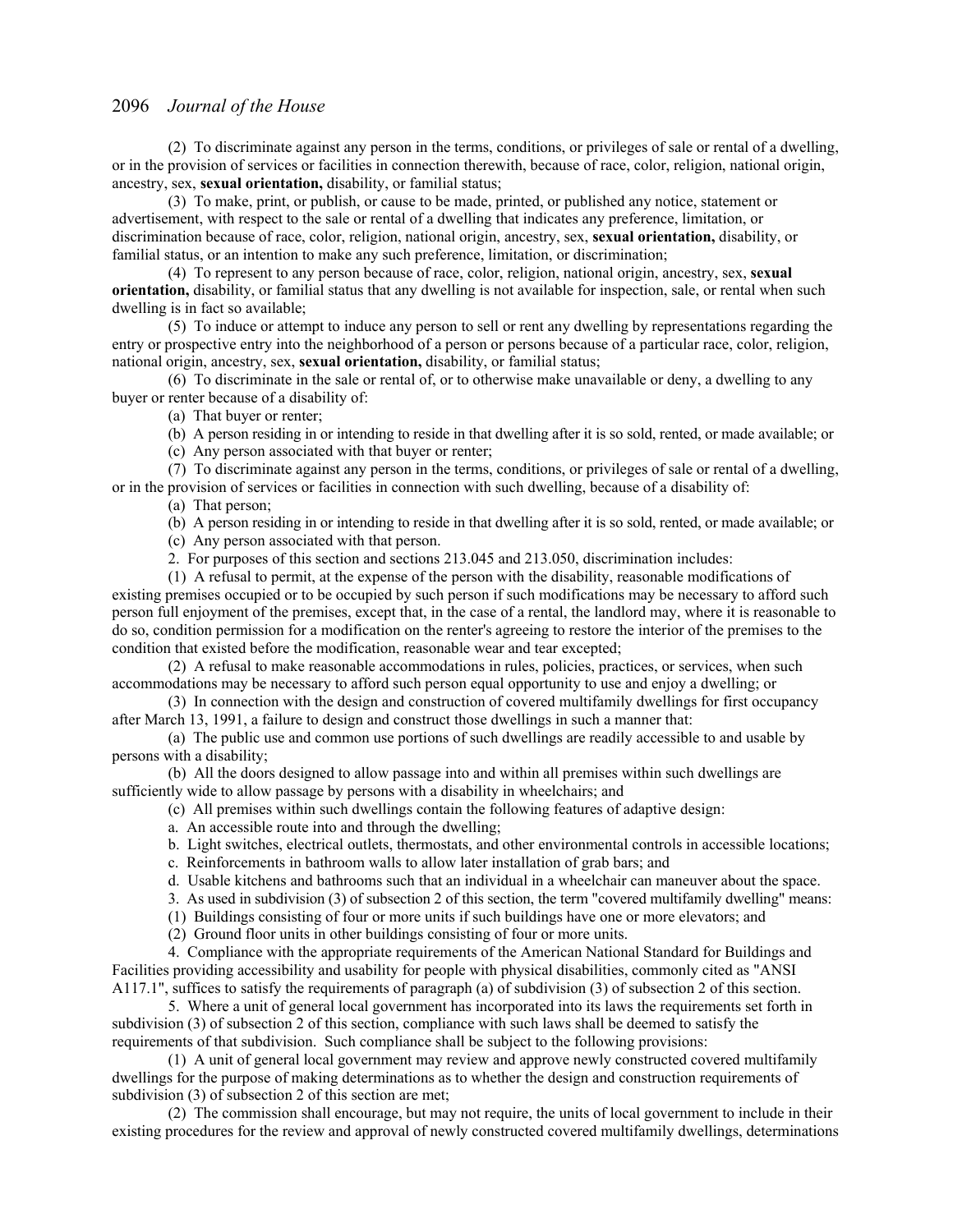as to whether the design and construction of such dwellings are consistent with subdivision (3) of subsection 2 of this section, and shall provide technical assistance to units of local government and other persons to implement the requirements of subdivision (3) of subsection 2 of this section;

(3) Nothing in this chapter shall be construed to require the commission to review or approve the plans, designs or construction of all covered dwellings, to determine whether the design and construction of such dwellings are consistent with the requirements of subdivision (3) of subsection 2 of this section.

6. Nothing in this chapter shall be construed to invalidate or limit any law of the state or political subdivision of the state, or other jurisdiction in which this chapter shall be effective, that requires dwellings to be designed and constructed in a manner that affords persons with disabilities greater access than is required by this chapter.

7. Nothing in this section and sections 213.045 and 213.050 requires that a dwelling be made available to an individual whose tenancy would constitute a direct threat to the health or safety of other individuals or whose tenancy would result in substantial physical damage to the property of others.

8. Nothing in this section and sections 213.045 and 213.050 limits the applicability of any reasonable local or state restriction regarding the maximum number of occupants permitted to occupy a dwelling, nor does any provision in this section and sections 213.045 and 213.050 regarding familial status apply with respect to housing for older persons.

9. As used in this section and sections 213.045 and 213.050, "housing for older persons" means housing:

(1) Provided under any state or federal program that the commission determines is specifically designed and operated to assist elderly persons, as defined in the state or federal program;

(2) Intended for, and solely occupied by, persons sixty-two years of age or older; or

(3) Intended and operated for occupancy by at least one person fifty-five years of age or older per unit. In determining whether housing qualifies as housing for older persons under this subsection, the commission shall develop regulations which require at least the following factors:

(a) The existence of significant facilities and services specifically designed to meet the physical or social needs of older persons, or if the provision of such facilities and services is not practicable, that such housing is necessary to provide important housing opportunities for older persons; and

(b) That at least eighty percent of the units are occupied by at least one person fifty-five years of age or older per unit; and

(c) The publication of, and adherence to, policies and procedures which demonstrate an intent by the owner or manager to provide housing for persons fifty-five years of age or older.

10. Housing shall not fail to meet the requirements for housing for older persons by reason of:

(1) Persons residing in such housing as of August 28, 1992, who do not meet the age requirements of subdivision (2) or (3) of subsection 9 of this section, provided that new occupants of such housing meet the age requirements of subdivision (2) or (3) of subsection 9 of this section; or

(2) Unoccupied units, provided that such units are reserved for occupancy by persons who meet the age requirements of subdivision (2) or (3) of subsection 9 of this section.

11. Nothing in this section or section 213.045 or 213.050 shall prohibit conduct against a person because such person has been convicted by any court of competent jurisdiction of the illegal manufacture or distribution of a controlled substance, as defined by section 195.010.

12. Nothing in this chapter shall prohibit a religious organization, association, or society, or any nonprofit institution or organization operated, supervised or controlled by or in conjunction with a religious organization, association, or society, from limiting the sale, rental or occupancy of dwellings which it owns or operates for other than a commercial purpose to persons of the same religion, or from giving preference to such persons, unless membership in such religion is restricted on account of race, color, or national origin. Nor shall anything in this chapter prohibit a private club not in fact open to the public, which as an incident to its primary purpose or purposes provides lodging which it owns or operates for other than a commercial purpose, from limiting the rental or occupancy of such lodging to its members or from giving preference to its members.

13. Nothing in this chapter, other than the prohibitions against discriminatory advertising in subdivision (3) of subsection 1 of this section, shall apply to:

(1) The sale or rental of any single family house by a private individual owner, provided the following conditions are met:

(a) The private individual owner does not own or have any interest in more than three single family houses at any one time; and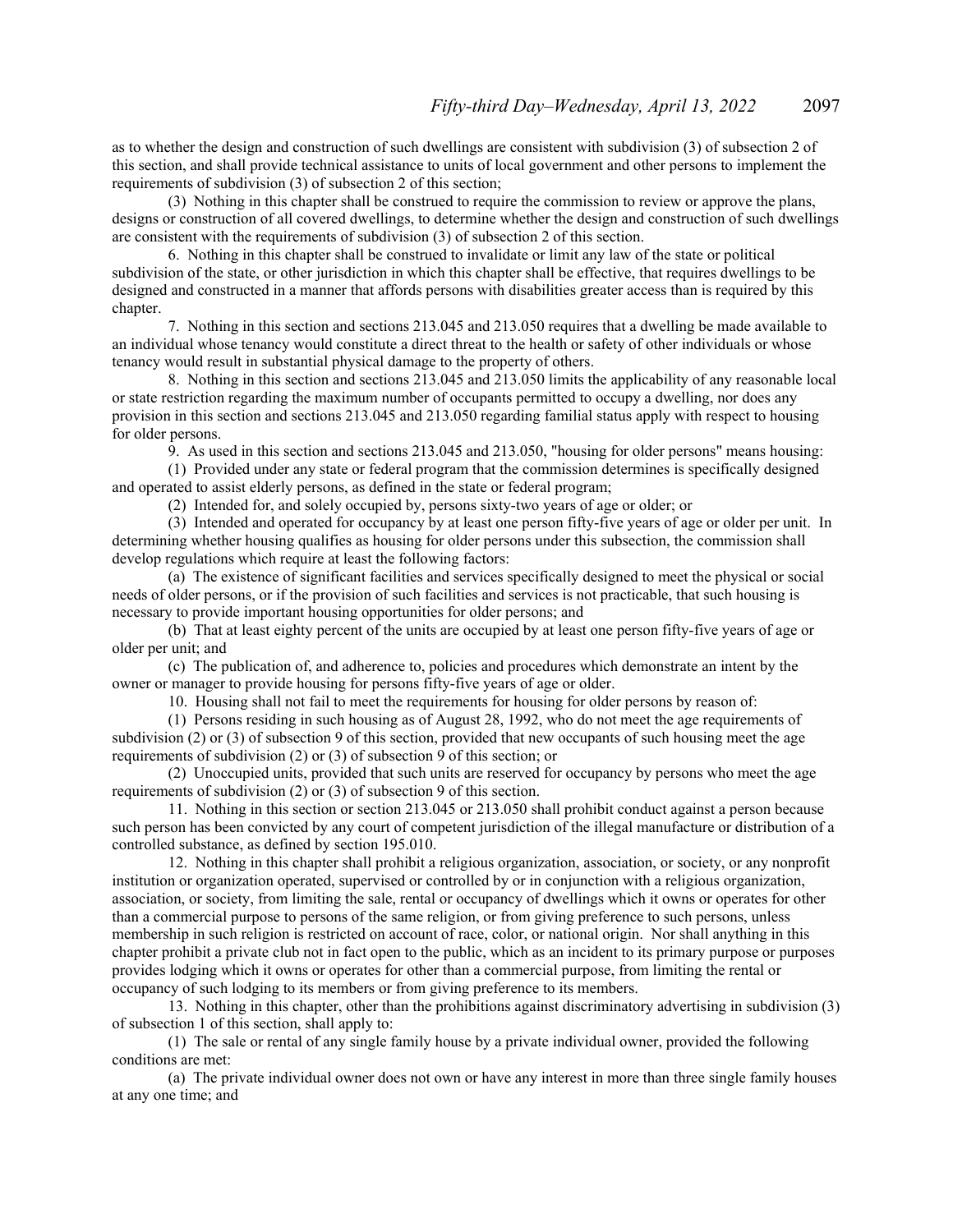(b) The house is sold or rented without the use of a real estate broker, agent or salesperson or the facilities of any person in the business of selling or renting dwellings and without publication, posting or mailing of any advertisement. If the owner selling the house does not reside in it at the time of the sale or was not the most recent resident of the house prior to such sale, the exemption in this section applies to only one such sale in any twentyfour-month period; or

(2) Rooms or units in dwellings containing living quarters occupied or intended to be occupied by no more than four families living independently of each other, if the owner actually maintains and occupies one of such living quarters as his or her residence.

213.045. It shall be unlawful for any bank, building and loan association, insurance company or other corporation, association, firm or enterprise whose business consists in whole or in part in the making of commercial real estate loans, to deny a loan or other financial assistance because of race, color, religion, national origin, ancestry, sex, **sexual orientation,** disability or familial status to a person applying therefor for the purpose of purchasing, **[**construction**] constructing**, improving, repairing, or maintaining a dwelling, or to discriminate against **[**him**] such person** in fixing of the amount, interest rate, duration**,** or other terms or conditions of such loan or other financial assistance, because of the race, color, religion, national origin, ancestry, sex, **sexual orientation,** disability, or familial status of such person or of any person associated with **[**him**] such person** in connection with such loan or other financial assistance, or of the present or prospective owners, lessees, tenants, or occupants, of the dwellings in relation to which such loan or other financial assistance is to be made or given.

213.050. It shall be unlawful to deny any person access to or membership or participation in any multiple listing service, real estate brokers' organization or other service organization, or facility relating to the business of selling or renting dwellings, because of race, color, religion, national origin, ancestry, sex, **sexual orientation,** disability, or familial status.

213.055. 1. It shall be an unlawful employment practice:

(1) For an employer, because of the race, color, religion, national origin, sex, **sexual orientation,** ancestry, age**,** or disability of any individual:

(a) To fail or refuse to hire or to discharge any individual, or otherwise to discriminate against any individual with respect to **[**his**] such individual's** compensation, terms, conditions, or privileges of employment, because of such individual's race, color, religion, national origin, sex, **sexual orientation,** ancestry, age**,** or disability;

(b) To limit, segregate, or classify **[**his**] such employer's** employees or **[**his**] such employer's** employment applicants in any way which would deprive or tend to deprive any individual of employment opportunities or otherwise adversely affect **[**his**] such individual's** status as an employee, because of such individual's race, color, religion, national origin, sex, **sexual orientation,** ancestry, age**,** or disability;

(2) For a labor organization to exclude or to expel from its membership any individual or to discriminate in any way against any of its members or against any employer or any individual employed by an employer because of race, color, religion, national origin, sex, **sexual orientation,** ancestry, age**,** or disability of any individual; or to limit, segregate, or classify its membership, or to classify or fail or refuse to refer for employment any individual, in any way which would deprive or tend to deprive any individual of employment opportunities, or would limit such employment opportunities or otherwise adversely affect **[**his**] such individual's** status as an employee or as an applicant for employment, because of such individual's race, color, religion, national origin, sex, **sexual orientation,** ancestry, age**,** or disability; or for any employer, labor organization, or joint labor-management committee controlling apprenticeship or other training or retraining, including on-the-job training programs to discriminate against any individual because of **[**his**] such individual's** race, color, religion, national origin, sex, **sexual orientation,** ancestry, age**,** or disability in admission to, or employment in, any program established to provide apprenticeship or other training;

(3) For any employer or employment agency to print or circulate or cause to be printed or circulated any statement, advertisement or publication, or to use any form of application for employment or to make any inquiry in connection with prospective employment, which expresses, directly or indirectly, any limitation, specification, or discrimination, because of race, color, religion, national origin, sex, **sexual orientation,** ancestry, age**,** or disability unless based upon a bona fide occupational qualification or for an employment agency to fail or refuse to refer for employment, or otherwise to discriminate against, any individual because of his or her race, color, religion, national origin, sex, **sexual orientation,** ancestry, age as it relates to employment, or disability, or to classify or refer for employment any individual because of his or her race, color, religion, national origin, sex, **sexual orientation,** ancestry, age**,** or disability.

2. Notwithstanding any other provision of this chapter, it shall not be an unlawful employment practice for an employer to apply different standards of compensation, or different terms, conditions or privileges of employment pursuant to a bona fide seniority or merit system, or a system which measures earnings by quantity or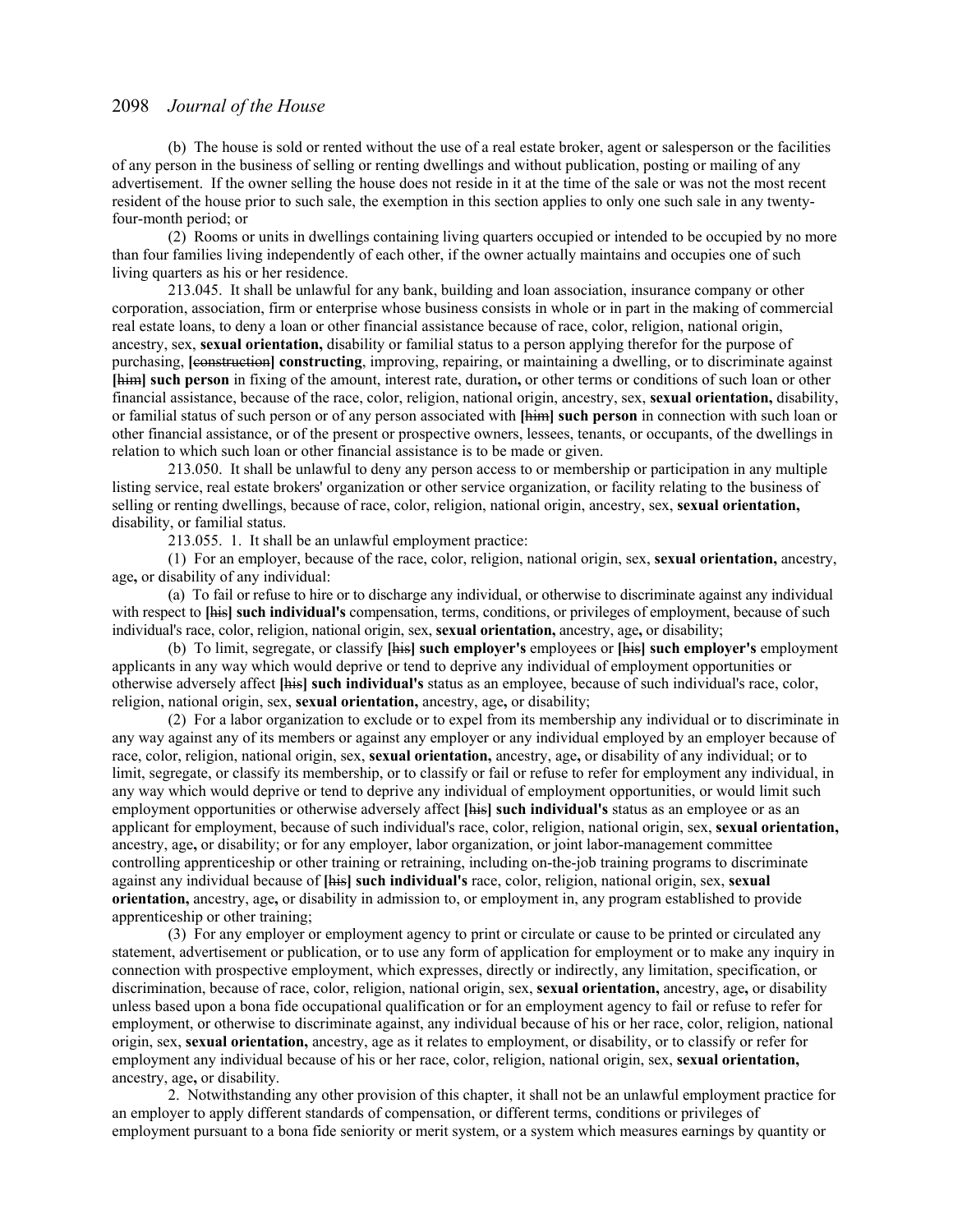quality of production or to employees who work in different locations, provided that such differences or such systems are not the result of an intention or a design to discriminate, and are not used to discriminate, because of race, color, religion, sex, **sexual orientation,** national origin, ancestry, age**,** or disability, nor shall it be an unlawful employment practice for an employer to give and to act upon the results of any professionally developed ability test, provided that such test, its administration, or action upon the results thereof, is not designed, intended or used to discriminate because of race, color, religion, national origin, sex, **sexual orientation,** ancestry, age**,** or disability.

3. Nothing contained in this chapter shall be interpreted to require any employer, employment agency, labor organization, or joint labor-management committee subject to this chapter to grant preferential treatment to any individual or to any group because of the race, color, religion, national origin, sex, **sexual orientation,** ancestry, age**,** or disability of such individual or group on account of an imbalance which may exist with respect to the total number or percentage of persons of any race, color, religion, national origin, sex, **sexual orientation,** ancestry, age**,** or disability employed by any employer, referred or classified for employment by any employment agency or labor organization, admitted to membership or classified by any labor organization, or admitted to or employed in any apprenticeship or other training program, in comparison with the total number or percentage of persons of such race, color, religion, national origin, sex, **sexual orientation,** ancestry, age**,** or disability in any community, state, section, or other area, or in the available workforce in any community, state, section, or other area.

4. Notwithstanding any other provision of this chapter, it shall not be an unlawful employment practice for the state or any political subdivision of the state to comply with the provisions of 29 U.S.C. Section 623 relating to employment as firefighters or law enforcement officers.

213.065. 1. All persons within the jurisdiction of the state of Missouri are free and equal and shall be entitled to the full and equal use and enjoyment within this state of any place of public accommodation, as hereinafter defined, without discrimination or segregation because of race, color, religion, national origin, sex, **sexual orientation,** ancestry, or disability.

2. It is an unlawful discriminatory practice for any person, directly or indirectly, to refuse, withhold from or deny any other person, or to attempt to refuse, withhold from or deny any other person, any of the accommodations, advantages, facilities, services, or privileges made available in any place of public accommodation, as defined in section 213.010 and this section, or to segregate or discriminate against any such person in the use thereof because of race, color, religion, national origin, sex, **sexual orientation,** ancestry, or disability.

3. The provisions of this section shall not apply to a private club, a place of accommodation owned by or operated on behalf of a religious corporation, association or society, or other establishment which is not in fact open to the public, unless the facilities of such establishments are made available to the customers or patrons of a place of public accommodation as defined in section 213.010 and this section."; and

 Further amend said bill and page, Section 213.066, Line 13, by inserting after said section and line the following:

"213.070. 1. It shall be an unlawful discriminatory practice for an employer, employment agency, labor organization, or place of public accommodation:

(1) To aid, abet, incite, compel, or coerce the commission of acts prohibited under this chapter or to attempt to do so;

(2) To retaliate or discriminate in any manner against any other person because such person has opposed any practice prohibited by this chapter or because such person has filed a complaint, testified, assisted, or participated in any manner in any investigation, proceeding or hearing conducted pursuant to this chapter;

(3) For the state or any political subdivision of this state to discriminate on the basis of race, color, religion, national origin, sex, **sexual orientation,** ancestry, age**[**,**]** as it relates to employment, disability, or familial status as it relates to housing; or

(4) To discriminate in any manner against any other person because of such person's association with any person protected by this chapter.

2. This chapter, in addition to **[**chapter**] chapters** 285 and **[**chapter**]** 287, shall provide the exclusive remedy for any and all claims for injury or damages arising out of an employment relationship.

213.101. 1. The provisions of this chapter shall be construed to accomplish the purposes thereof and any law inconsistent with any provision of this chapter shall not apply. Nothing contained in this chapter shall be deemed to repeal any of the provisions of any law of this state relating to discrimination because of race, color, religion, national origin, sex, **sexual orientation,** ancestry, age, disability, or familial status.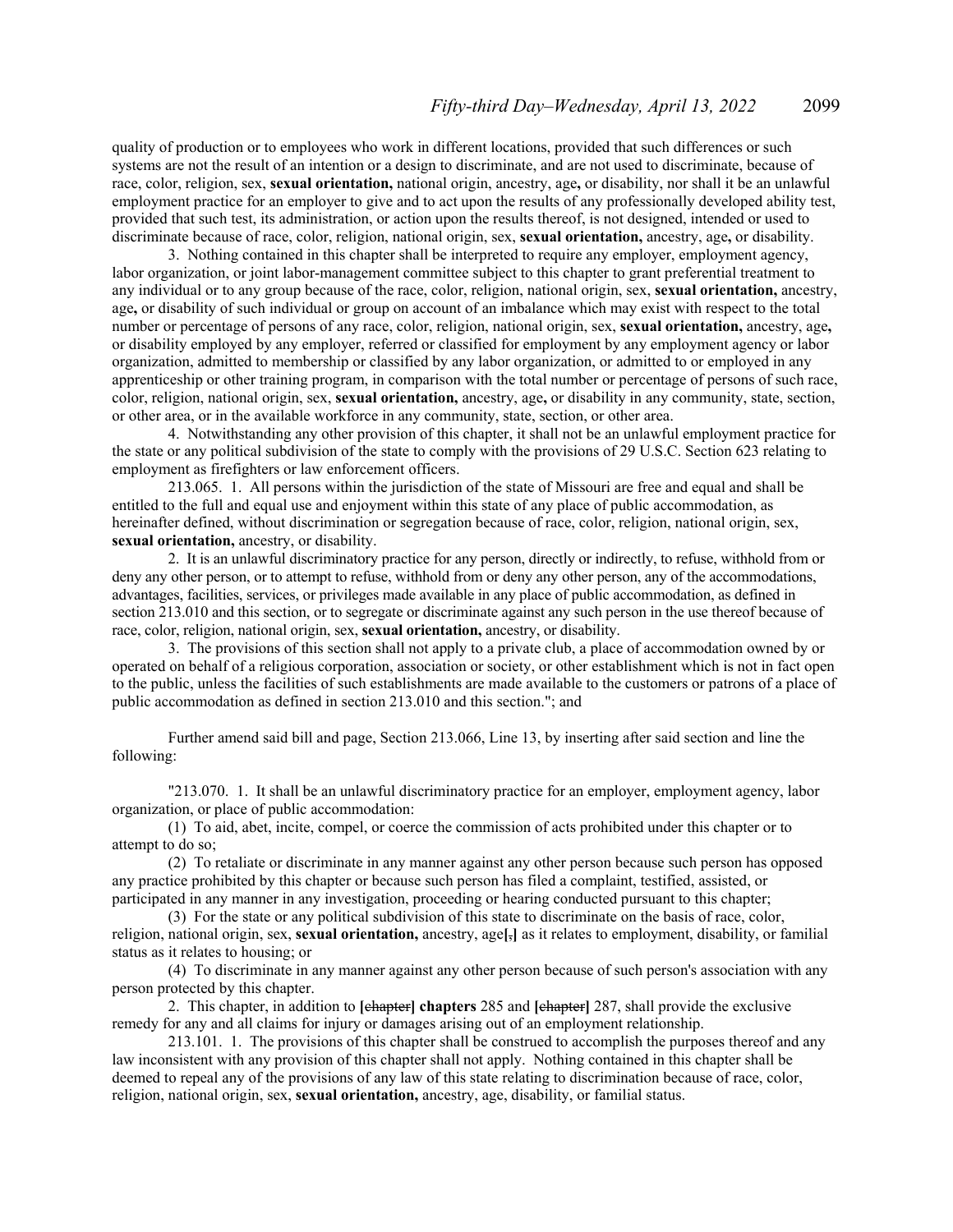2. The general assembly hereby expressly abrogates the case of McBryde v. Ritenour School District, 207 S.W.3d 162 (Mo.App. E.D. 2006), and its progeny as it relates to the necessity and appropriateness of the issuance of a business judgment instruction. In all civil actions brought under this chapter, a jury shall be given an instruction expressing the business judgment rule.

3. If an employer in a case brought under this chapter files a motion pursuant to rule 74.04 of the Missouri rules of civil procedure, the court shall consider the burden-shifting analysis of McDonnell Douglas Corp. v. Green, 411 U.S. 792 (1973), and its progeny to be highly persuasive for analysis in cases not involving direct evidence of discrimination.

4. The general assembly hereby expressly abrogates by this statute the cases of Daugherty v. City of Maryland Heights, 231 S.W.3d 814 (Mo. 2007) and its progeny as they relate to the contributing factor standard and abandonment of the burden-shifting framework established in McDonnell Douglas Corp. v. Green, 411 U.S. 792 (1973).

5. The general assembly hereby expressly abrogates by this statute the holding in Hurst v. Kansas City Mo. School District, 437 S.W.3d 327 (Mo.App. W.D. 2014), that Missouri Approved Instruction 19.01 may be applied to actions brought pursuant to this chapter, and the holding in Thomas v. McKeever's Enterprises, Inc., 388 S.W.3d 206 (Mo.App. W.D. 2012), that juries shall not be instructed that plaintiffs bear the burden of establishing "but for" causation in actions brought pursuant to this chapter.

6. The general assembly hereby abrogates all Missouri-approved jury instructions specifically addressing civil actions brought under this chapter which were in effect prior to August 28, 2017."; and

Further amend said bill by amending the title, enacting clause, and intersectional references accordingly.

Representative Mackey raised a point of order that **House Amendment No. 2** is beyond the scope of the bill.

Representative Taylor (139) requested a parliamentary ruling.

The Parliamentary Committee ruled the point of order well taken.

On motion of Representative Buchheit-Courtway, **HCS HB 1709** was adopted.

 On motion of Representative Buchheit-Courtway, **HCS HB 1709** was ordered perfected and printed.

### **PERFECTION OF HOUSE BILLS**

### **HB 2209**, **HB 2487**, **HCS HB 2605**, **HB 2781**, **HB 2798**, **HCS HB 2913**, **HCS HB 2564**, **HCS HB 2583**, **HB 2611**, **HB 1547**, **HCS HB 1550**, **HB 1585**, **HCS HB 1595**, **HB 1601**, and **HCS HB 1614** were placed on the Informal Calendar.

**HB 1629**, relating to myasthenia gravis awareness month, was taken up by Representative Morse.

#### Representative Morse offered **House Amendment No. 1**.

*House Amendment No. 1*

AMEND House Bill No. 1629, Page 1, In the Title, Lines 2-3, by deleting the words "myasthenia gravis awareness month" and inserting in lieu thereof the words "state designations"; and

Further amend said bill by amending the title, enacting clause, and intersectional references accordingly.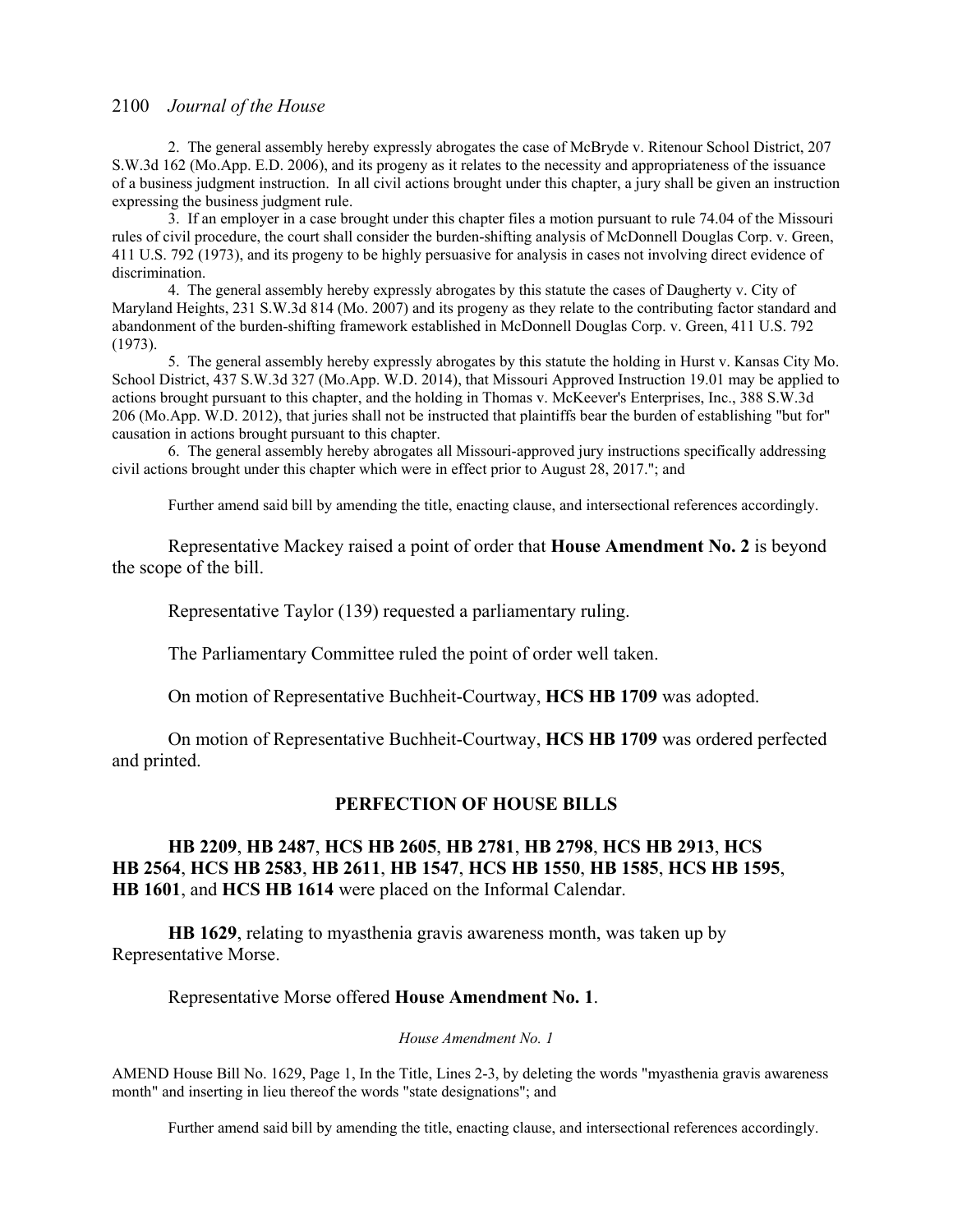### On motion of Representative Morse, **House Amendment No. 1** was adopted.

### Representative Morse offered **House Amendment No. 2**.

*House Amendment No. 2*

AMEND House Bill No. 1629, Page 1, Section 9.275, Line 4, by inserting after all of said section and line the following:

"**9.307. July twentieth of each year shall be designated as "Farmers and Ranchers Day" in Missouri. Citizens of this state are encouraged to participate in appropriate events and activities to recognize the positive impact farming and ranching families have on this state.** 

**9.343. May tenth of each year is hereby designated as "School Bus Drivers' Appreciation Day" in Missouri. Citizens of this state are encouraged to recognize the day with appropriate events and activities to express appreciation for the dedicated bus drivers who transport children to and from school safely.**"; and

Further amend said bill by amending the title, enacting clause, and intersectional references accordingly.

On motion of Representative Morse, **House Amendment No. 2** was adopted.

Representative Davidson offered **House Amendment No. 3**.

#### *House Amendment No. 3*

AMEND House Bill No. 1629, Page 1, Section 9.275, Line 4, by inserting after all of said section and line the following:

"**9.344. September twenty-eighth is hereby designated as "National Good Neighbor Day" and September twenty-eighth and the six subsequent days are hereby designated as "Missouri Good Neighbor Week" in Missouri. Citizens of this state are encouraged to participate in appropriate events and activities to establish connections with their neighbors. Research shows that knowing one's neighbors reduces loneliness, crime, and isolation and leads to safer and more vibrant communities.**"; and

Further amend said bill by amending the title, enacting clause, and intersectional references accordingly.

Representative Bosley offered **House Amendment No. 1 to House Amendment No. 3**.

*House Amendment No. 1 to House Amendment No. 3*

AMEND House Amendment No. 3 to House Bill No. 1629, Page 1, Line 1, by inserting after the phrase "Page 1," the following:

"Section A, Line 2, by inserting after all of said section and line the following:

"9.010. The first day of January, the third Monday of January, the twelfth day of February, the third Monday in February, the eighth day of May, the last Monday in May, **the nineteenth day of June,** the fourth day of July, the first Monday in September, the second Monday in October, the eleventh day of November, the fourth Thursday in November, and the twenty-fifth of December, are declared and established public holidays; and when any of such holidays falls upon Sunday, the Monday next following shall be considered the holiday. There shall be no holiday for state employees on the fourth Monday of October."; and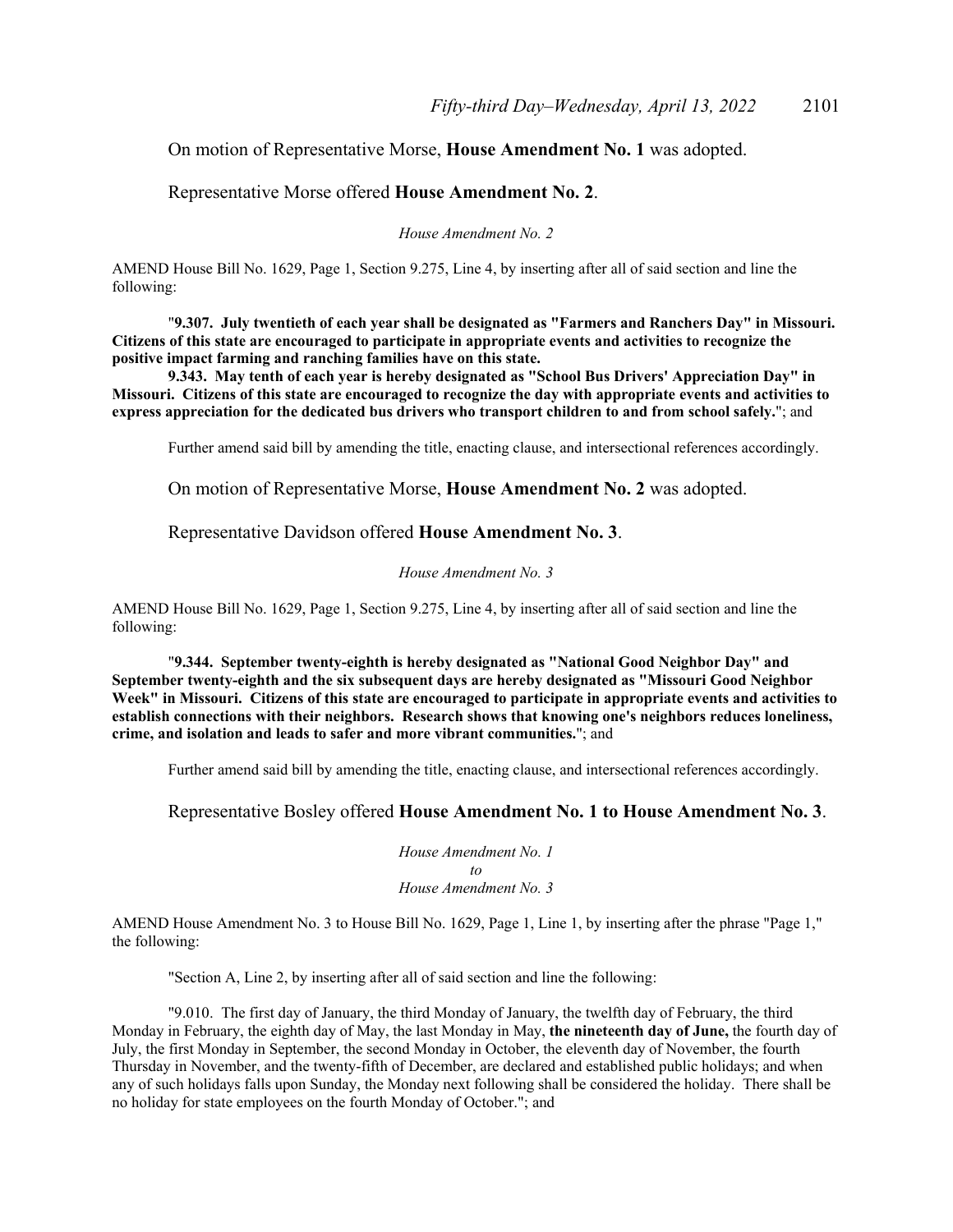Further amend said bill and page,"; and

Further amend said bill by amending the title, enacting clause, and intersectional references accordingly.

On motion of Representative Bosley, **House Amendment No. 1 to House Amendment No. 3** was adopted.

 Representative McCreery offered **House Amendment No. 2 to House Amendment No. 3**.

> *House Amendment No. 2 to House Amendment No. 3*

AMEND House Amendment No. 3 to House Bill No. 1629, Page 1, Line 9, by deleting said line and inserting in lieu thereof the following:

#### "**communities.**

10.095. The **[**Hypsibema**] Parrosaurus** missouriensis dinosaur is hereby selected for, and shall be known as, the official dinosaur of the state of Missouri."; and"; and

Further amend said bill by amending the title, enacting clause, and intersectional references accordingly.

On motion of Representative McCreery, **House Amendment No. 2 to House Amendment No. 3** was adopted.

Representative Sauls offered **House Amendment No. 3 to House Amendment No. 3**.

*House Amendment No. 3 to House Amendment No. 3*

AMEND House Amendment No. 3 to House Bill No. 1629, Page 1, Line 9, by deleting said line and inserting in lieu thereof following:

#### "**communities.**

**9.349. September fifteenth to October fifteenth each year shall be designated as "Hispanic Heritage Month" in Missouri. Citizens of this state are encouraged to participate in appropriate events and activities to recognize the generations of Hispanic Americans who have positively influenced and enriched our state and society.**"; and"; and

Further amend said bill by amending the title, enacting clause, and intersectional references accordingly.

On motion of Representative Sauls, **House Amendment No. 3 to House Amendment No. 3** was adopted.

Representative Hurlbert offered **House Amendment No. 4 to House Amendment No. 3**.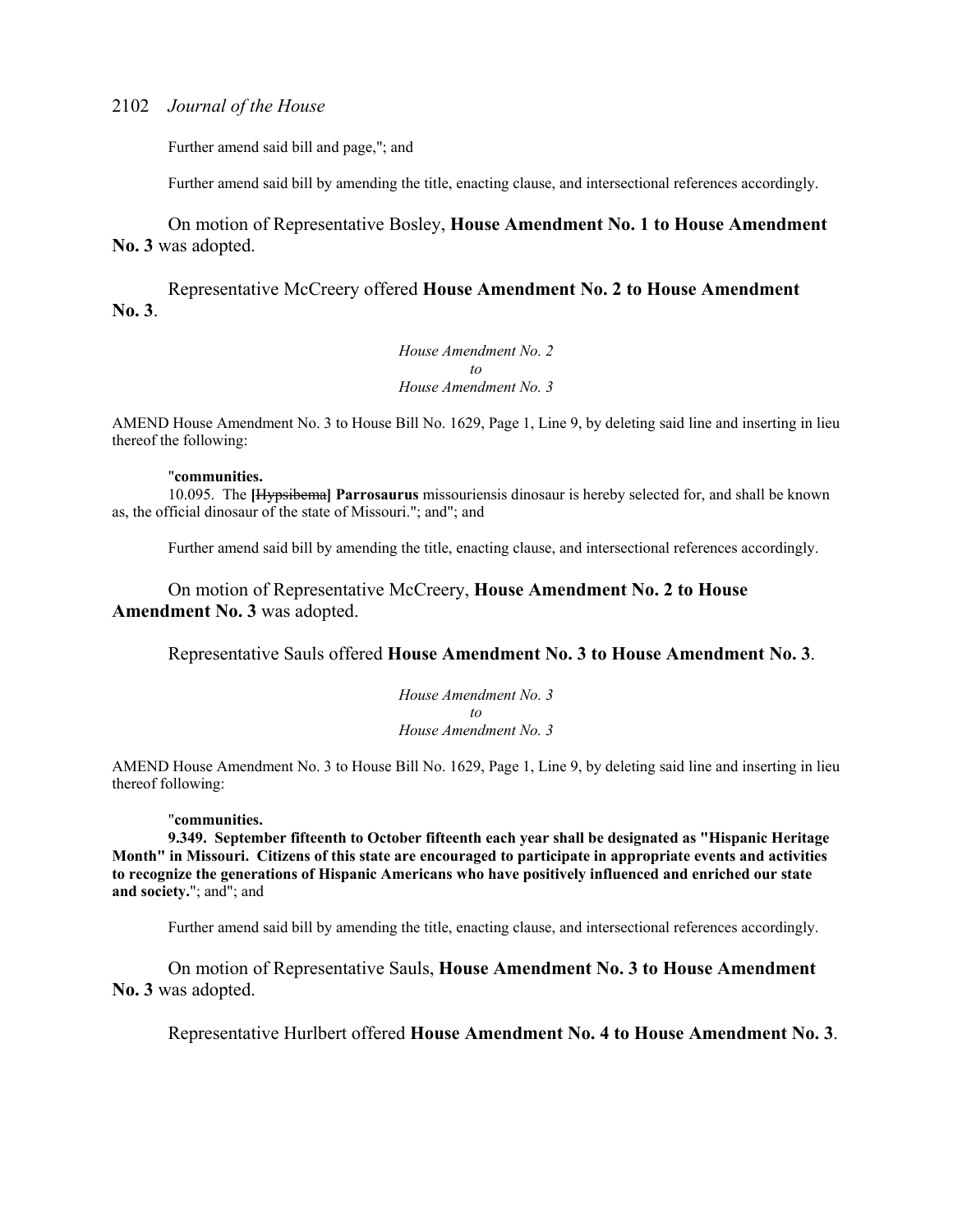*House Amendment No. 4 to House Amendment No. 3*

AMEND House Amendment No. 3 to House Bill No. 1629, Page 1, Line 9, by deleting said line and inserting in lieu thereof the following:

#### "**communities.**

**9.362. June first of each year is hereby designated as "Sexual Assault Prevention and Awareness Day" in Missouri. The citizens of this state are encouraged to participate in appropriate events and activities to raise awareness of the many ways in which we can work together to put an end to the crime of sexual assault.**"; and"; and

Further amend said bill by amending the title, enacting clause, and intersectional references accordingly.

On motion of Representative Hurlbert, **House Amendment No. 4 to House Amendment No. 3** was adopted.

 Representative Taylor (48) offered **House Amendment No. 5 to House Amendment No. 3**.

> *House Amendment No. 5 to House Amendment No. 3*

AMEND House Amendment No. 3 to House Bill No. 1629, Page 1, Line 9, by deleting said line and inserting in lieu thereof the following:

#### "**communities.**

**those who lived through the flood survived and rebuilt after the flood waters receded. 10.245. Archery is selected for and shall be known as the official state sport. Archery was revolutionized by Missourian Holless Wilbur Allen in 1966 with his invention of the compound bow. Participation in the sport can span all ages, sizes, and abilities.**"; and"; and

Further amend said bill by amending the title, enacting clause, and intersectional references accordingly.

On motion of Representative Taylor (48), **House Amendment No. 5 to House Amendment No. 3** was adopted.

 On motion of Representative Davidson, **House Amendment No. 3, as amended**, was adopted.

Representative Seitz offered **House Amendment No. 4**.

*House Amendment No. 4*

AMEND House Bill No. 1629, Page 1, Section 9.275, Line 4, by inserting after all of said section and line the following:

 "**Section 1. Beginning January 1, 2023, in order for a day to be designated in honor of a deceased individual, such individual shall be deceased at least five years unless such individual was killed in combat while on active duty in the military or killed in the line of duty as a first responder, in which case such individual shall be deceased at least one year.**"; and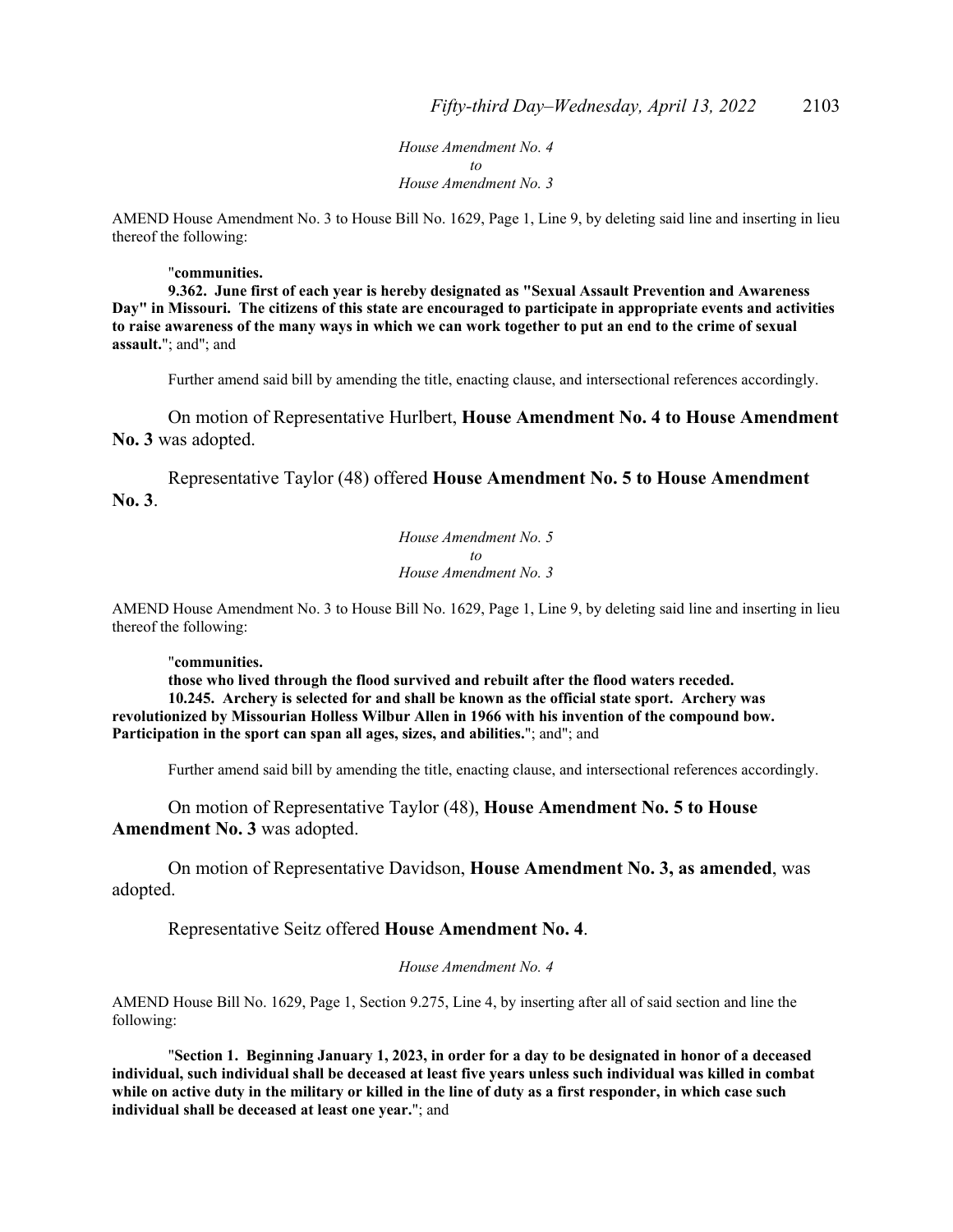Further amend said bill by amending the title, enacting clause, and intersectional references accordingly.

### Representative Billington offered **House Amendment No. 1 to House Amendment No. 4**.

*House Amendment No. 1 to House Amendment No. 4*

AMEND House Amendment No. 4 to House Bill No. 1629, Page 1, Line 4, by deleting said line and inserting in lieu thereof the following:

#### ""**9.319. January twelfth each year is hereby designated as "Rush Limbaugh Day" in Missouri. Citizens of this state are encouraged to celebrate the day by participating in appropriate events and activities to remember the life of the famous Missourian and groundbreaking radio host. Section 1. Beginning January 1, 2023, in order for a day to be designed in honor of a**"; and

Further amend said bill by amending the title, enacting clause, and intersectional references accordingly.

Representative Kelly (141) moved the previous question.

Which motion was adopted by the following vote:

| Andrews          | Atchison       | <b>Baker</b>         | Basye                 | Billington     |
|------------------|----------------|----------------------|-----------------------|----------------|
| Black 137        | Bromley        | Brown 16             | Buchheit-Courtway     | Burger         |
| <b>Busick</b>    | Christofanelli | Coleman 32           | Cook                  | Copeland       |
| Cupps            | Davidson       | Davis                | Deaton                | <b>Dinkins</b> |
| Dogan            | Eggleston      | Evans                | Falkner               | Fishel         |
| Fitzwater        | Francis        | Grier                | Griffith              | Haden          |
| Haffner          | Haley          | Hardwick             | Henderson             | <b>Hicks</b>   |
| Houx             | Hovis          | Hudson               | Kalberloh             | Kelley 127     |
| Kelly 141        | Knight         | Lewis 6              | Lovasco               | Mayhew         |
| McDaniel         | McGaugh        | McGirl               | Morse                 | O'Donnell      |
| Owen             | Perkins        | Pike                 | Plocher               | Pollitt 52     |
| Porter           | Pouche         | Railsback            | Reedy                 | Richey         |
| Riggs            | Riley          | Roberts              | Roden                 | Sander         |
| Schroer          | Schwadron      | Seitz                | Shaul                 | Shields        |
| <b>Simmons</b>   | Smith 163      | Stacy                | Tate                  | Taylor 139     |
| Taylor 48        | Thomas         | Thompson             | <b>Toalson Reisch</b> | Trent          |
| Van Schoiack     | Veit           | Walsh 50             | West                  | Wiemann        |
| Wright           | Mr. Speaker    |                      |                       |                |
| <b>NOES: 043</b> |                |                      |                       |                |
| Aldridge         | Anderson       | Appelbaum            | Aune                  | Bangert        |
| Baringer         | <b>Barnes</b>  | <b>Bland Manlove</b> | <b>Bosley</b>         | Brown 27       |
| Brown 70         | <b>Burnett</b> | Burton               | <b>Butz</b>           | Clemens        |
| Collins          | Ellebracht     | Fogle                | Gray                  | Gunby          |
| Ingle            | Mackey         | McCreery             | Merideth              | Mosley         |
| Nurrenbern       | Person         | Phifer               | Price IV              | Proudie        |
| Ouade            | Rogers         | Sauls                | Sharp 36              | Smith 45       |
| Smith 67         | Stevens 46     | Turnbaugh            | Unsicker              | Walsh Moore 93 |
| Weber            | Windham        | Young                |                       |                |
|                  |                |                      |                       |                |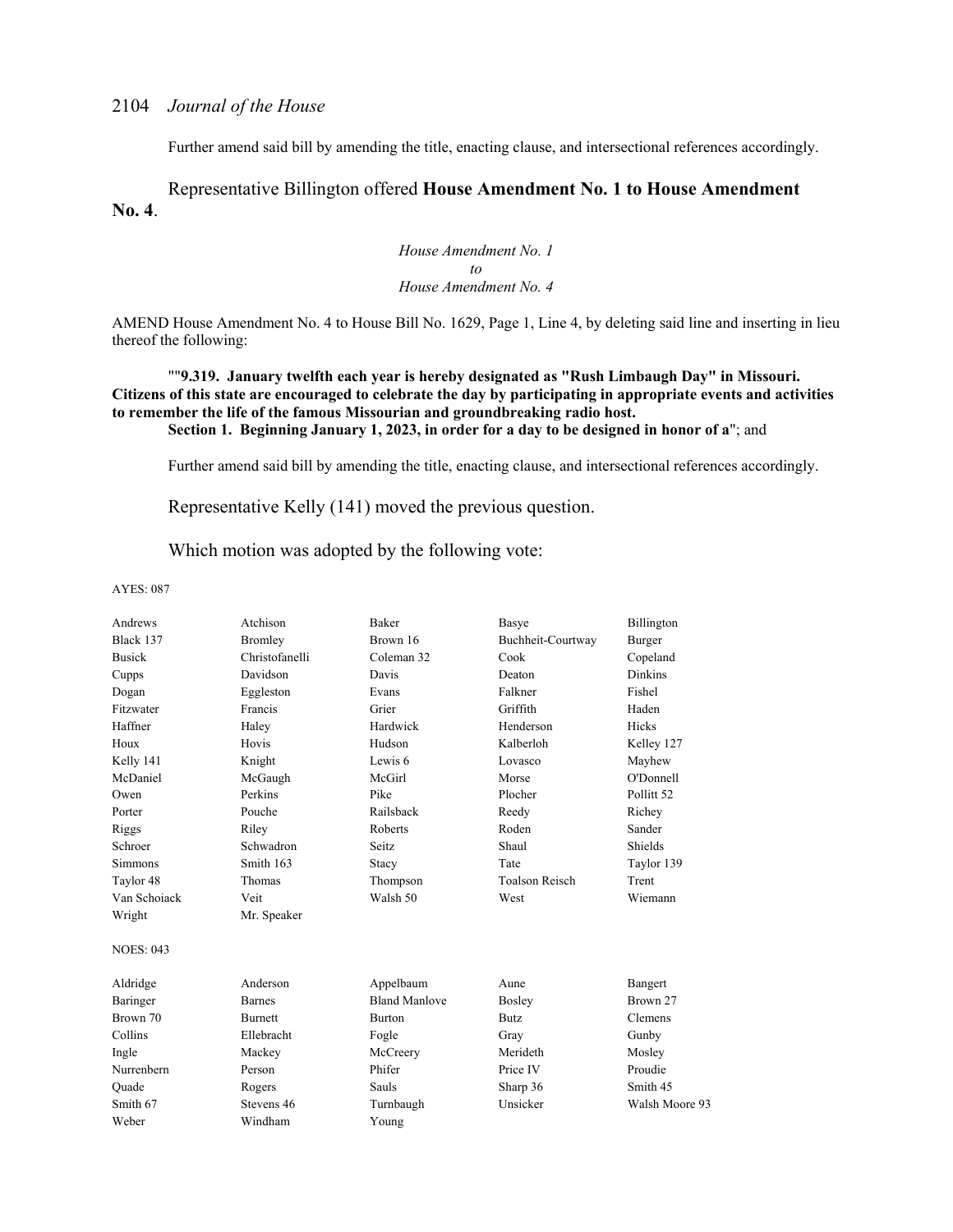PRESENT: 000

#### ABSENT WITH LEAVE: 027

| Adams        | Bailey    | Black 7    | <b>Boggs</b> | Chipman    |
|--------------|-----------|------------|--------------|------------|
| Coleman 97   | DeGroot   | Derges     | Doll         | Gregory 51 |
| Gregory 96   | Hurlbert  | Johnson    | Kidd         | Lewis 25   |
| Murphy       | Patterson | Pietzman   | Pollock 123  | Rone       |
| Rowland      | Sassmann  | Schnelting | Sharpe 4     | Smith 155  |
| Stephens 128 | Terry     |            |              |            |

#### VACANCIES: 006

## On motion of Representative Billington, **House Amendment No. 1 to House**  Amendment No. 4 was adopted by the following vote, the ayes and noes having been demanded by Representative Billington:

#### AYES: 077

| Andrews               | Atchison       | Baker          | Basye                | Billington            |
|-----------------------|----------------|----------------|----------------------|-----------------------|
| Black 137             | Boggs          | <b>Bromley</b> | Buchheit-Courtway    | Burger                |
| <b>Busick</b>         | Christofanelli | Coleman 32     | Cook                 | Copeland              |
| Cupps                 | Davis          | Deaton         | <b>Dinkins</b>       | Eggleston             |
| Evans                 | Falkner        | Fishel         | Fitzwater            | Francis               |
| Grier                 | Griffith       | Haden          | Haffner              | Haley                 |
| Hardwick              | Henderson      | Houx           | Hovis                | Hudson                |
| Kalberloh             | Kelley 127     | Kelly 141      | Knight               | Lovasco               |
| Mayhew                | McGaugh        | McGirl         | Morse                | O'Donnell             |
| Owen                  | Perkins        | Pietzman       | Pike                 | Plocher               |
| Pollitt <sub>52</sub> | Porter         | Pouche         | Railsback            | Richey                |
| Riggs                 | Sander         | Schnelting     | Schroer              | Seitz.                |
| Shaul                 | <b>Simmons</b> | Smith 163      | Stacy                | Tate                  |
| Taylor 139            | Taylor 48      | Thomas         | Thompson             | <b>Toalson Reisch</b> |
| Trent                 | Van Schoiack   | Walsh 50       | West                 | Wiemann               |
| Wright                | Mr. Speaker    |                |                      |                       |
| <b>NOES: 051</b>      |                |                |                      |                       |
| Adams                 | Aldridge       | Anderson       | Appelbaum            | Aune                  |
| Bangert               | Baringer       | <b>Barnes</b>  | <b>Bland Manlove</b> | <b>Bosley</b>         |
| Brown 27              | Brown 70       | <b>Burnett</b> | <b>Burton</b>        | <b>Butz</b>           |
| Chipman               | Clemens        | Collins        | Ellebracht           | Fogle                 |
| Gray                  | Gunby          | Hicks          | Ingle                | Mackey                |
| McCreery              | Merideth       | Mosley         | Nurrenbern           | Person                |
| Phifer                | Price IV       | Proudie        | Ouade                | Reedy                 |
| Riley                 | Roberts        | Rogers         | Sauls                | Schwadron             |
| Sharp 36              | Smith 45       | Smith 67       | Stephens 128         | Stevens 46            |
| Terry                 | Turnbaugh      | Unsicker       | Walsh Moore 93       | Weber                 |
| Young                 |                |                |                      |                       |
|                       |                |                |                      |                       |

#### PRESENT: 002

Brown 16 Roden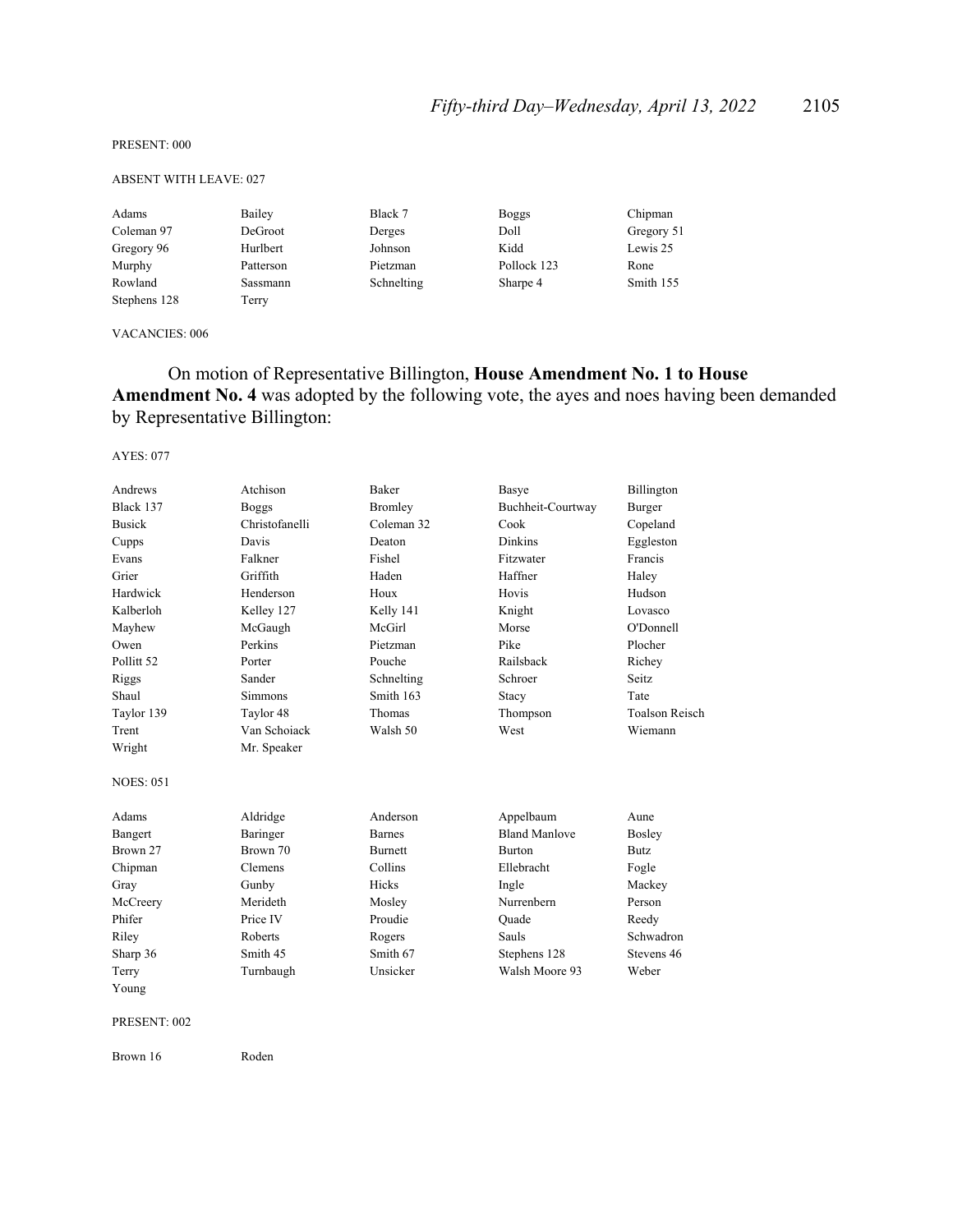#### ABSENT WITH LEAVE: 027

| Bailey   | Black 7  | Coleman 97 | Davidson    | DeGroot    |
|----------|----------|------------|-------------|------------|
| Derges   | Dogan    | Doll       | Gregory 51  | Gregory 96 |
| Hurlbert | Johnson  | Kidd       | Lewis 25    | Lewis 6    |
| McDaniel | Murphy   | Patterson  | Pollock 123 | Rone       |
| Rowland  | Sassmann | Sharpe 4   | Shields     | Smith 155  |
| Veit     | Windham  |            |             |            |

VACANCIES: 006

# Representative Seitz moved that **House Amendment No. 4, as amended**, be adopted.

 Which motion was defeated by the following vote, the ayes and noes having been demanded pursuant to Article III, Section 26 of the Constitution:

| Billington<br>Cupps<br>Falkner<br>Haffner<br>Kelley 127<br>McGirl | <b>Busick</b><br>Davis<br>Fishel<br>Hardwick<br>Kelly 141<br>Murphy | Coleman 32<br><b>Dinkins</b><br>Fitzwater<br>Henderson<br>Knight<br>Owen | Cook<br>Eggleston<br>Francis<br>Houx<br>Lovasco<br>Perkins | Copeland<br>Evans<br>Haden<br>Hudson<br>Mayhew<br>Pietzman |
|-------------------------------------------------------------------|---------------------------------------------------------------------|--------------------------------------------------------------------------|------------------------------------------------------------|------------------------------------------------------------|
| Pike                                                              | Plocher                                                             | Pollitt <sub>52</sub>                                                    | Railsback                                                  | Riley                                                      |
| Sander                                                            | Seitz                                                               | Shaul                                                                    | Smith 163                                                  | Stacy                                                      |
| Tate                                                              | Taylor 139                                                          | Thomas                                                                   | <b>Toalson Reisch</b>                                      | Van Schoiack                                               |
| Walsh 50                                                          | West                                                                | Wiemann                                                                  | Wright                                                     | Mr. Speaker                                                |
| <b>NOES: 069</b>                                                  |                                                                     |                                                                          |                                                            |                                                            |
| Adams                                                             | Aldridge                                                            | Anderson                                                                 | Andrews                                                    | Appelbaum                                                  |
| Aune                                                              | Baker                                                               | Bangert                                                                  | Baringer                                                   | <b>Barnes</b>                                              |
| Basye                                                             | Black 137                                                           | <b>Bland Manlove</b>                                                     | <b>Boggs</b>                                               | Bosley                                                     |
| Brown 27                                                          | Brown 70                                                            | Buchheit-Courtway                                                        | <b>Burnett</b>                                             | <b>Burton</b>                                              |
| <b>Butz</b>                                                       | Chipman                                                             | Christofanelli                                                           | Clemens                                                    | Collins                                                    |
| Deaton                                                            | Dogan                                                               | Fogle                                                                    | Gray                                                       | Griffith                                                   |
| Gunby                                                             | Haley                                                               | Hicks                                                                    | Ingle                                                      | Kalberloh                                                  |
| Mackey                                                            | McCreery                                                            | McDaniel                                                                 | Merideth                                                   | Mosley                                                     |
| Nurrenbern                                                        | O'Donnell                                                           | Person                                                                   | Phifer                                                     | Porter                                                     |
| Pouche                                                            | Price IV                                                            | Proudie                                                                  | Quade                                                      | Richey                                                     |
| <b>Roberts</b>                                                    | Rogers                                                              | Sauls                                                                    | Schnelting                                                 | Schroer                                                    |
| Schwadron                                                         | Sharp 36                                                            | Smith 45                                                                 | Smith 67                                                   | Stephens 128                                               |
| Stevens 46                                                        | Terry                                                               | Trent                                                                    | Turnbaugh                                                  | Unsicker                                                   |
| Walsh Moore 93                                                    | Weber                                                               | Windham                                                                  | Young                                                      |                                                            |
| PRESENT: 013                                                      |                                                                     |                                                                          |                                                            |                                                            |
| Atchison                                                          | <b>Bromley</b>                                                      | Brown 16                                                                 | Burger                                                     | Grier                                                      |
| Hovis                                                             | McGaugh                                                             | Morse                                                                    | Reedy                                                      | Roden                                                      |
| Simmons                                                           | Taylor 48                                                           | Thompson                                                                 |                                                            |                                                            |
| <b>ABSENT WITH LEAVE: 025</b>                                     |                                                                     |                                                                          |                                                            |                                                            |
| Bailey                                                            | Black 7                                                             | Coleman 97                                                               | Davidson                                                   | DeGroot                                                    |
| Derges                                                            | Doll                                                                | Ellebracht                                                               | Gregory 51                                                 | Gregory 96                                                 |
| Hurlbert                                                          | Johnson                                                             | Kidd                                                                     | Lewis 25                                                   | Lewis <sub>6</sub>                                         |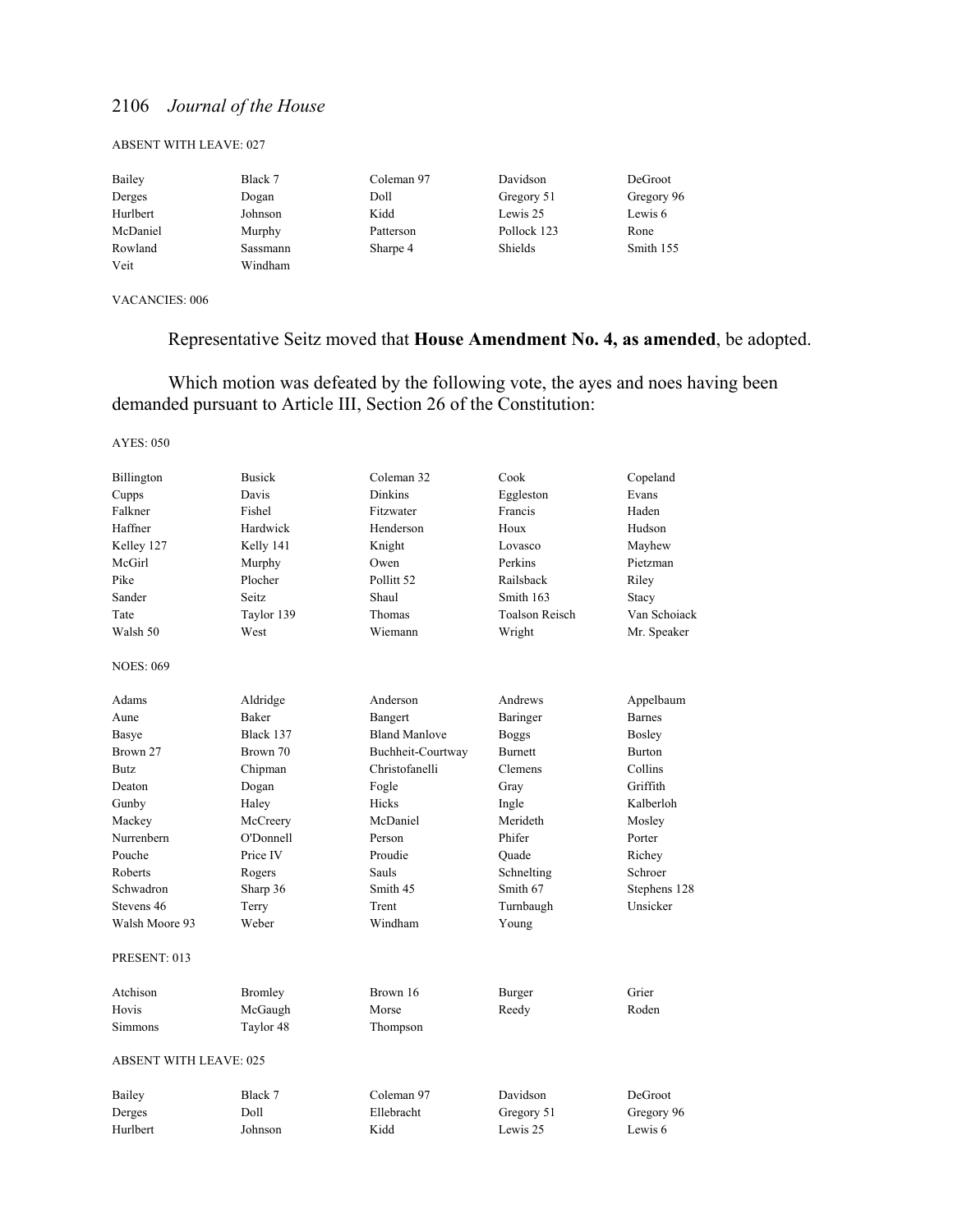| Patterson | Pollock 123 | Riggs   | Rone      | Rowland |
|-----------|-------------|---------|-----------|---------|
| Sassmann  | Sharpe 4    | Shields | Smith 155 | Veit    |

VACANCIES: 006

### Representative Grier offered **House Amendment No. 5**.

*House Amendment No. 5*

AMEND House Bill No. 1629, Page 1, Section 9.275, Line 4, by inserting after all of said section and line the following:

"**311.028. 1. (1) To qualify as "Ozark Highlands" spirits, and to be labeled as such for sale in Missouri, a product shall meet the following conditions:**

**(a) The product shall be mashed, fermented, distilled, aged, and bottled in the Ozark Highlands region;**

**(b) The product shall be aged in barrels manufactured from Missouri;**

**(c) The water source shall be untreated or natural from natural springs or deep wells in the Ozark Highlands, and without chlorination or added chemicals such as fluoride; and**

**(d) The minimum age of a whiskey shall be four years.**

**(2) To qualify as "Ozark Highlands" spirits, and to be labeled as such for sale in Missouri, an unaged product, such as gin or vodka, shall meet the following conditions:**

**(a) The product shall be mashed, fermented, distilled, and bottled in the Ozark Highlands region; and**

**(b) The water source shall be untreated or natural from natural springs or deep wells in the Ozark Highlands, and without chlorination or added chemicals such as fluoride.**

**2. To additionally qualify as "Single Malt", the final product shall be distilled and bottled at a single distillery.**

**3. The product shall be further certified, by seal or other means, by the "Ozark Highland Distillers Guild" as a qualifying "Ozark Highlands" product.**

**4. For the purposes of this section, the Missouri department of natural resources shall produce, in collaboration with the "Ozark Highland Distillers Guild", and publish an official map of the "Ozark Highlands" region.**"; and

Further amend said bill by amending the title, enacting clause, and intersectional references accordingly.

#### Representative Schroer offered **House Amendment No. 1 to House Amendment No. 5**.

*House Amendment No. 1 to House Amendment No. 5*

AMEND House Amendment No. 5 to House Bill No. 1629, Page 1, Line 24, by deleting all of said line and inserting in lieu thereof the following:

"**The "Ozark Highlands" region.**

**Section 1. The newly constructed bridge on the CST David Hoeckel Parkway that crosses over Interstate 70 in Wentzville in St. Charles County shall be designated as "Marine LCPL Jared Schmitz Memorial Bridge". The department of transportation shall erect and maintain appropriate signs designating such bridge, with the costs to be paid by private donations.**"; and"; and

Further amend said bill by amending the title, enacting clause, and intersectional references accordingly.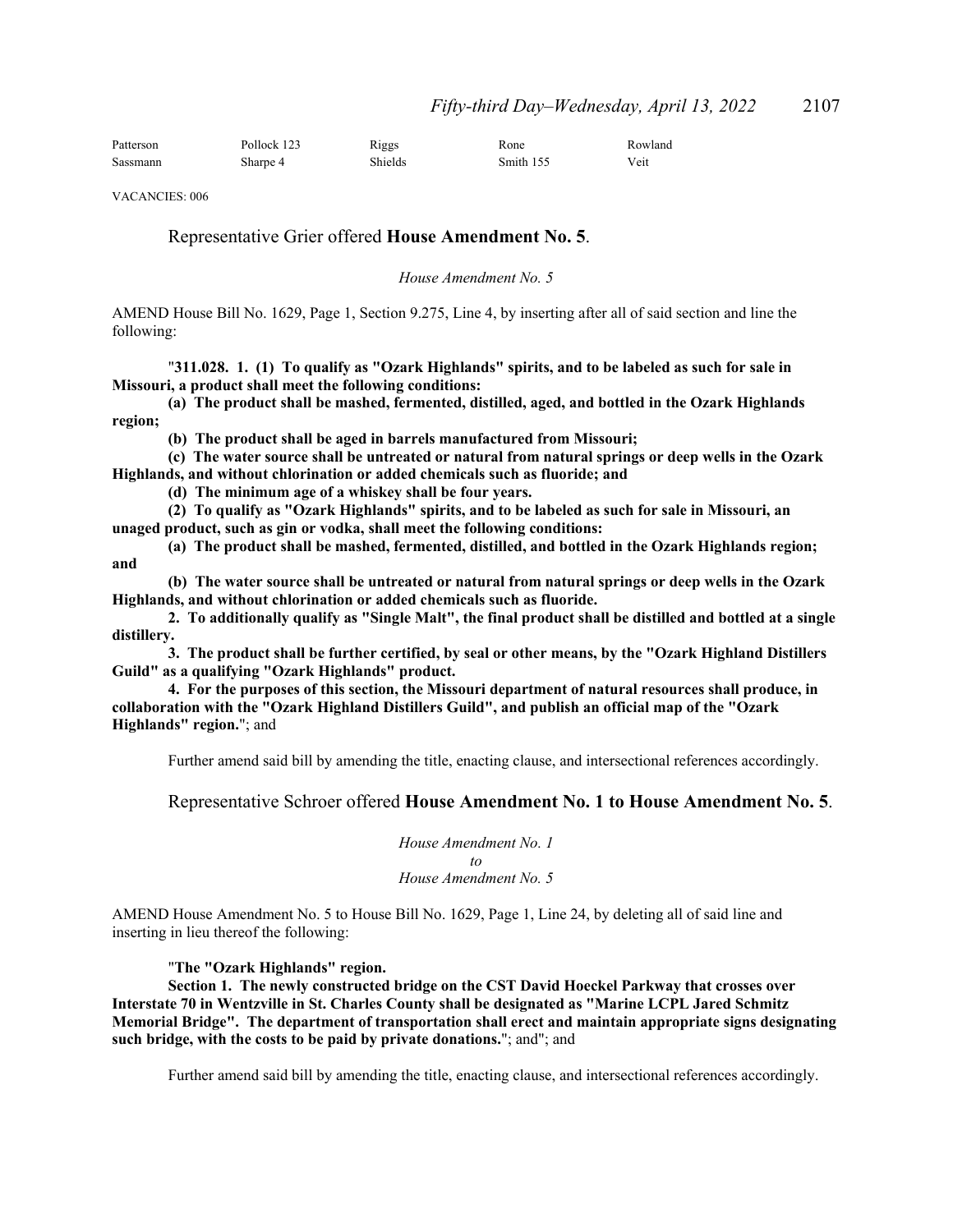On motion of Representative Schroer, **House Amendment No. 1 to House Amendment No. 5** was adopted.

Representative Pike offered **House Amendment No. 2 to House Amendment No. 5**.

*House Amendment No. 2 to House Amendment No. 5*

AMEND House Amendment No. 5 to House Bill No. 1629, Page 1, Line 4, by deleting all of said line and inserting in lieu thereof the following:

""**9.308. The first full week in February is hereby designated as "School Counseling Week" in the state of Missouri. Citizens of this state are encouraged to participate in appropriate events and activities that recognize the important work of school counselors in helping Missouri's students succeed in school and beyond.**

**9.357. The month of March is hereby designated as "Triple Negative Breast Cancer Awareness Month" in Missouri. Citizens of this state are encouraged to participate in appropriate events and activities to improve education and awareness in underserved communities who are disproportionately impacted; ensure equitable access and affordability of breast cancer screening, genetic counseling, and diagnostic testing; and guarantee timely patient access to clinically appropriate treatment options.** 

**311.028. 1. (1) To qualify as "Ozark Highlands" spirits, and to be labeled as such for sale**"; and

Further amend said bill by amending the title, enacting clause, and intersectional references accordingly.

On motion of Representative Pike, **House Amendment No. 2 to House Amendment No. 5** was adopted.

Representative Lovasco offered **House Amendment No. 3 to House Amendment No. 5**.

*House Amendment No. 3 to House Amendment No. 5*

AMEND House Amendment No. 5 to House Bill No. 1629, Page 1, Line 24, by deleting said line and inserting in lieu thereof the following:

"**the "Ozark Highlands" region.** 

**Section 1. July twenty-seventh of each year is hereby designated as "Richard P. Astley Appreciation Day". The citizens of this state are encouraged to engage in appropriate events and activities to signal their unwavering commitment to the virtue of loyalty and the keeping of promises, while pledging to refrain from causing sorrow or heartbreak through their permanent departure or dishonesty.**"; and"; and

Further amend said bill by amending the title, enacting clause, and intersectional references accordingly.

On motion of Representative Lovasco, **House Amendment No. 3 to House Amendment No. 5** was adopted.

Representative Plocher moved the previous question.

Which motion was adopted by the following vote: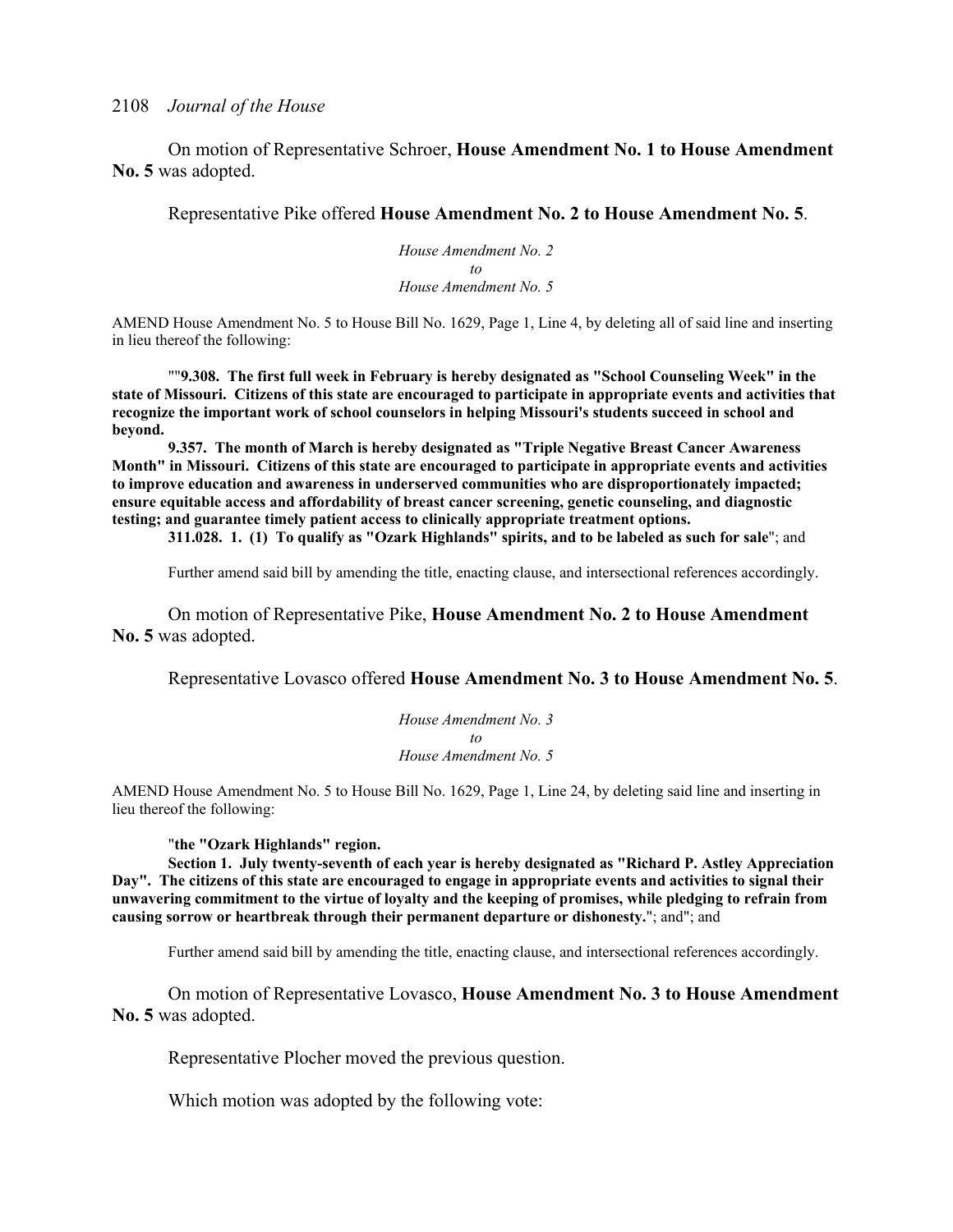#### AYES: 087

| Atchison              | <b>Baker</b>   | Billington        | Black 137      | <b>Boggs</b>          |
|-----------------------|----------------|-------------------|----------------|-----------------------|
| Bromley               | Brown 16       | Buchheit-Courtway | Burger         | <b>Busick</b>         |
| Chipman               | Christofanelli | Coleman 32        | Cook           | Copeland              |
| Cupps                 | Davis          | Deaton            | <b>Dinkins</b> | Dogan                 |
| Eggleston             | Evans          | Falkner           | Fishel         | Fitzwater             |
| Francis               | Grier          | Griffith          | Haden          | Haffner               |
| Haley                 | Hardwick       | Henderson         | Hicks          | Houx                  |
| Hovis                 | Hudson         | Kalberloh         | Kelley 127     | Kelly 141             |
| Knight                | Lewis 6        | Lovasco           | Mayhew         | McDaniel              |
| McGaugh               | McGirl         | Morse             | Murphy         | O'Donnell             |
| Owen                  | Perkins        | Pietzman          | Pike           | Plocher               |
| Pollitt <sub>52</sub> | Porter         | Pouche            | Railsback      | Reedy                 |
| Richey                | Riley          | Roberts           | Roden          | Rone                  |
| Sander                | Schroer        | Schwadron         | Seitz          | Shaul                 |
| Shields               | <b>Simmons</b> | Stacy             | Stephens 128   | Tate                  |
| Taylor 139            | Taylor 48      | Thomas            | Thompson       | <b>Toalson Reisch</b> |
| Trent                 | Van Schoiack   | Veit              | Walsh 50       | West                  |
| Wiemann               | Wright         |                   |                |                       |
| <b>NOES: 040</b>      |                |                   |                |                       |
| Adams                 | Aldridge       | Anderson          | Appelbaum      | Aune                  |
| Bangert               | Baringer       | <b>Barnes</b>     | Brown 27       | Brown 70              |
| <b>Burnett</b>        | <b>Burton</b>  | <b>Butz</b>       | Clemens        | Collins               |
| Ellebracht            | Fogle          | Gray              | Gunby          | Ingle                 |
| McCreery              | Mosley         | Nurrenbern        | Person         | Phifer                |
| Price IV              | Ouade          | Rogers            | Sauls          | Sharp 36              |
| Smith 45              | Smith 67       | Stevens 46        | Terry          | Turnbaugh             |
| Unsicker              | Walsh Moore 93 | Weber             | Windham        | Young                 |
| PRESENT: 000          |                |                   |                |                       |

#### ABSENT WITH LEAVE: 030

| Andrews       | Bailey     | Basye      | Black 7   | <b>Bland Manlove</b> |
|---------------|------------|------------|-----------|----------------------|
| <b>Bosley</b> | Coleman 97 | Davidson   | DeGroot   | Derges               |
| Doll          | Gregory 51 | Gregory 96 | Hurlbert  | Johnson              |
| Kidd          | Lewis 25   | Mackey     | Merideth  | Patterson            |
| Pollock 123   | Proudie    | Riggs      | Rowland   | Sassmann             |
| Schnelting    | Sharpe 4   | Smith 155  | Smith 163 | Mr. Speaker          |

VACANCIES: 006

 On motion of Representative Grier, **House Amendment No. 5, as amended**, was adopted.

# Representative Hardwick offered **House Amendment No. 6**.

*House Amendment No. 6*

AMEND House Bill No. 1629, Page 1, Section 9.275, Line 4, by inserting after all of said section and line the following: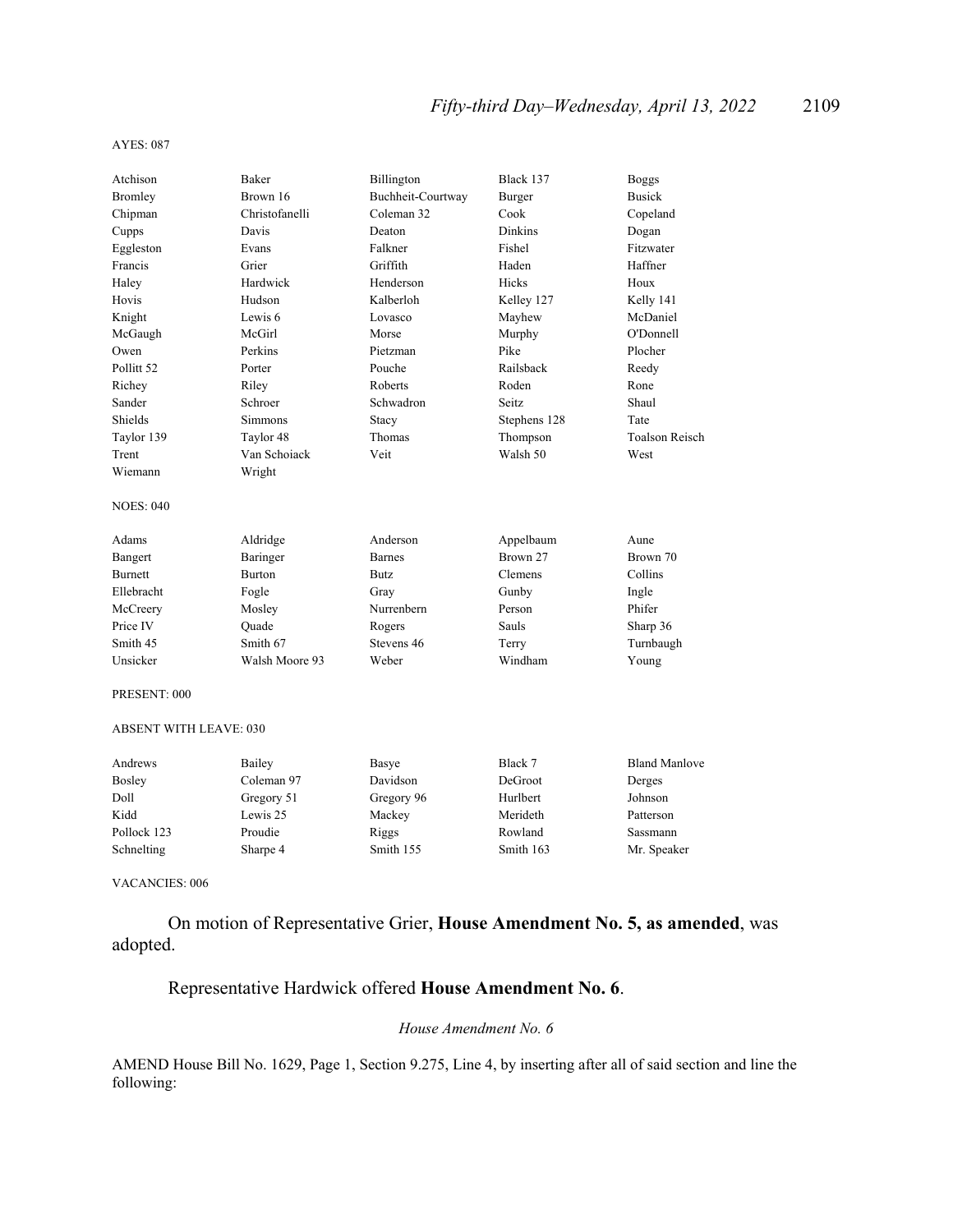"**227.475. The portion of State Highway 17 from Broadway Street continuing south to Dogwood Drive through the city of Waynesville in Pulaski County shall be designated the "Chief of Police Ferman R Raines Memorial Highway". The department of transportation shall erect and maintain appropriate signs designating such highway, with the costs to be paid by private donations.**"; and

Further amend said bill by amending the title, enacting clause, and intersectional references accordingly.

#### Representative Porter offered **House Amendment No. 1 to House Amendment No. 6**.

*House Amendment No. 1 to House Amendment No. 6*

AMEND House Amendment No. 6 to House Bill No. 1629, Page 1, Line 8, by deleting said line and inserting in lieu thereof the following:

#### "**donations.**

**227.774. The portion of State Highway 94 from State Highway TT to State Highway F in St. Charles County shall be designated as "George Washington Highway". The department of transportation shall erect and maintain appropriate signs designating such highway, with the costs to be paid by private donations.**

**227.775. The portion of State Highway F from State Highway 94 continuing west to Femme Osage Creek Road in St. Charles County shall be designated as "Daniel Boone Highway". The department of transportation shall erect and maintain appropriate signs designating such highway, with the costs to be paid by private donations.**

227.785. The bridge on State Highway 21 crossing over the Current River in Ripley County shall be designated as "**Ripley County** Veterans Memorial Bridge". The department of transportation shall erect and maintain appropriate signs designating such bridge, with the costs to be paid by private donations.

227.787. The portion of Interstate 70 from Shreve Road continuing to Kingshighway Boulevard shall be designated as "**Captain** David Dorn Memorial Highway". The department of transportation shall erect and maintain appropriate signs designating such highway, with the costs to be paid by private donations.

**227.796. The bridge on State Highway P crossing over Lindley Creek in Polk County shall be designated the "WWII Henry Archie Black Memorial Bridge". The department of transportation shall erect and maintain appropriate signs designating such bridge, with the costs to be paid by private donations.**

**227.808. The portion of Interstate 435 from the Kansas/Missouri state line continuing to Holmes Road in Jackson County shall be designated the "Police Officer Richard C Fleming Memorial Highway". The department of transportation shall erect and maintain appropriate signs designating such highway, with the costs to be paid by private donations.**

**227.809. The portion of State Highway 171 from State Highway Z continuing to State Highway 43 in Jasper County shall be designated the "Atomic Veterans Memorial Highway". The department of transportation shall erect and maintain appropriate signs designating such highway, with the costs to be paid by private donation.**

**227.810. The portion of State Highway J from CST Service Road continuing west to State Highway U in Pemiscot County shall be designated the "Annistyn Kate Rackley Memorial Highway". The department of transportation shall erect and maintain appropriate signs designating such highway, with the costs to be paid by private donations.**

**227.811. The portion of State Highway 19 from Strube Road continuing north to Kimmich Road in Montgomery County shall be designated the "Russell Lee Burton Memorial Highway". The department of transportation shall erect and maintain appropriate signs designating such highway, with the costs to be paid by private donations.**

**227.812. The portion of State Highway P from State Highway 30 continuing north to State Highway 366 in St. Louis County shall be designated the "Firefighter Benjamin J Polson Memorial Highway". The department of transportation shall erect and maintain appropriate signs designating such highway, with the costs to be paid by private donations.**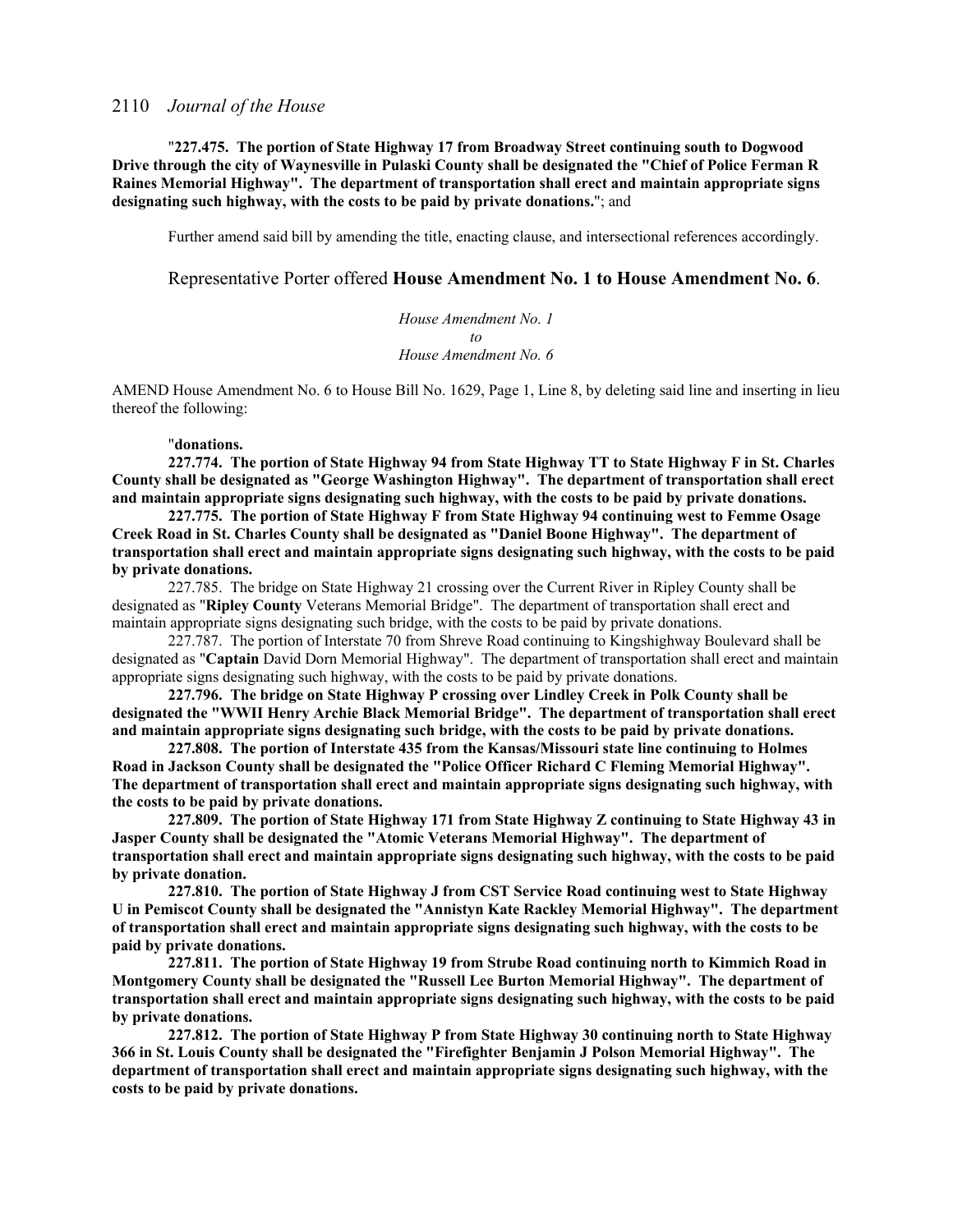**227.813. The portion of State Highway 291 from N.E. Cookingham Drive continuing south to Kansas Street in Clay County shall be designated the "Samuel C Houston Memorial Highway". The department of transportation shall erect and maintain appropriate signs designating such highway, with the costs to be paid by private donations.**

**227.814. The portion of U.S. 67 from Maple Street continuing to Perrine Road through the city of Farmington in St. Francois County shall be designated the "SP5 Billy J Meador Memorial Highway". The department of transportation shall erect and maintain appropriate signs designating such highway, with the costs to be paid by private donations.**

**227.815. The portion of U.S. 67 from Perrine Road continuing to Highway H through the city of Farmington in St. Francois County shall be designated the "WO1 Reginald D Cleve Memorial Highway". The department of transportation shall erect and maintain appropriate signs designating such highway, with the costs to be paid by private donations.**

**227.817. The portion of U.S. Highway 169 from State Highway VV continuing to State Highway DD in Clinton and Clay Counties shall be designated the "Championship Way". The department of transportation shall erect and maintain appropriate signs designating such highway, with the costs to be paid by private donations. This designation shall expire on December 31, 2022.**"; and"; and

Further amend said bill by amending the title, enacting clause, and intersectional references accordingly.

On motion of Representative Porter, **House Amendment No. 1 to House Amendment No. 6** was adopted.

Representative Roden offered **House Amendment No. 2 to House Amendment No. 6**.

*House Amendment No. 2 to House Amendment No. 6*

AMEND House Amendment No. 6 to House Bill No. 1629, Page 1, Line 8, by deleting all of said line and inserting in lieu thereof the following:

#### "**donations.**

**Section 1. The portion of State Highway 231 (Telegraph Rd.) from PVT Tori Pines Drive continuing to Meadow Haven Lane in St. Louis County shall be designated as "Mehlville Fire Captain Chris Francis Memorial Highway". The department of transportation shall erect and maintain appropriate signs designating such highway, with the costs to be paid by private donation.**"; and"; and

Further amend said bill by amending the title, enacting clause, and intersectional references accordingly.

On motion of Representative Roden, **House Amendment No. 2 to House Amendment No. 6** was adopted.

Representative Young offered **House Amendment No. 3 to House Amendment No. 6**.

*House Amendment No. 3 to House Amendment No. 6*

AMEND House Amendment No. 6 to House Bill No. 1629, Page 1, Line 1, by inserting after the phrase "Page 1," the following:

"Section A, Line 2, by inserting after all of said section and line the following: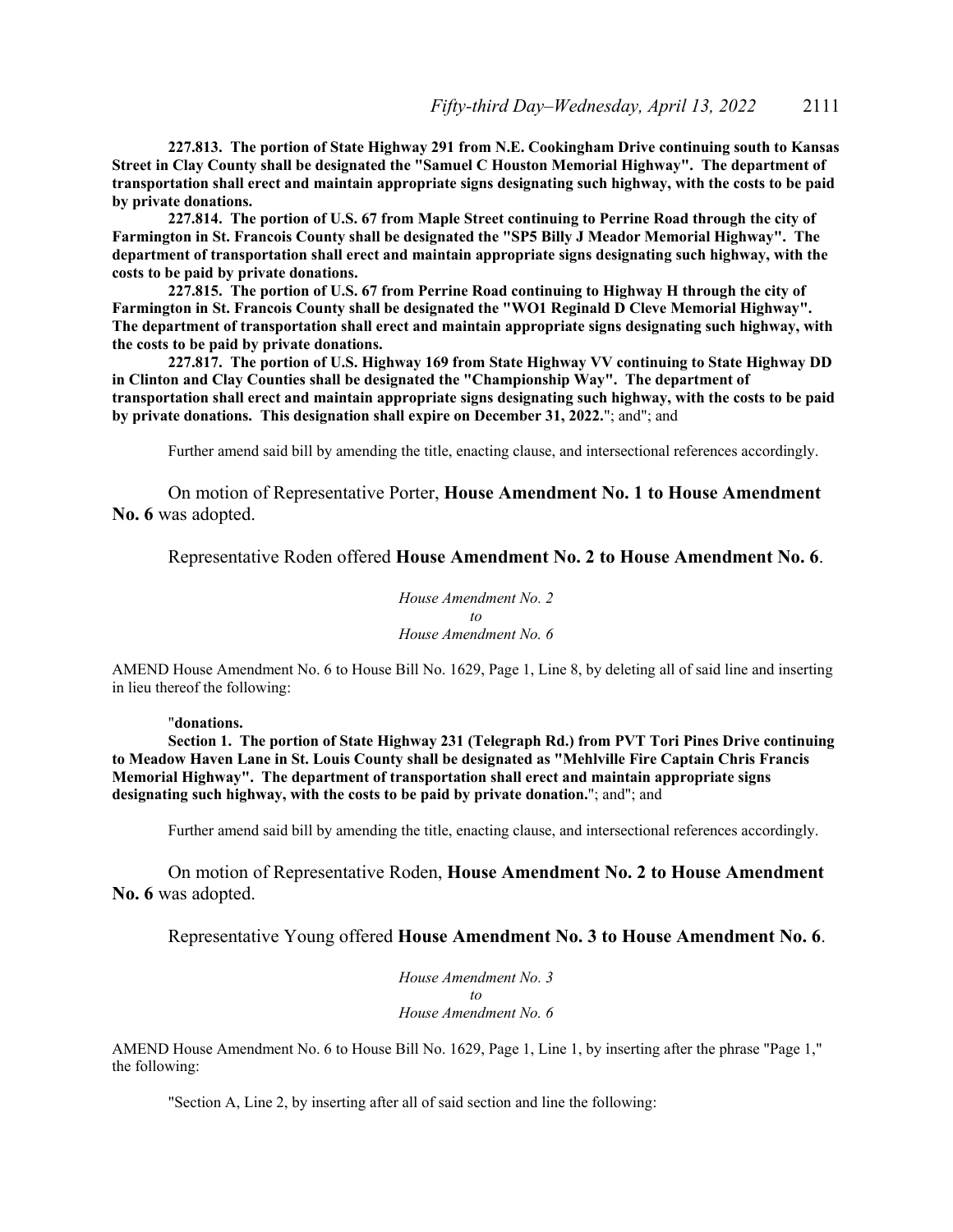"**9.317. The third full week of March each year shall be known as "Victims of Coronavirus Memorial Week" in Missouri. The citizens of this state are encouraged to participate in appropriate events and activities to acknowledge our collective losses during the COVID-19 pandemic by honoring the sacrifices of our first responders, those who died, those who lost loved ones, those who lost employment or a business, and all who were negatively impacted during the pandemic.**"; and

Further amend said bill and page,"; and

Further amend said bill by amending the title, enacting clause, and intersectional references accordingly.

On motion of Representative Young, **House Amendment No. 3 to House Amendment No. 6** was adopted.

### Representative Cook offered **House Amendment No. 4 to House Amendment No. 6**.

*House Amendment No. 4 to House Amendment No. 6*

AMEND House Amendment No. 6 to House Bill No. 1629, Page 1, Line 8, by deleting all of said line and inserting in lieu thereof the following:

#### "**donations.**

**Section 1. The first week of February is hereby designated as "National Girls and Women in Sports Day" in Missouri. Citizens of this state are encouraged to recognize the day with appropriate events and activities to express appreciation for girls and women in sports.**"; and"; and

Further amend said bill by amending the title, enacting clause, and intersectional references accordingly.

Representative Plocher moved the previous question.

Which motion was adopted by the following vote:

|              | Bailey        | Baker                 | Basye     |
|--------------|---------------|-----------------------|-----------|
| Black 137    | Black 7       | Bromley               | Brown 16  |
| Burger       | <b>Busick</b> | Coleman 32            | Cook      |
| Davis        | Deaton        | Dinkins               | Dogan     |
| Falkner      | Fishel        | Francis               | Grier     |
| Haden        | Haffner       | Haley                 | Hardwick  |
| Hicks        | Houx          | Hovis                 | Hudson    |
| Kalberloh    | Kelley 127    | Kelly 141             | Knight    |
| Lovasco      |               | McDaniel              | McGaugh   |
| Morse        | O'Donnell     | Owen                  | Patterson |
| Pike         | Plocher       | Pollitt <sub>52</sub> | Porter    |
| Railsback    |               | Richey                | Riggs     |
| Roberts      | Roden         | Rone                  | Sander    |
| Seitz        | Shaul         | Shields               | Simmons   |
| Stephens 128 | Tate          | Taylor 139            | Taylor 48 |
| Thompson     | Van Schoiack  | Veit                  | Walsh 50  |
| Wiemann      | Wright        | Mr. Speaker           |           |
|              | Atchison      | Mayhew<br>Reedy       |           |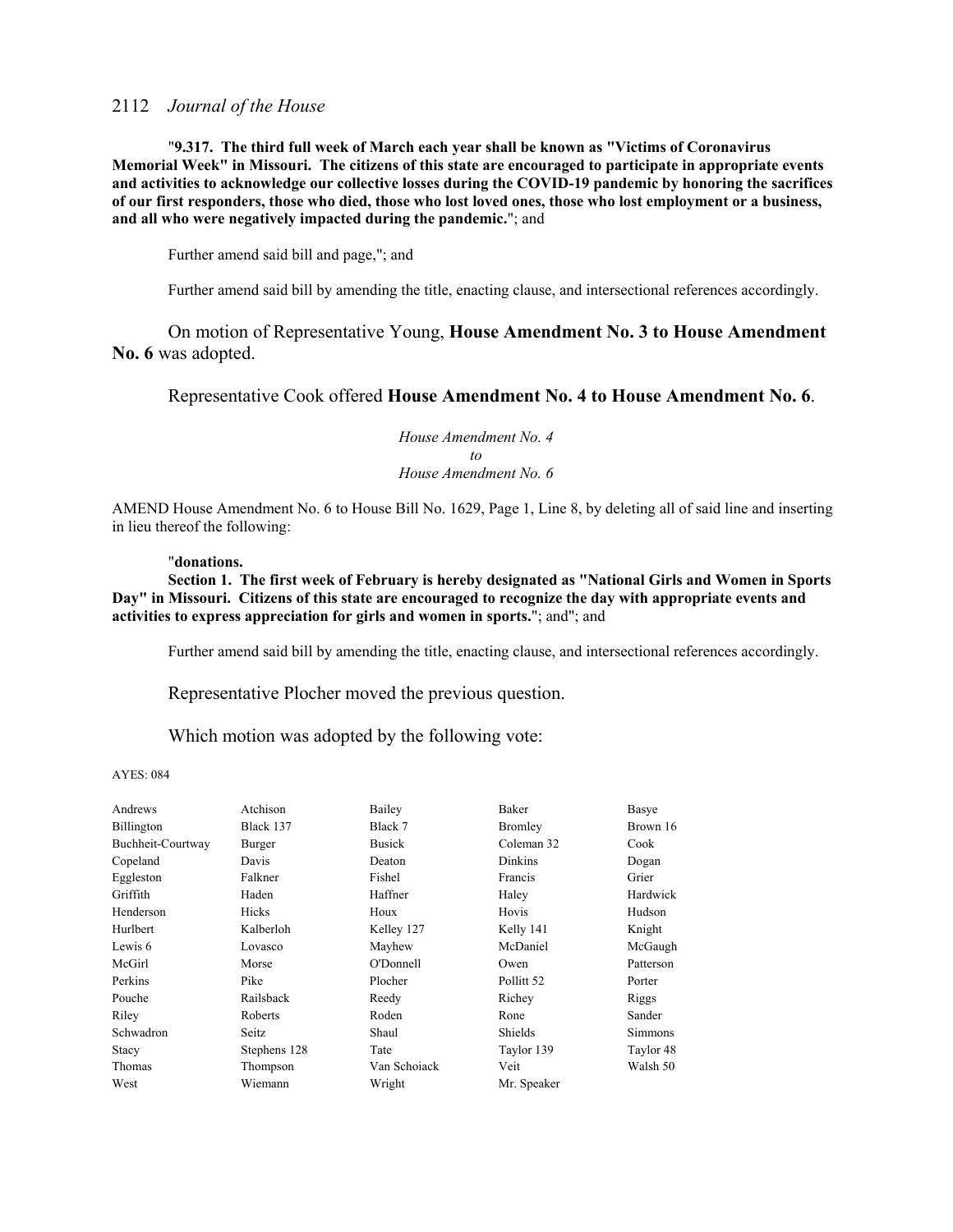| Adams                         | Aldridge              | Anderson    | Appelbaum  | Aune           |
|-------------------------------|-----------------------|-------------|------------|----------------|
| Bangert                       | Baringer              | Barnes      | Bosley     | Brown 70       |
| <b>Burnett</b>                | <b>Burton</b>         | Butz        | Clemens    | Collins        |
| Ellebracht                    | Fogle                 | Gray        | Gunby      | Ingle          |
| Mackey                        | McCreery              | Merideth    | Mosley     | Nurrenbern     |
| Price IV                      | Quade                 | Rogers      | Sauls      | Sharp 36       |
| Smith 45                      | Smith 67              | Stevens 46  | Terry      | Turnbaugh      |
| Unsicker                      | Walsh Moore 93        | Weber       | Windham    | Young          |
| PRESENT: 000                  |                       |             |            |                |
| <b>ABSENT WITH LEAVE: 033</b> |                       |             |            |                |
| <b>Bland Manlove</b>          | <b>Boggs</b>          | Brown 27    | Chipman    | Christofanelli |
| Coleman 97                    | Cupps                 | Davidson    | DeGroot    | Derges         |
| Doll                          | Evans                 | Fitzwater   | Gregory 51 | Gregory 96     |
| Johnson                       | Kidd                  | Lewis 25    | Murphy     | Person         |
| Phifer                        | Pietzman              | Pollock 123 | Proudie    | Rowland        |
| Sassmann                      | Schnelting            | Schroer     | Sharpe 4   | Smith 155      |
| Smith 163                     | <b>Toalson Reisch</b> | Trent       |            |                |
|                               |                       |             |            |                |

VACANCIES: 006

 On motion of Representative Cook, **House Amendment No. 4 to House Amendment No. 6** was adopted.

### Representative Dogan offered **House Amendment No. 5 to House Amendment No. 6**.

*House Amendment No. 5 to House Amendment No. 6*

AMEND House Amendment No. 6 to House Bill No. 1629, Page 1, Line 4, by deleting said line and inserting in lieu thereof:

""9.339. September **[**22, 2021,**] twenty-second each year** is hereby designated as "Hazel Erby Day" in Missouri. Citizens of this state are encouraged to participate in appropriate events and activities to recognize Hazel Erby's lifelong dedication to public service and community improvement.

**227.475 The portion of State Highway 17 from Broadway Street continuing south to**"; and

Further amend said bill by amending the title, enacting clause, and intersectional references accordingly.

On motion of Representative Dogan, **House Amendment No. 5 to House Amendment No. 6** was adopted.

 Representative Windham offered **House Amendment No. 6 to House Amendment No. 6**.

#### NOES: 040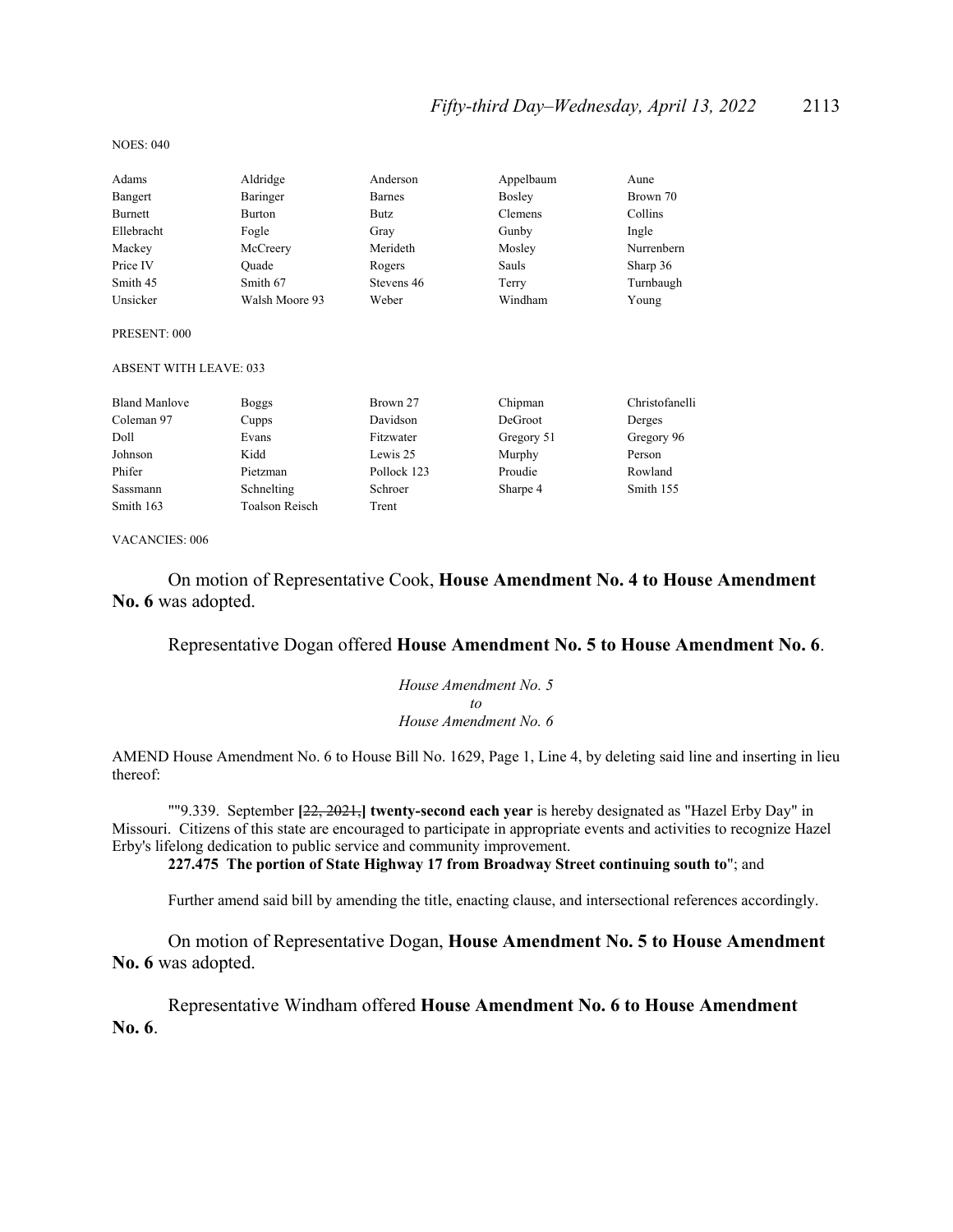*House Amendment No. 6 to House Amendment No. 6*

AMEND House Amendment No. 6 to House Bill No. 1629, Page 1, Line 4, by deleting all of said line and inserting in lieu thereof the following:

""**9.345. The month of September each year is hereby designated as "Polycystic Ovary Syndrome (PCOS) Awareness Day" in Missouri. Citizens of this state are encouraged to participate in appropriate events and activities to raise awareness about PCOS, a common hormonal disorder that causes ovarian cysts, infertility, menstrual irregularity, and obesity in women.** 

**9.346. The month of July is hereby designated as "Uterine Fibroid Awareness Month" in Missouri. Citizens of this state are encouraged to wear white on July first and participate in appropriate events and activities to raise awareness about uterine fibroids, benign tumors that grow in the uterus and cause pain, heavy bleeding, and reproductive problems.** 

**227.475. The portion of State Highway 17 from Broadway Street continuing south to**"; and

 Further amend said amendment and page, Line 8, by deleting all of said line and inserting in lieu thereof the following:

#### "**donations.**

**Section 1. May second of each year is hereby designated as "Pinhook Remembrance Day" in Missouri. Citizens of this state are encouraged to recognize the day with appropriate events and activities to honor the struggles and triumphs of the villagers of Pinhook, Missouri.**"; and"; and

Further amend said bill by amending the title, enacting clause, and intersectional references accordingly.

On motion of Representative Windham, **House Amendment No. 6 to House Amendment No. 6** was adopted.

 On motion of Representative Hardwick, **House Amendment No. 6, as amended**, was adopted.

 On motion of Representative Morse, **HB 1629, as amended**, was ordered perfected and printed.

### **PERFECTION OF HOUSE BILLS - INFORMAL**

**HCS HB 1704**, relating to the offense of making a false report, was taken up by Representative Roberts.

On motion of Representative Roberts, the title of **HCS HB 1704** was agreed to.

Representative Sauls offered **House Amendment No. 1**.

*House Amendment No. 1*

AMEND House Committee Substitute for House Bill No. 1704, Page 1, Section 575.080, Lines 17-18, by deleting the words "**if the report is a false report of a misdemeanor offense**"; and

 Further amend said bill and section, Page 2, Line 19, by deleting the phrase "**class C**" and inserting in lieu thereof the phrase "**class E**"; and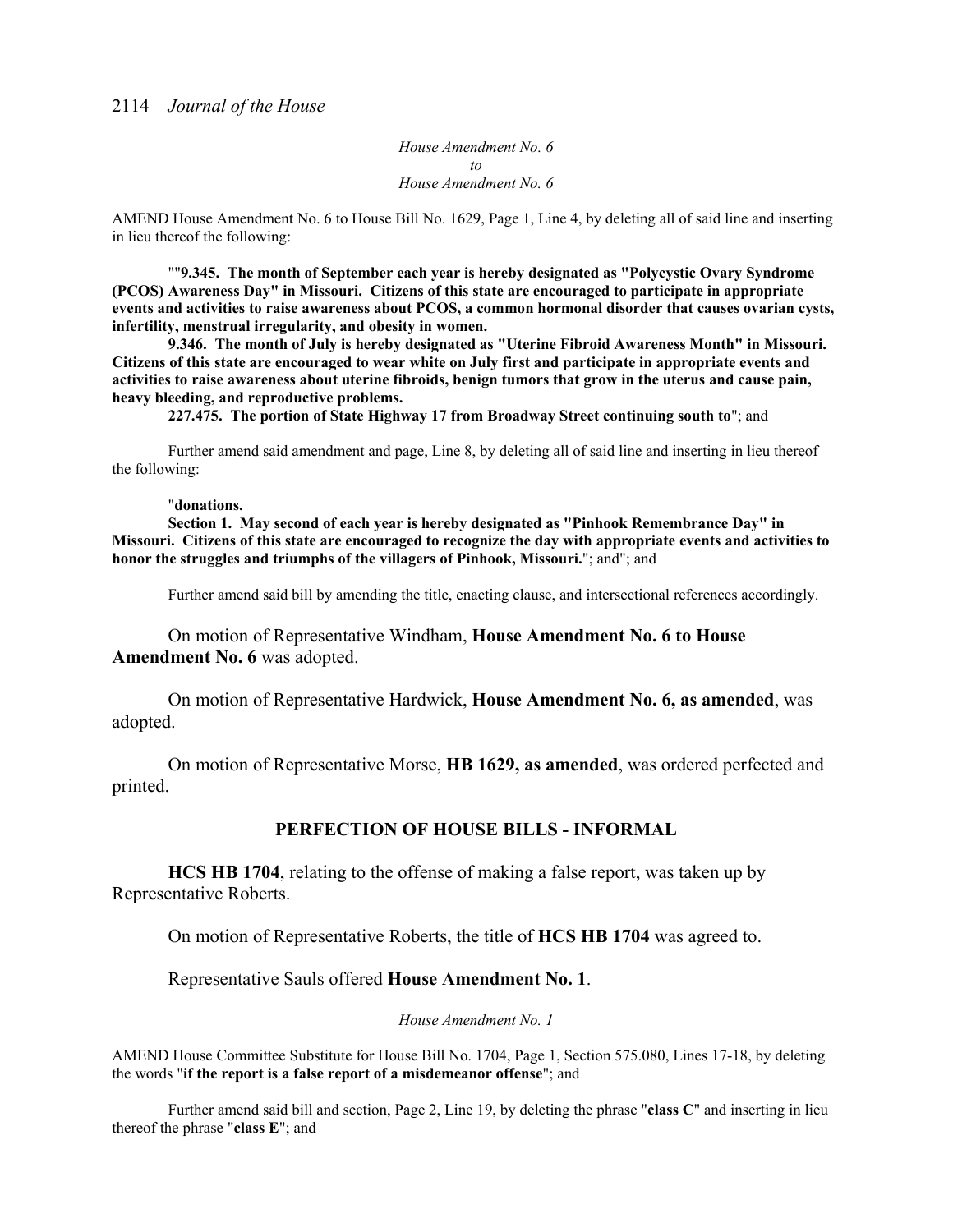Further amend said bill, page, and section, Line 20, by inserting after the word "**offense**" the words "**as outlined in subdivision (3) of subsection 1 of this section**"; and

 Further amend said bill, page, and section, Lines 29-30, by deleting all of said lines and inserting in lieu thereof the following:

"**9. (1) In such cases when a child, as defined under section 211.021, violates this section, such child is guilty of a status offense for the first offense. Such child must appear before a juvenile court in**"; and

Further amend said bill, page, and section, Line 33, by deleting the word "**person**" and inserting in lieu thereof the word "**child**"; and

 Further amend said bill, page, and section, Lines 35-36, by deleting all of said lines and inserting in lieu thereof the following:

#### "**(2) For a second or subsequent violation of this section, a child, as defined under section 211.021, shall be guilty of a class C misdemeanor.**"; and

Further amend said bill by amending the title, enacting clause, and intersectional references accordingly.

On motion of Representative Sauls, **House Amendment No. 1** was adopted.

On motion of Representative Roberts, **HCS HB 1704, as amended**, was adopted.

 On motion of Representative Roberts, **HCS HB 1704, as amended**, was ordered perfected and printed.

### **PERFECTION OF HOUSE BILLS**

**HB 2566**, relating to travel insurance, was taken up by Representative Porter.

On motion of Representative Porter, the title of **HB 2566** was agreed to.

On motion of Representative Porter, **HB 2566** was ordered perfected and printed.

### **PERFECTION OF HOUSE BILLS - INFORMAL**

**HCS HB 2140**, relating to elections, was taken up by Representative McGaugh.

On motion of Representative McGaugh, the title of **HCS HB 2140** was agreed to.

Speaker Vescovo resumed the Chair.

Representative McGaugh offered **House Amendment No. 1**.

*House Amendment No. 1*

AMEND House Committee Substitute for House Bill No. 2140, Page 11, Section 115.165, Line 17, by inserting immediately after the phrase "**election authority**" on said line the phrase "**after the deadline to register to vote, including**"; and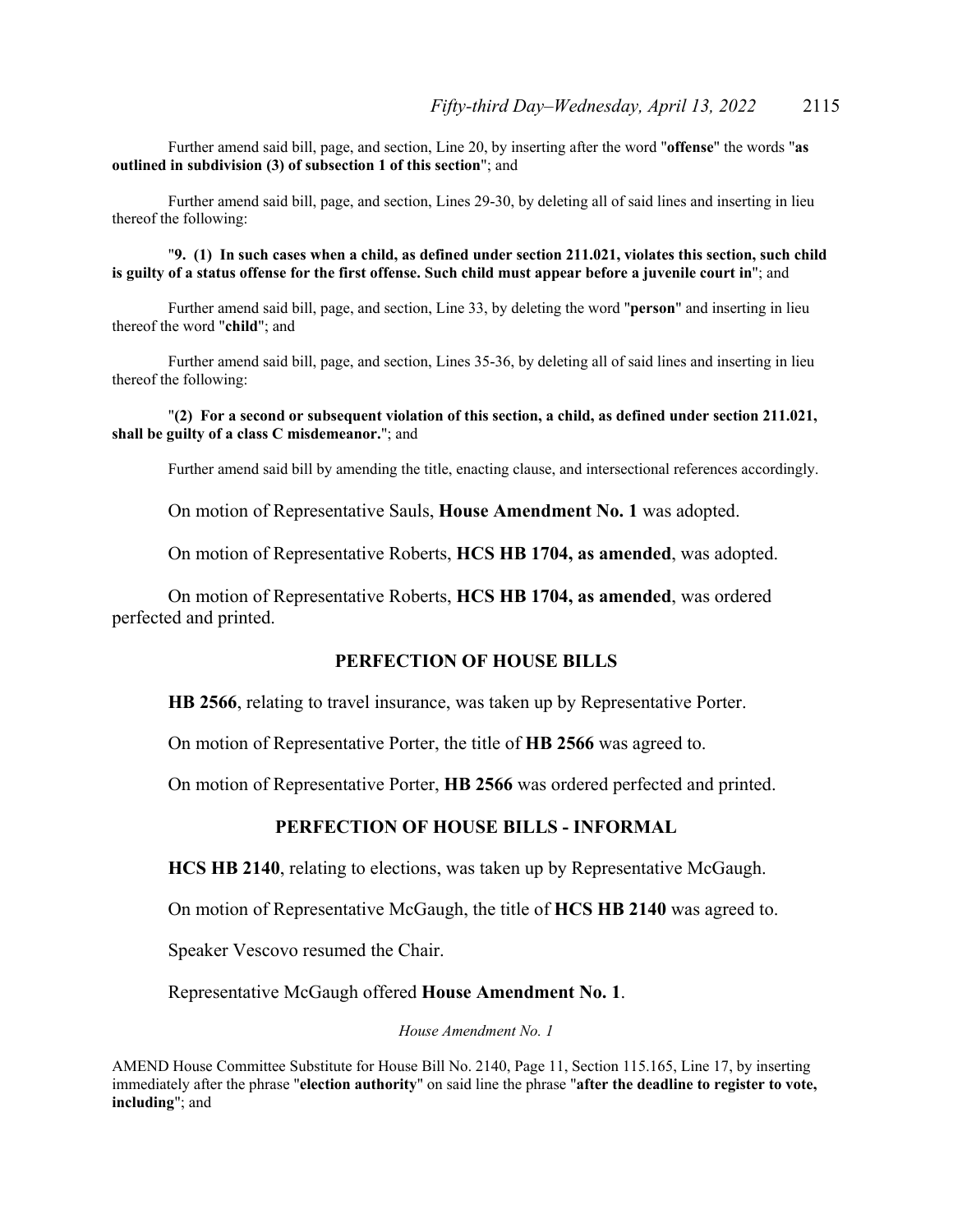Further amend said page and section, Line 18, by inserting immediately after the phrase "**election day**" on said line the phrase "**in person at the office of the election authority**"; and

 Further amend said bill, Page 46, Section 115.1510, Line 22, by inserting after all of said section and line the following:

"247.215. 1. The board of directors of any public water supply district which is dependent upon purchases of water to supply its needs may sell and convey part or all of its water mains, plant, real estate, or equipment to any water corporation as defined in section 386.020 if all bonds of the district, whether general obligation bonds constituting a lien on the property within the district or special obligation or revenue bonds constituting a lien on the income and revenues arising from the operation of the water system:

(1) Are to be paid in full, or

 (2) A sum sufficient to pay all of such bonds together with interest accrued or to accrue thereon, together with all other items of expense incident to the payment of such bonds, shall be set aside from the proceeds of said sale and deposited with the fiscal agent named in the bonds for the purpose of full payment.

 2. After the board of directors of any public water supply district has entered into a contract to sell part or all of its water mains, plant, real estate or equipment, pursuant to this section, an application shall be made by said board of directors to the circuit court which originally incorporated the district, which application shall set forth a copy of the contract entered into by the parties, and the facts concerning the bondholders and their rights, and requesting an order of the court approving or disapproving the contract.

 3. Upon the filing of the application, the court shall set a time for the hearing thereof and shall order a public notice setting forth the nature of the application, a description of the property to be sold, and the time and place for the hearing, to be published for three weeks consecutively, in a newspaper of general circulation in the county in which the application is pending, the last publication to be not more than five days before the date set for the hearing.

 4. If the court finds that the contract provides for the sale of all of the mains, plants, real estate and equipment of the district and protects the bondholders' rights, and also provides for the rendering of the necessary water service in the territory embracing the district, and is in the best interest of the residents and property owners of the district, it shall, by its decree, approve the contract and order dissolution of the district, provided that such dissolution is assented to by a [two-thirds] majority of the voters of the district, voting on the question and provided further, that the dissolution of the district shall not become final until after all its debts have been paid and the disposition of funds of the district has been fully carried out as hereinafter provided to the satisfaction of the court, after which a final decree may be entered.

 5. Such water supply district shall not be finally dissolved, upon the sale of all of its assets, until final liquidation thereof and until the trustees of the district have first paid to the collector of the county, or counties, in which the district is located all of its remaining funds which shall be applied pro rata toward the payment and satisfaction of the taxes of the residents and property owners of the district on their respective personal and real property tax bills for the next ensuing year or years. In the event that the sum of money so paid to the collector would amount to less than the equivalent of one cent reduction in the tax rate and thus impose upon the collector a cost burden in excess of the money so paid, then and in that event said funds shall be paid over to the treasurer of the various school districts having real estate within the said water supply district in the ratio that the assessed valuation of such school district bears to the whole assessed valuation of the water supply district.

247.220. 1. Proceedings for the dissolution of a public water supply district shall be substantially the same as proceedings for the formation of such a district, as follows: A petition describing the boundaries of the district sought to be dissolved shall be filed with the clerk of the circuit court of the county wherein the subject district is situate, or with the clerk of the circuit court of the county having the largest acreage within the boundaries of the subject district, in the event that the subject district embraces lands in more than one county. Such petition, in addition to such boundary description, shall allege that further operation of the subject district is inimicable to the best interests of the inhabitants of the district, that the district should, in the interest of the public welfare and safety, be dissolved, that an alternative water supplier is available and better able to supply water to the inhabitants of the district, and such other information as may be useful to the court in determining whether the petition should be granted and a decree of dissolution entered. Such petition shall also include a detailed plan for payment of all debt and obligations of the district at the time of dissolution. Such petition shall be accompanied by a cash deposit of fifty dollars as an advancement of the costs of the proceeding and the petition shall be signed by not less than onefifth of the registered voters from each subdistrict, or fifty registered voters from each subdistrict, whichever is less,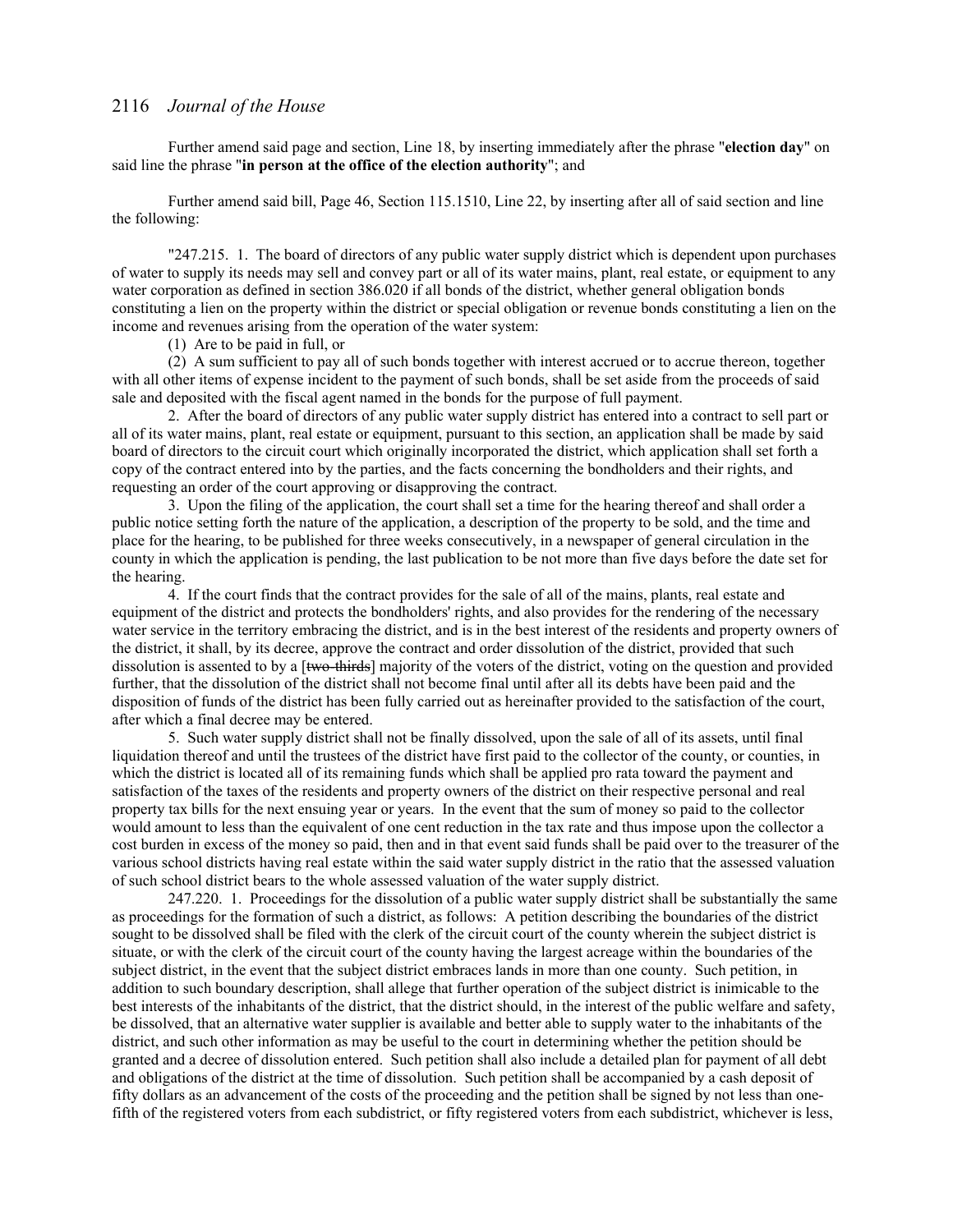within the subject district. The petition shall be verified by at least one of the signers thereof and shall be served upon the board of directors of the district as provided by law. The district shall be a party, and if the board of directors in its discretion determines that such dissolution is not in the public interest, the district shall oppose such petition and pay all cost and expense thereof.

2. Upon the filing of the petition, the same shall be presented to the circuit court, and such court shall fix a date for a hearing on such petition, as provided in this section. Thereupon, the clerk of the court shall give notice of the filing of the petition in some newspaper of general circulation in the county in which the proceedings are pending, and if the district extends into any other county or counties, such notice shall also be published in some newspaper of general circulation in such other county or counties. The notice shall contain a description of the subject boundary lines of the district and the general purposes of the petition, and shall set forth the date fixed for the hearing on the petition, which shall not be less than seven nor more than twenty-one days after the date of the last publication of the notice and shall be on some regular judicial day of the court wherein the petition is pending. Such notice shall be signed by the clerk of the circuit court and shall be published in three successive issues of a weekly newspaper or in twenty successive issues of a daily newspaper.

3. The court, for good cause shown, may continue the case or the hearing thereon from time to time until final disposition thereof.

4. Exceptions to the dissolution of a district may be made by any voter or landowner of the district, and by the district as herein provided; such exceptions shall be filed not less than five days prior to the date set for the hearing on the petition. Such exceptions shall specify the grounds upon which the exceptions are filed and the court shall take them into consideration in passing upon the petition and shall also consider the evidence in support of the petition and in support of the exceptions made. Unless petitioners prove that all debts and financial obligations of the district can be paid in full upon dissolution, the petition shall be dismissed at the cost of the petitioners.

5. Should the court find that it would not be to the public interest to dissolve a district, the petition shall be dismissed at the costs of the petitioners. If, however, the court should find in favor of the petitioners, the court shall enter its interlocutory decree of dissolution which decree shall provide for the submission of the question to the voters of the district in substantially the following form:

Shall Public Water Supply District be dissolved?

6. The decree of dissolution shall not become final and conclusive until it shall have been submitted to the voters residing within the boundaries described in such decree and until it shall have been assented to by a majority **[**of two-thirds**]** of the voters of the district voting on the proposition. The decree shall provide for the submission of the question and shall fix the date thereof. The returns shall be certified by the election authority to the circuit court having jurisdiction in the case and the court shall thereupon enter its order canvassing the returns and declaring the result of such election.

7. If, upon canvass and declaration, it is found and determined that the question shall have been assented to by a majority of **[two-thirds of]** the voters of the district voting on such proposition then the court shall, in such order declaring the result of the election, enter a further order declaring the decree of dissolution to be final and conclusive. In the event, however, that the court should find that the question had not been assented to by the majority required, the court shall enter a further order declaring such decree of dissolution to be void and of no effect. No appeal shall lie from any of the aforesaid orders. In the event that the court declares the decree of dissolution to be final, as provided in this section, the clerk of the circuit court shall file certified copies of such decree of dissolution and of such final order with the secretary of state of the state of Missouri, and with the recorder of deeds of the county or counties in which the district is situate and with the clerk of the county commission of the county or counties in which the district is situate.

8. Notwithstanding anything in this section to the contrary, no district shall be dissolved until after all of its debts shall have been paid, and the court, in its decree of dissolution, shall provide for the disposition of the property of the district."; and

 Further amend said bill, Page 47, Section 1, Line 48, by inserting after all of said section and line the following:

"**Section 2. A person commits the offense of tampering with an election official if, with the purpose to harass, intimidate, or influence such official in the performance of such official's official duties, such person disseminates through any means, including by posting on the internet, the official's family's personal information. For purposes of this section, "personal information" includes a home address, Social Security**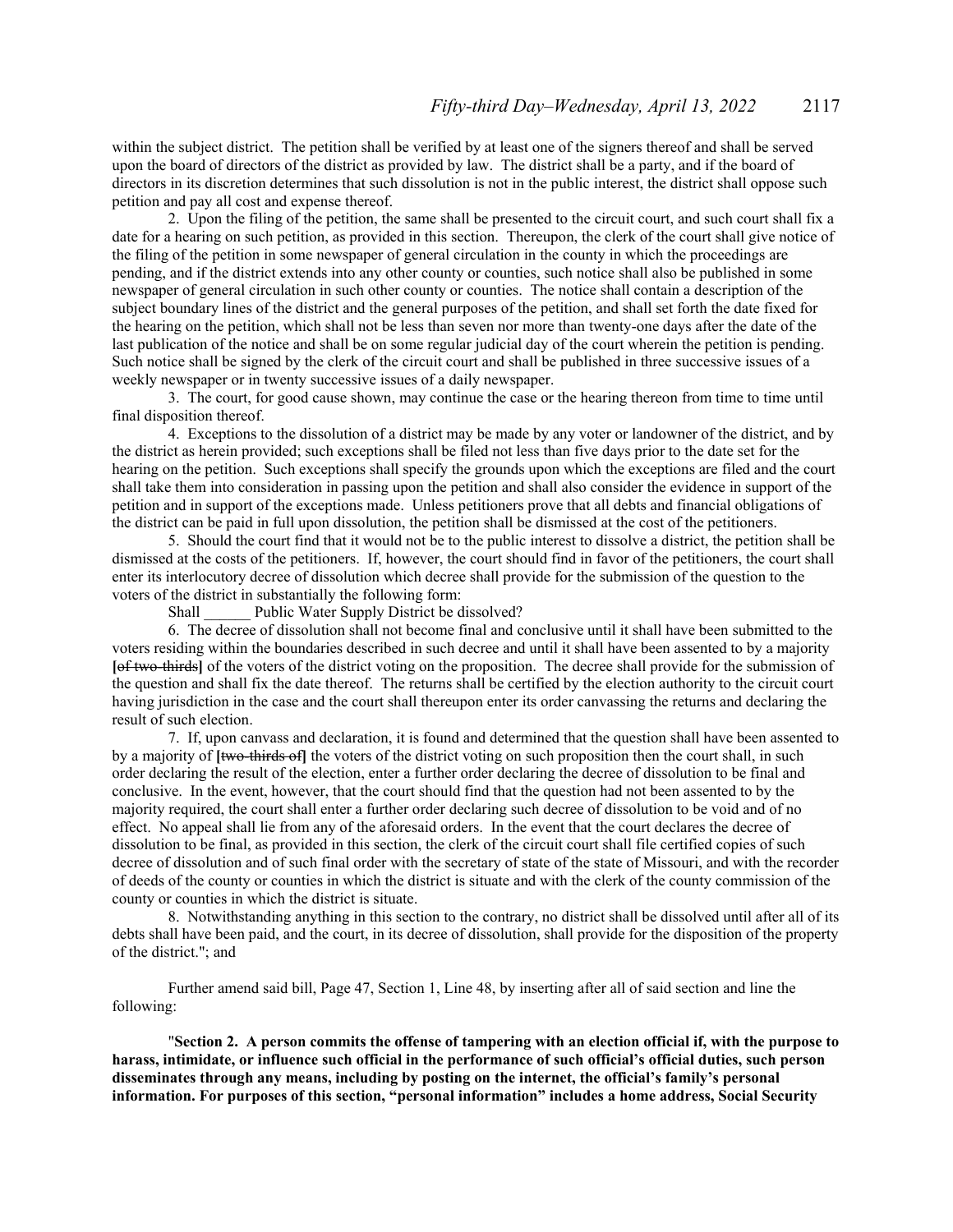**number, federal tax identification number, checking or savings account numbers, marital status, and identity of a child under eighteen years of age. For the purposes of this section, the term "election official" includes election judges, challengers, watchers, and other volunteers or employees of an election authority. The offense of tampering with an election official shall be a class D felony. If a violation of this section results in death or bodily injury to an election official or a member of the official's family, the offense shall be a class B felony.**"; and

Further amend said bill by amending the title, enacting clause, and intersectional references accordingly.

### Representative Falkner offered **House Amendment No. 1 to House Amendment No. 1**.

*House Amendment No. 1 to House Amendment No. 1*

AMEND House Amendment No. 1 to House Committee Substitute for House Bill No. 2140, Page 1, Lines 8-36, Page 2, Lines 1-42, Page 3, Lines 1-39, and Page 4, Lines 1-3, by deleting all of said lines from the amendment; and

Further amend said bill by amending the title, enacting clause, and intersectional references accordingly.

On motion of Representative Falkner, **House Amendment No. 1 to House Amendment No. 1** was adopted by the following vote, the ayes and noes having been demanded pursuant to Rule 16:

| Adams            | Aldridge              | Anderson       | Andrews        | Appelbaum         |
|------------------|-----------------------|----------------|----------------|-------------------|
| Atchison         |                       |                | <b>Barnes</b>  |                   |
|                  | Bangert<br>Black 7    | Baringer       |                | Basye<br>Brown 16 |
| Black 137        |                       | Bosley         | Bromley        |                   |
| Brown 27         | Buchheit-Courtway     | Burger         | <b>Burnett</b> | <b>Busick</b>     |
| Chipman          | Clemens               | Collins        | Copeland       | Cupps             |
| <b>Dinkins</b>   | Eggleston             | Ellebracht     | Evans          | Falkner           |
| Fishel           | Fogle                 | Francis        | Gray           | Gregory 51        |
| Griffith         | Gunby                 | Haden          | Haffner        | Haley             |
| Henderson        | Hovis                 | Ingle          | Kalberloh      | Knight            |
| Lewis 6          | Mackey                | Mayhew         | McCreery       | McDaniel          |
| McGirl           | Merideth              | Morse          | Mosley         | Nurrenbern        |
| O'Donnell        | Owen                  | Patterson      | Person         | Phifer            |
| Pike             | Plocher               | Porter         | Pouche         | Proudie           |
| Ouade            | Railsback             | Reedy          | Roberts        | Rogers            |
| Rone             | Rowland               | Sassmann       | <b>Sauls</b>   | Seitz.            |
| Sharp 36         | Shaul                 | Shields        | Smith 45       | Smith 67          |
| Stephens 128     | Tate                  | Taylor 139     | Taylor 48      | Terry             |
| Thomas           | <b>Toalson Reisch</b> | Turnbaugh      | Unsicker       | Van Schoiack      |
| Veit             | Walsh 50              | Walsh Moore 93 | Weber          | Wiemann           |
| Windham          | Wright                | Young          |                |                   |
| <b>NOES: 028</b> |                       |                |                |                   |
| Billington       | Christofanelli        | Cook           | Davis          | Deaton            |
| Dogan            | Grier                 | Hardwick       | Hudson         | Hurlbert          |
| Kelley 127       | Kelly 141             | Lovasco        | McGaugh        | Murphy            |
| Perkins          | Pollitt <sub>52</sub> | Richey         | Riley          | Roden             |
| Sander           | Schwadron             | Smith 163      | Stacy          | Thompson          |
| Trent            | West                  | Mr. Speaker    |                |                   |
|                  |                       |                |                |                   |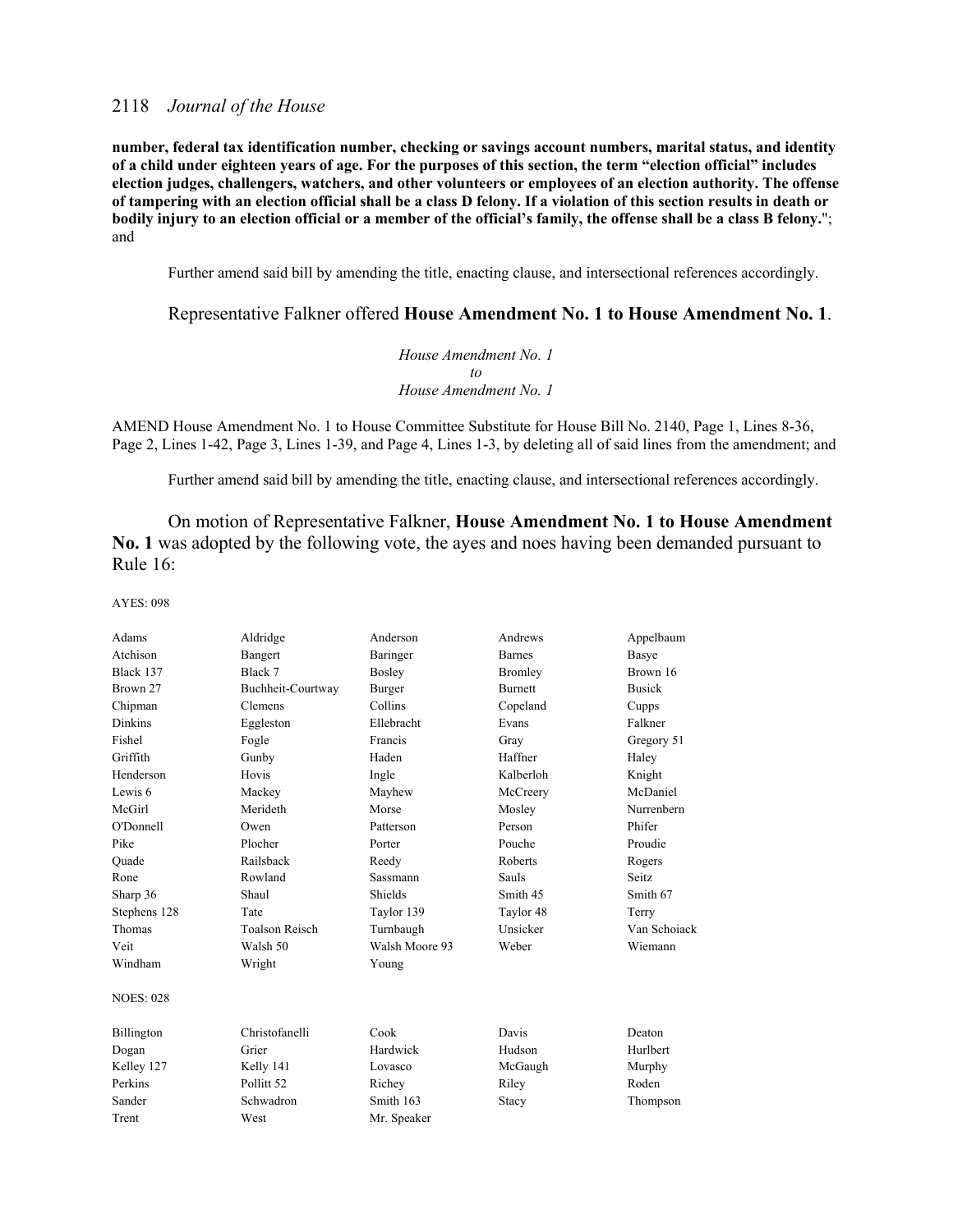PRESENT: 000

ABSENT WITH LEAVE: 031

| Aune       | Bailey   | Baker       | <b>Bland Manlove</b> | <b>Boggs</b> |
|------------|----------|-------------|----------------------|--------------|
| Brown 70   | Burton   | Butz        | Coleman 32           | Coleman 97   |
| Davidson   | DeGroot  | Derges      | Doll                 | Fitzwater    |
| Gregory 96 | Hicks    | Houx        | Johnson              | Kidd         |
| Lewis 25   | Pietzman | Pollock 123 | Price IV             | Riggs        |
| Schnelting | Schroer  | Sharpe 4    | Simmons              | Smith 155    |
| Stevens 46 |          |             |                      |              |

VACANCIES: 006

#### Representative Stacy offered **House Amendment No. 2 to House Amendment No. 1**.

*House Amendment No. 2 to House Amendment No. 1*

AMEND House Amendment No. 1 to House Committee Substitute for House Bill No. 2140, Page 1, Line 6, by inserting after said line the following:

"Further amend said bill, Page 18, Section 115.277, Line 5, by inserting immediately after the phrase "**section 115.427.**" the following:

"**Any absentee ballot cast in person under this section shall be a provisional ballot and subject to all general laws governing the counting of provisional ballots under this chapter**."; and"; and

Further amend said bill by amending the title, enacting clause, and intersectional references accordingly.

**House Amendment No. 2 to House Amendment No. 1** was withdrawn.

 On motion of Representative McGaugh, **House Amendment No. 1, as amended**, was adopted.

Representative Basye offered **House Amendment No. 2**.

*House Amendment No. 2*

AMEND House Committee Substitute for House Bill No. 2140, Page 46, Section 115.1510, Line 22, by inserting after all of said section and line the following:

"**167.177. 1. Any school district in the state may adopt the provisions of subsections 2 and 3 of this section if approved by vote of residents of the school district.** 

**2. As used in this section, the following terms mean:**

**(1) "Public school", the same definition as in section 160.011;**

**(2) "Sex", an individual's biological sex based solely on an individual's reproductive biology and genetics at birth.**

**3. No public school shall knowingly allow a student of the male sex who is enrolled in such public school to participate on a school-sponsored athletic team that is exclusively for students of the female sex.**

**4. Beginning July 1, 2023, the joint committee on education shall study student athletic events that are exclusively for males or exclusively for females and the impact of a policy that prohibits participation in**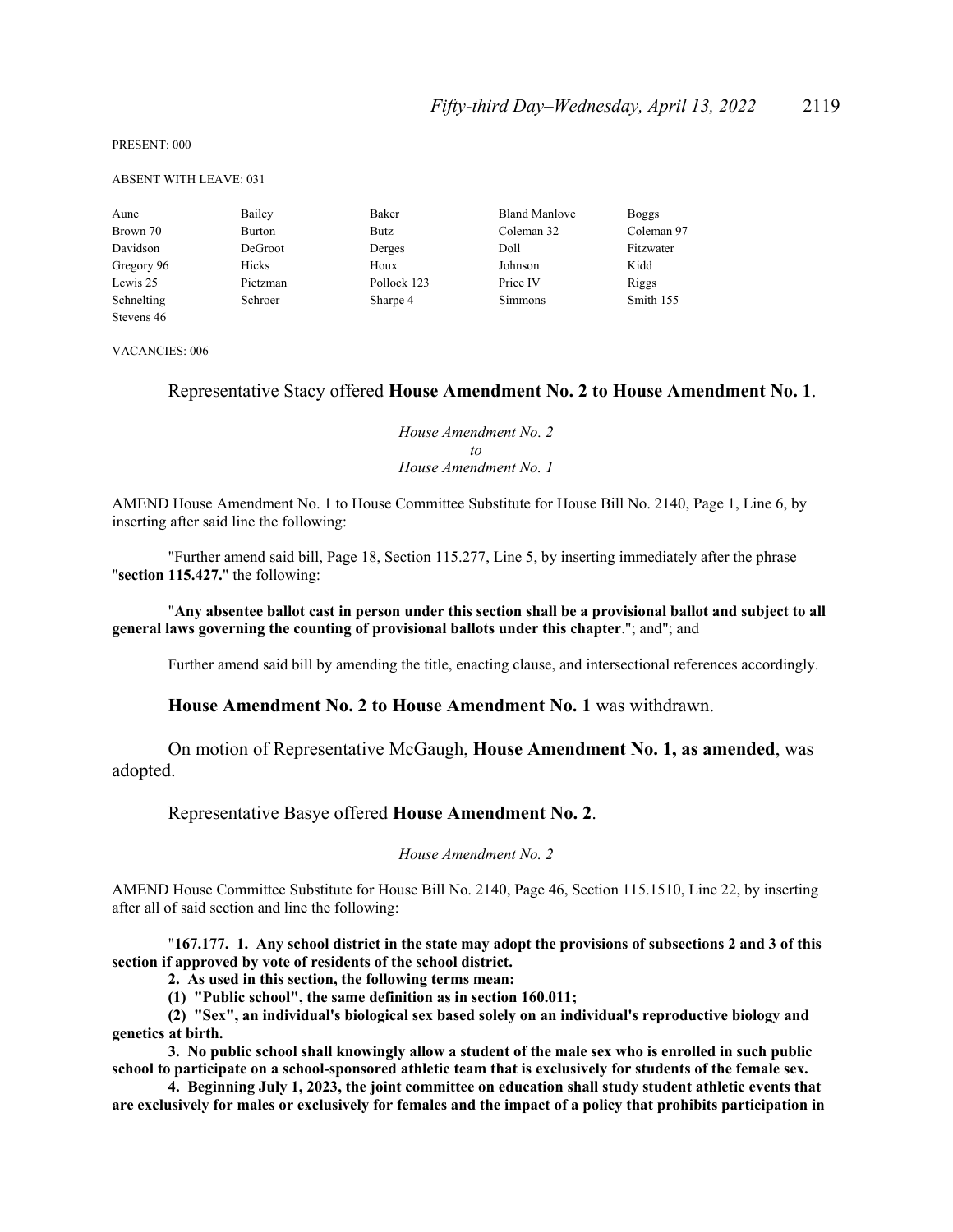**those events by individuals who are of the opposite sex. Before January 1, 2024, the joint committee shall report its findings and recommendations, with any legislation required to implement the recommendations, to the general assembly.**"; and

Further amend said bill by amending the title, enacting clause, and intersectional references accordingly.

 Representative Clemens raised a point of order that **House Amendment No. 2** is not germane to the bill.

The Chair ruled the point of order not well taken.

Representative Dogan offered **House Amendment No. 1 to House Amendment No. 2**.

*House Amendment No. 1 to House Amendment No. 2*

AMEND House Amendment No. 2 to House Committee Substitute for House Bill No. 2140, Page 1, Lines 4-13, by deleting all of said lines and inserting in lieu thereof the following:

""**167.177. Beginning July 1, 2023, the joint committee on education shall study student athletic**"; and

Further amend said bill by amending the title, enacting clause, and intersectional references accordingly.

 Representative Chipman raised a point of order that **House Amendment No. 1 to House Amendment No. 2** is not germane.

The Chair ruled the point of order well taken.

Representative Eggleston assumed the Chair.

Speaker Vescovo resumed the Chair.

Representative Collins offered **House Amendment No. 2 to House Amendment No. 2**.

*House Amendment No. 2 to House Amendment No. 2*

AMEND House Amendment No. 2 to House Committee Substitute for House Bill No. 2140, Page 1, Line 17, by inserting after all of said line the following:

"Further amend said bill, Page 47, Section 1, Line 48, by inserting after all of said section and line the following:

 "**Section 2. Any trans woman who is convicted of any crime, other than a sexual offense of any type, and who is sentenced to a term of incarceration in any facility regulated by the Missouri department of corrections or to any jail in this state shall be confined in a facility or jail that is designated by the department or other official for the incarceration of females.**"; and"; and

Further amend said bill by amending the title, enacting clause, and intersectional references accordingly.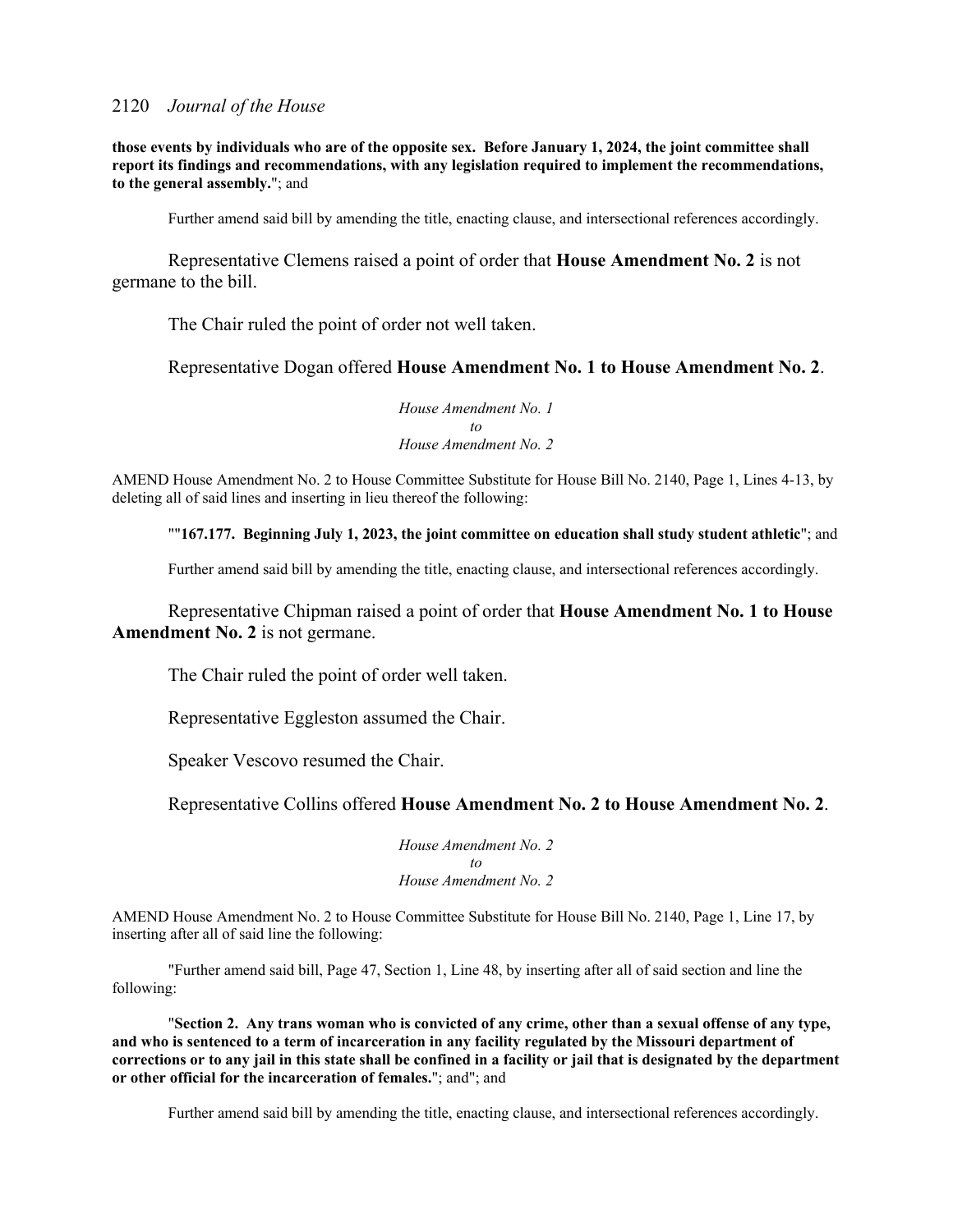Representative Perkins raised a point of order that **House Amendment No. 2 to House Amendment No. 2** is beyond the scope of the amendment.

 Representative Taylor (139) raised an additional point of order that a member was in violation of Rule 9.

The Chair advised members to keep discussion to the topic at hand.

The Chair ruled the first point of order well taken.

Representative Aune offered **House Amendment No. 3 to House Amendment No. 2**.

*House Amendment No. 3 to House Amendment No. 2*

AMEND House Amendment No. 2 to House Committee Substitute for House Bill No. 2140, Page 1, Line 5, by inserting immediately after the phrase "**school district.**" the following:

"**In addition to a vote to adopt the provisions of subsections 2 and 3 of this section, any political subdivision or school district shall have the right to hold local elections to determine whether or not to prohibit discrimination on the basis of sexual identity or gender identity.**"; and

Further amend said bill by amending the title, enacting clause, and intersectional references accordingly.

Representative Aune moved that **House Amendment No. 3 to House Amendment No. 2** be adopted.

Which motion was defeated.

Representative Plocher moved the previous question.

Which motion was adopted by the following vote:

| Andrews    | Atchison      | Baker       | Basye      | Billington        |
|------------|---------------|-------------|------------|-------------------|
| Black 137  | Black 7       | Bromley     | Brown 16   | Buchheit-Courtway |
| Burger     | <b>Busick</b> | Chipman     | Coleman 32 | Cook              |
| Copeland   | Cupps         | Davis       | Deaton     | Dinkins           |
| Dogan      | Eggleston     | Evans       | Falkner    | Fishel            |
| Fitzwater  | Francis       | Gregory 51  | Grier      | Griffith          |
| Haden      | Haffner       | Haley       | Hardwick   | Henderson         |
| Hicks      | Houx          | Hovis       | Hudson     | Hurlbert          |
| Kalberloh  | Kelley 127    | Kelly 141   | Knight     | Lewis 6           |
| Lovasco    | Mayhew        | McGaugh     | McGirl     | Murphy            |
| O'Donnell  | Owen          | Patterson   | Perkins    | Pike              |
| Plocher    | Pollitt 52    | Pollock 123 | Porter     | Pouche            |
| Railsback  | Reedy         | Richey      | Riggs      | Riley             |
| Roberts    | Roden         | Rone        | Sander     | Sassmann          |
| Schnelting | Schroer       | Schwadron   | Seitz      | Shaul             |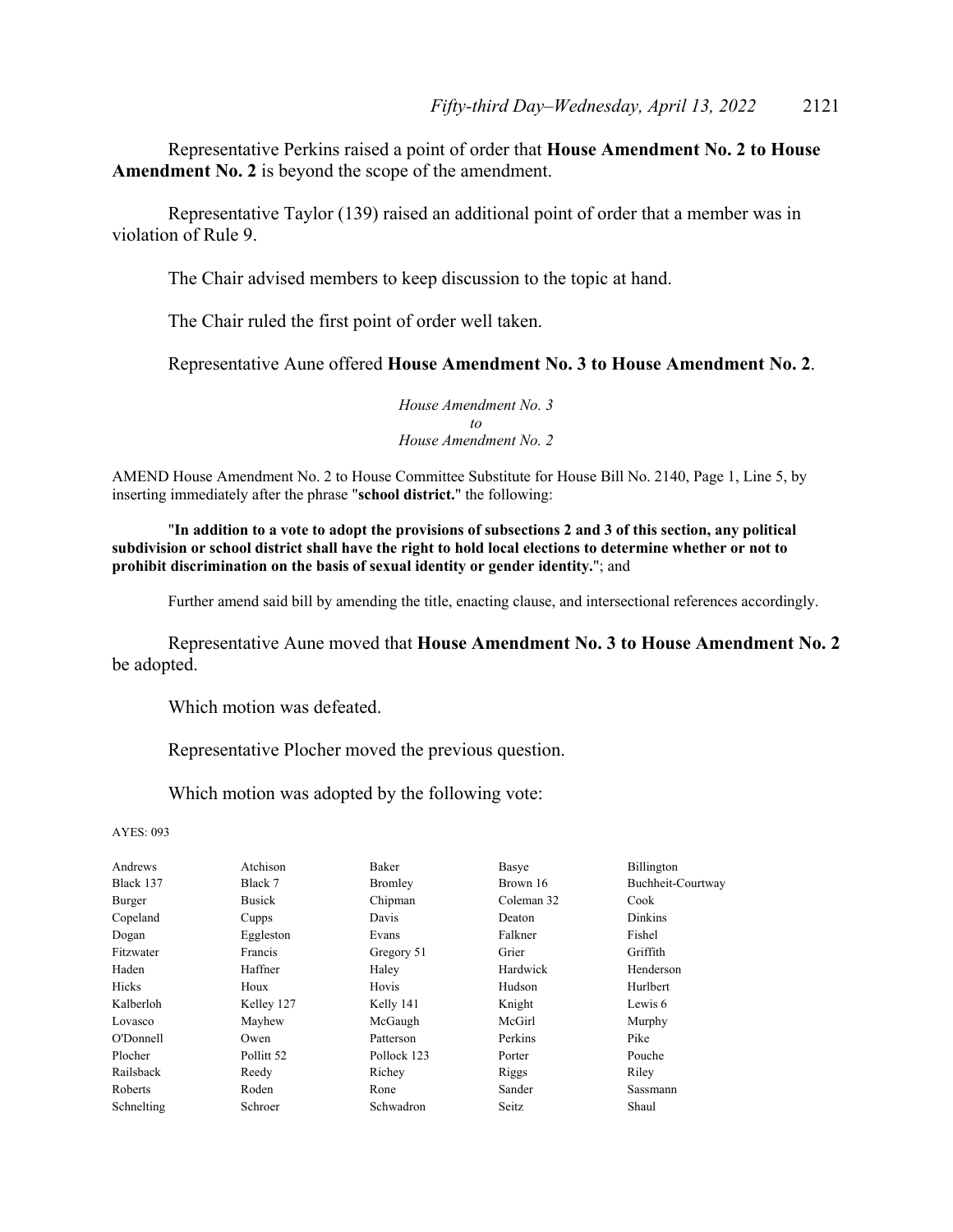| Shields<br>Taylor 139<br>Trent | <b>Simmons</b><br>Taylor 48<br>Van Schoiack | Stacy<br>Thomas<br>Veit | Stephens 128<br>Thompson<br>Walsh 50 | Tate<br>Toalson Reisch<br>West |
|--------------------------------|---------------------------------------------|-------------------------|--------------------------------------|--------------------------------|
| Wiemann                        | Wright                                      | Mr. Speaker             |                                      |                                |
| <b>NOES: 039</b>               |                                             |                         |                                      |                                |
| Adams                          | Anderson                                    | Appelbaum               | Aune                                 | Bangert                        |
| Baringer                       | <b>Barnes</b>                               | Bosley                  | Brown 27                             | Brown 70                       |
| <b>Burnett</b>                 | <b>Burton</b>                               | Clemens                 | Collins                              | Ellebracht                     |
| Fogle                          | Gray                                        | Gunby                   | Ingle                                | Mackey                         |
| McCreery                       | Merideth                                    | Mosley                  | Nurrenbern                           | Person                         |
| Phifer                         | Proudie                                     | Ouade                   | Rogers                               | Smith 45                       |
| Smith 67                       | Stevens 46                                  | Terry                   | Turnbaugh                            | Unsicker                       |
| Walsh Moore 93                 | Weber                                       | Windham                 | Young                                |                                |
| PRESENT: 000                   |                                             |                         |                                      |                                |
| <b>ABSENT WITH LEAVE: 025</b>  |                                             |                         |                                      |                                |
| Aldridge                       | Bailey                                      | <b>Bland Manlove</b>    | <b>Boggs</b>                         | <b>Butz</b>                    |
| Christofanelli                 | Coleman 97                                  | Davidson                | DeGroot                              | Derges                         |
| Doll                           | Gregory 96                                  | Johnson                 | Kidd                                 | Lewis 25                       |
| McDaniel                       | Morse                                       | Pietzman                | Price IV                             | Rowland                        |
| Sauls                          | Sharp 36                                    | Sharpe 4                | Smith 155                            | Smith 163                      |

VACANCIES: 006

 On motion of Representative Basye, **House Amendment No. 2** was adopted by the following vote, the ayes and noes having been demanded pursuant to Article III, Section 26 of the Constitution:

| Andrews               | Atchison      | Baker        | Basye         | Billington            |
|-----------------------|---------------|--------------|---------------|-----------------------|
| Black 137             | Black 7       | Bromley      | Brown 16      | Buchheit-Courtway     |
| Burger                | <b>Busick</b> | Chipman      | Coleman 32    | Cook                  |
| Copeland              | Cupps         | Davis        | Deaton        | Dinkins               |
| Eggleston             | Evans         | Falkner      | Fishel        | Fitzwater             |
| Francis               | Gregory 51    | Grier        | Griffith      | Haden                 |
| Haffner               | Haley         | Hardwick     | Henderson     | <b>Hicks</b>          |
| Houx                  | Hovis         | Hudson       | Hurlbert      | Kalberloh             |
| Kelley 127            | Kelly 141     | Knight       | Lewis 6       | Mayhew                |
| McGaugh               | McGirl        | Murphy       | O'Donnell     | Owen                  |
| Patterson             | Perkins       | Pike         | Plocher       | Pollitt <sub>52</sub> |
| Pollock 123           | Porter        | Pouche       | Railsback     | Reedy                 |
| Richey                | Riggs         | Riley        | Roberts       | Roden                 |
| Rone                  | Sassmann      | Schnelting   | Schroer       | Seitz.                |
| Shaul                 | Shields       | Simmons      | Stacy         | Stephens 128          |
| Tate                  | Taylor 139    | Taylor 48    | <b>Thomas</b> | Thompson              |
| <b>Toalson Reisch</b> | Trent         | Van Schoiack | Veit          | Walsh 50              |
| West                  | Wiemann       | Wright       | Mr. Speaker   |                       |
| <b>NOES: 040</b>      |               |              |               |                       |
| Adams                 | Anderson      | Appelbaum    | Aune          | Bangert               |
| Baringer              | <b>Barnes</b> | Bosley       | Brown 27      | Brown 70              |
| <b>Burnett</b>        | <b>Burton</b> | Clemens      | Collins       | Dogan                 |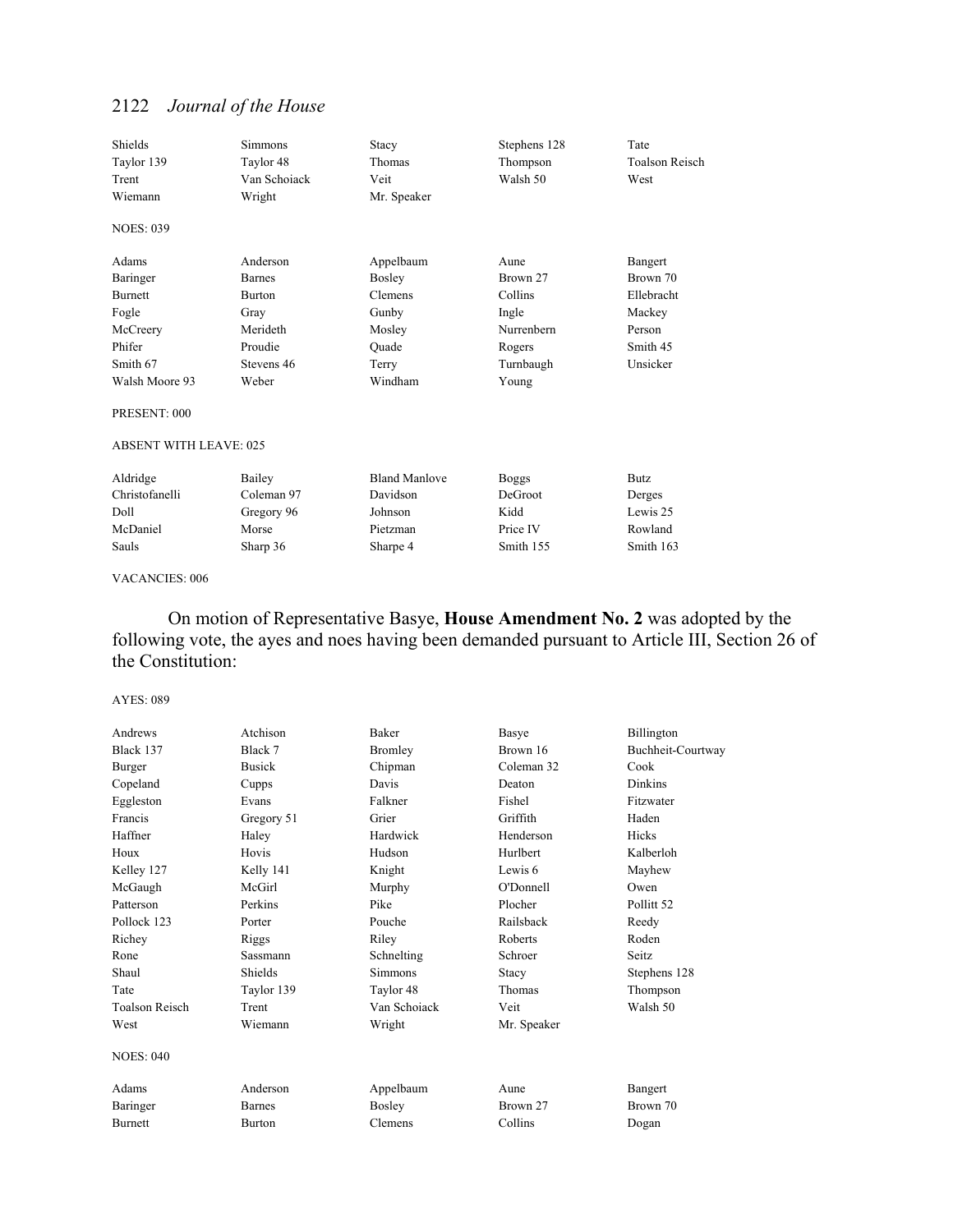# *Fifty-third Day–Wednesday, April 13, 2022* 2123

| Fogle                         | Gunby          | Ingle                | Mackey       | McCreery  |
|-------------------------------|----------------|----------------------|--------------|-----------|
| Merideth                      | Nurrenbern     | Person               | Phifer       | Price IV  |
| Proudie                       | Ouade          | Rogers               | Sander       | Sharp 36  |
| Smith 45                      | Smith 67       | Stevens 46           | Terry        | Turnbaugh |
| Unsicker                      | Walsh Moore 93 | Weber                | Windham      | Young     |
| PRESENT: 003                  |                |                      |              |           |
| Gray                          | Lovasco        | Schwadron            |              |           |
| <b>ABSENT WITH LEAVE: 025</b> |                |                      |              |           |
| Aldridge                      | Bailey         | <b>Bland Manlove</b> | <b>Boggs</b> | Butz      |
| Christofanelli                | Coleman 97     | Davidson             | DeGroot      | Derges    |
| Doll                          | Ellebracht     | Gregory 96           | Johnson      | Kidd      |
| Lewis 25                      | McDaniel       | Morse                | Mosley       | Pietzman  |
| Rowland                       | Sauls          | Sharpe 4             | Smith 155    | Smith 163 |
|                               |                |                      |              |           |

VACANCIES: 006

# Representative Plocher moved the previous question.

# Which motion was adopted by the following vote:

| Andrews               | Atchison       | <b>Baker</b> | Basye          | Billington            |
|-----------------------|----------------|--------------|----------------|-----------------------|
| Black 137             | Black 7        | Bromley      | Brown 16       | Buchheit-Courtway     |
| Burger                | <b>Busick</b>  | Chipman      | Coleman 32     | Cook                  |
| Copeland              | Cupps          | Davis        | Deaton         | <b>Dinkins</b>        |
| Dogan                 | Eggleston      | Evans        | Falkner        | Fishel                |
| Fitzwater             | Francis        | Gregory 51   | Grier          | Griffith              |
| Haden                 | Haffner        | Haley        | Hardwick       | Henderson             |
| Hicks                 | Houx           | Hovis        | Hudson         | Hurlbert              |
| Kalberloh             | Kelley 127     | Kelly 141    | Knight         | Lewis 6               |
| Mayhew                | McGaugh        | McGirl       | Murphy         | O'Donnell             |
| Owen                  | Patterson      | Perkins      | Pike           | Plocher               |
| Pollitt <sub>52</sub> | Pollock 123    | Porter       | Pouche         | Proudie               |
| Railsback             | Reedy          | Richey       | Riggs          | Riley                 |
| Roberts               | Roden          | Rone         | Sander         | Sassmann              |
| Schnelting            | Schroer        | Schwadron    | Seitz          | Shaul                 |
| Shields               | <b>Simmons</b> | Stacy        | Stephens 128   | Tate                  |
| Taylor 139            | Taylor 48      | Thomas       | Thompson       | <b>Toalson Reisch</b> |
| Van Schoiack          | Veit           | Walsh 50     | West           | Wiemann               |
| Wright                | Mr. Speaker    |              |                |                       |
| <b>NOES: 037</b>      |                |              |                |                       |
| Adams                 | Anderson       | Appelbaum    | Aune           | Bangert               |
| Baringer              | <b>Barnes</b>  | Bosley       | Brown 27       | Brown 70              |
| <b>Burnett</b>        | <b>Burton</b>  | Clemens      | Collins        | Fogle                 |
| Gray                  | Ingle          | Lovasco      | Mackey         | McCreery              |
| Merideth              | Nurrenbern     | Person       | Phifer         | Price IV              |
| Ouade                 | Rogers         | Sharp 36     | Smith 45       | Stevens 46            |
| Terry                 | Turnbaugh      | Unsicker     | Walsh Moore 93 | Weber                 |
| Windham               | Young          |              |                |                       |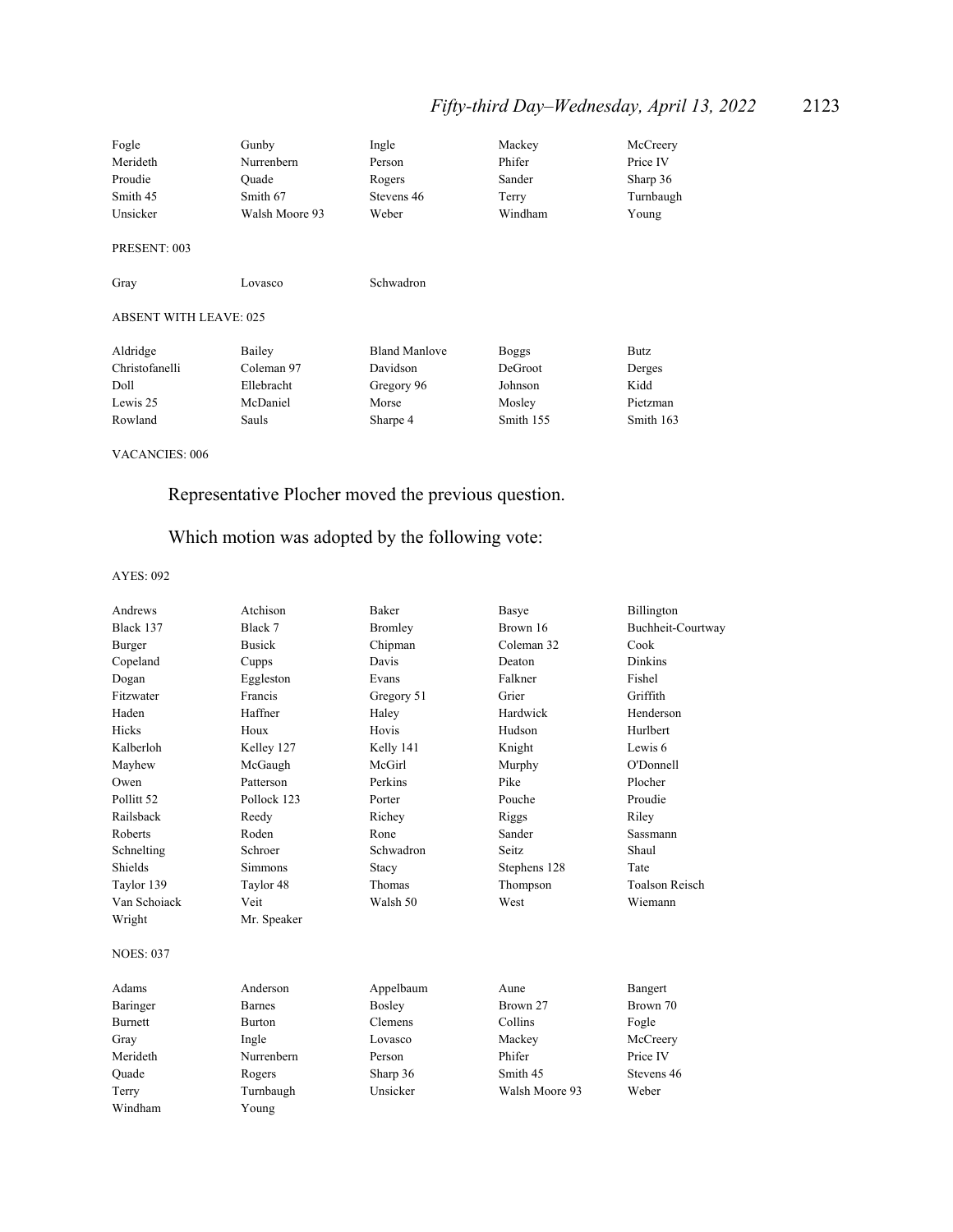PRESENT: 000

#### ABSENT WITH LEAVE: 028

| Aldridge       | Bailey     | <b>Bland Manlove</b> | <b>Boggs</b> | Butz      |
|----------------|------------|----------------------|--------------|-----------|
| Christofanelli | Coleman 97 | Davidson             | DeGroot      | Derges    |
| Doll           | Ellebracht | Gregory 96           | Gunby        | Johnson   |
| Kidd           | Lewis 25   | McDaniel             | Morse        | Mosley    |
| Pietzman       | Rowland    | Sauls                | Sharpe 4     | Smith 155 |
| Smith 163      | Smith 67   | Trent                |              |           |

VACANCIES: 006

On motion of Representative McGaugh, **HCS HB 2140, as amended**, was adopted.

 On motion of Representative McGaugh, **HCS HB 2140, as amended**, was ordered perfected and printed.

### **PERFECTION OF HOUSE JOINT RESOLUTIONS - INFORMAL**

**HCS HJR 123**, relating to assessors, was placed back on the House Joint Resolutions for Perfection Calendar.

### **REFERRAL OF HOUSE BILLS**

The following House Bills were referred to the Committee indicated:

**HCS HB 1858** - Fiscal Review **HCS HB 2152** - Fiscal Review **HB 2325** - Fiscal Review **HB 2365** - Fiscal Review **HCS HB 2376** - Fiscal Review **HB 2825** - Pensions

### **REFERRAL OF SENATE CONCURRENT RESOLUTIONS**

The following Senate Concurrent Resolutions were referred to the Committee indicated:

**SCR 31** - Agriculture Policy

**SCR 33** - Agriculture Policy

### **REFERRAL OF SENATE BILLS**

The following Senate Bill was referred to the Committee indicated:

**SS SCS SB 725** - Budget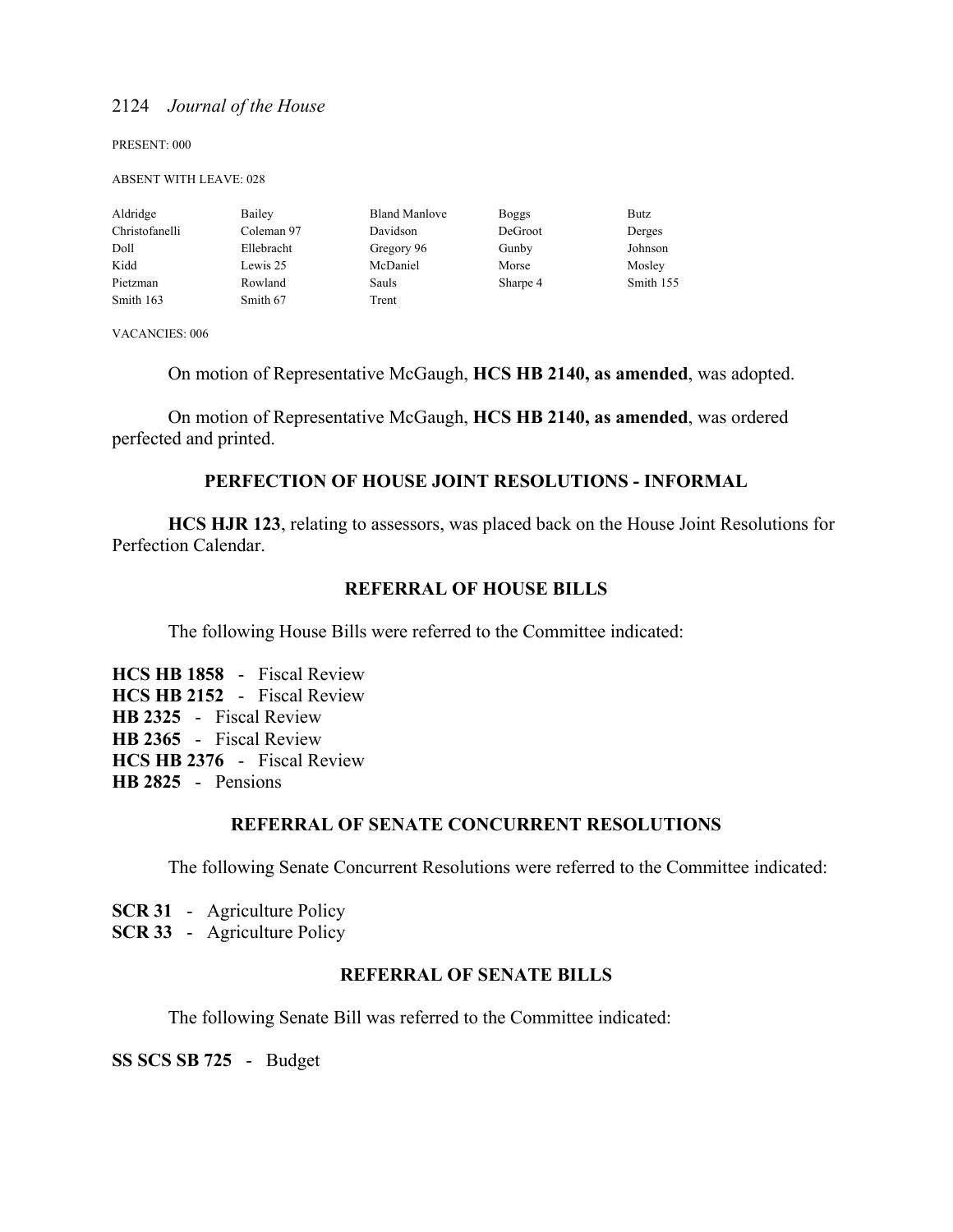### **COMMITTEE REPORTS**

### **Committee on Elementary and Secondary Education**, Chairman Basye reporting:

 Mr. Speaker: Your Committee on Elementary and Secondary Education, to which was referred **HB 2211**, begs leave to report it has examined the same and recommends that it **Do Pass with House Committee Substitute**, and pursuant to Rule 24(25)(c) be referred to the Committee on Rules - Legislative Oversight by the following vote:

Ayes (13): Baker, Basye, Black (7), Christofanelli, Davidson, DeGroot, Dogan, Fishel, Grier, Haffner, Hicks, Patterson and Toalson Reisch

Noes (6): Bangert, Brown (70), Nurrenbern, Pollitt (52), Sharp (36) and Terry

Absent (2): Mackey and Stacy

### **Committee on General Laws**, Chairman Trent reporting:

 Mr. Speaker: Your Committee on General Laws, to which was referred **HB 1580**, begs leave to report it has examined the same and recommends that it **Do Pass**, and pursuant to Rule 24(25)(c) be referred to the Committee on Rules - Legislative Oversight by the following vote:

Ayes (12): Davidson, Hardwick, Hurlbert, Ingle, Pollitt (52), Riley, Rogers, Schnelting, Schroer, Sharp (36), Trent and Weber

Noes (0)

Absent (4): Boggs, Brown (16), Merideth and Schwadron

 Mr. Speaker: Your Committee on General Laws, to which was referred **HB 2157**, begs leave to report it has examined the same and recommends that it **Do Pass with House Committee Substitute**, and pursuant to Rule 24(25)(c) be referred to the Committee on Rules - Legislative Oversight by the following vote:

Ayes (12): Davidson, Hardwick, Hurlbert, Ingle, Pollitt (52), Riley, Rogers, Schnelting, Schroer, Sharp (36), Trent and Weber

Noes (0)

Absent (4): Boggs, Brown (16), Merideth and Schwadron

 Mr. Speaker: Your Committee on General Laws, to which was referred **HB 2734**, **HB 2197** and **HB 2461**, begs leave to report it has examined the same and recommends that it **Do Pass with House Committee Substitute**, and pursuant to Rule 24(25)(c) be referred to the Committee on Rules - Legislative Oversight by the following vote:

Ayes (8): Davidson, Hardwick, Hurlbert, Pollitt (52), Riley, Schnelting, Schroer and Trent

Noes (4): Ingle, Rogers, Sharp (36) and Weber

Absent (4): Boggs, Brown (16), Merideth and Schwadron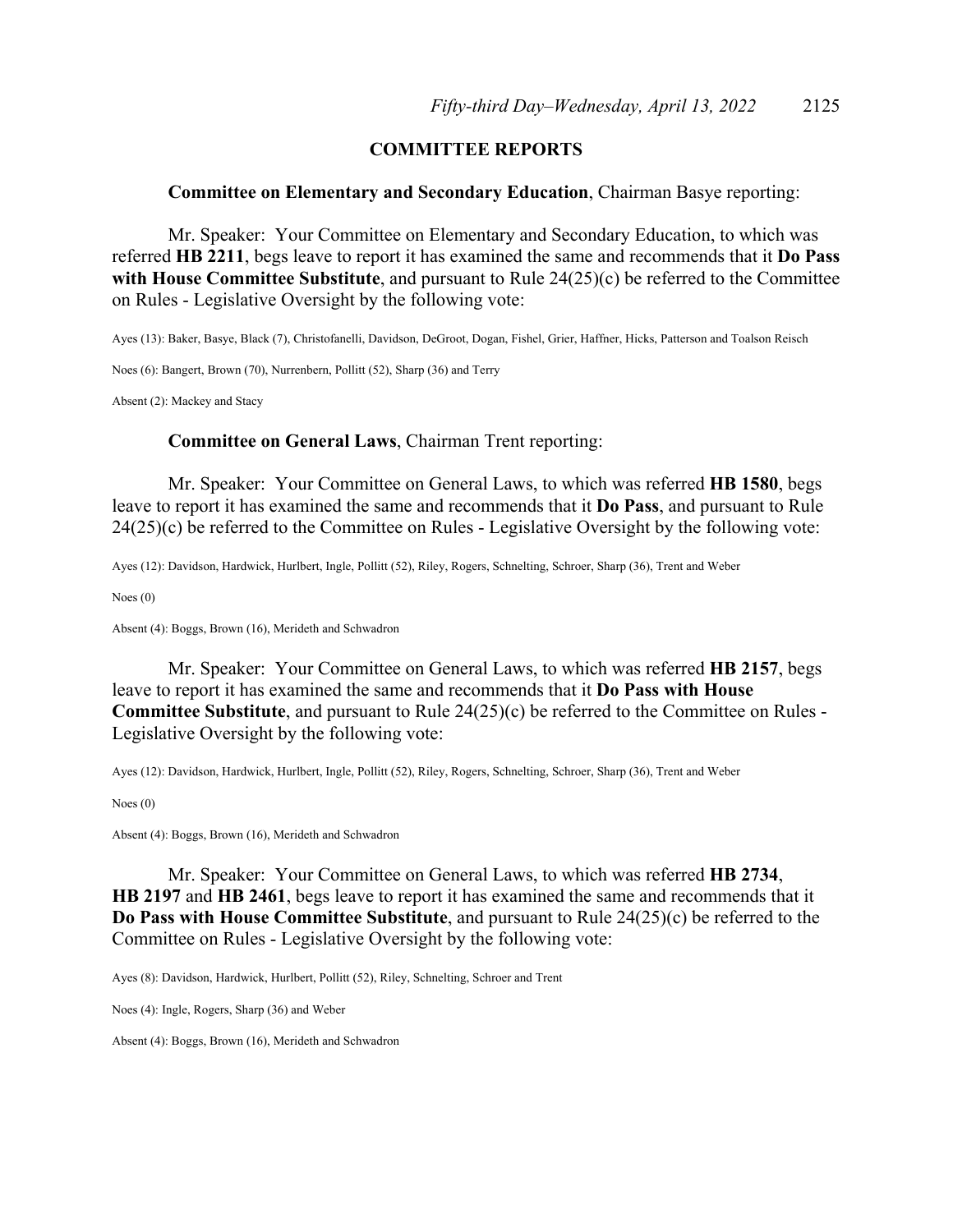**Special Committee on Government Accountability**, Chairman Gregory (96) reporting:

 Mr. Speaker: Your Special Committee on Government Accountability, to which was referred **HB 2003**, begs leave to report it has examined the same and recommends that it **Do Pass**, and pursuant to Rule 24(28)(a) be referred to the Committee on Rules - Administrative Oversight by the following vote:

Ayes (9): Baringer, Gregory (96), Henderson, Knight, Mackey, McGirl, Simmons, Terry and Veit

Noes (0)

Absent (7): Doll, Falkner, McDaniel, Patterson, Pollock (123), Proudie and Roden

**Committee on Fiscal Review**, Chairman Fitzwater reporting:

 Mr. Speaker: Your Committee on Fiscal Review, to which was referred **HJR 132**, begs leave to report it has examined the same and recommends that it **Do Pass** by the following vote:

Ayes (5): Chipman, Eggleston, Fitzwater, Richey and Walsh (50)

Noes (2): Baringer and Fogle

Absent (0)

 Mr. Speaker: Your Committee on Fiscal Review, to which was referred **SS#2 SJR 38**, begs leave to report it has examined the same and recommends that it **Do Pass** by the following vote:

Ayes (5): Chipman, Eggleston, Fitzwater, Richey and Walsh (50)

Noes (2): Baringer and Fogle

Absent (0)

### **ADJOURNMENT**

 On motion of Representative Plocher, the House adjourned until 10:00 a.m., Thursday, April 14, 2022.

### **COMMITTEE HEARINGS**

AGRICULTURE POLICY Monday, April 25, 2022, 1:30 PM, House Hearing Room 1. Tour of the Lincoln University agriculture facilities.

BUDGET Thursday, April 14, 2022, 8:15 AM, House Hearing Room 3. Executive session will be held: HB 3021 **CANCELLED**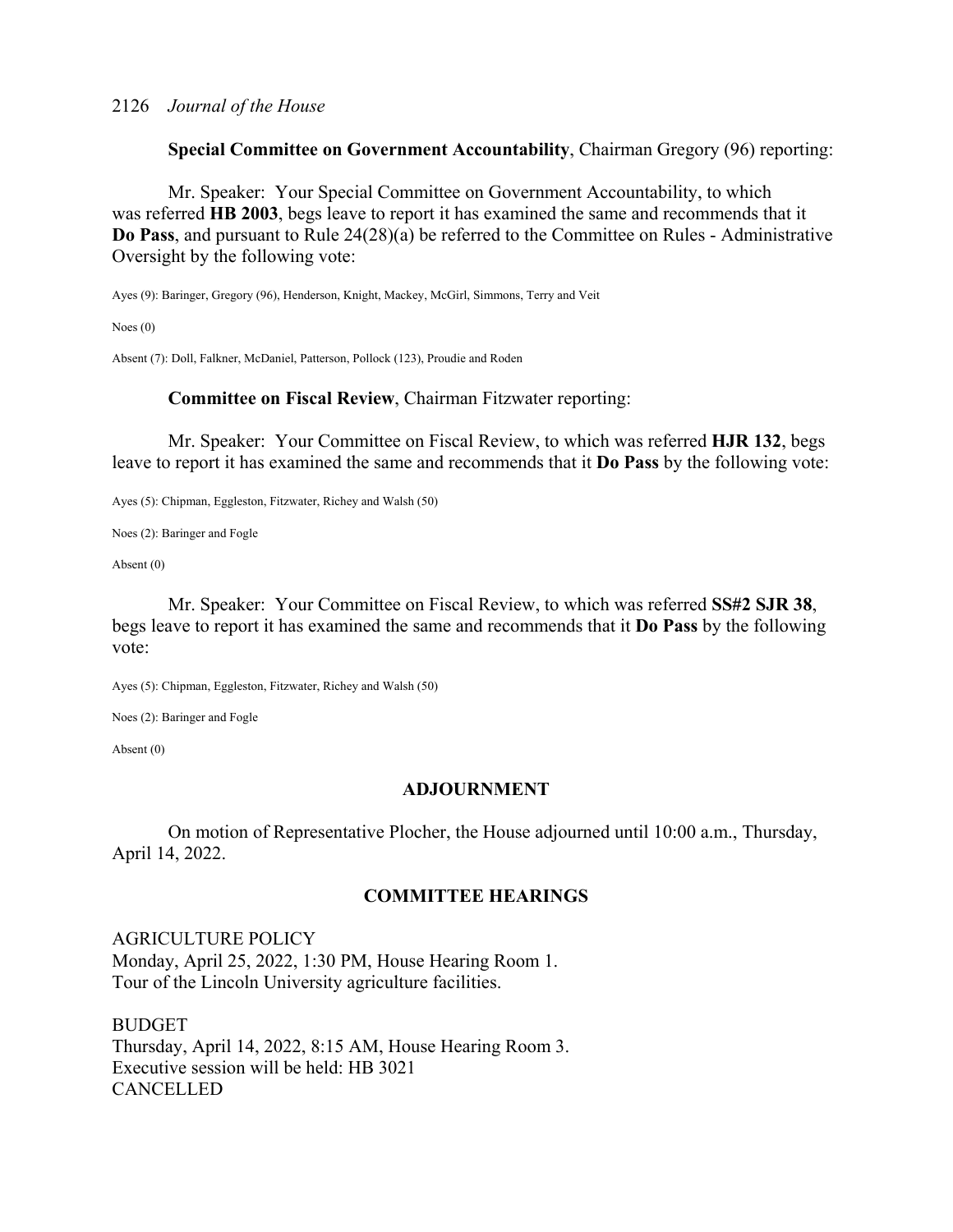ECONOMIC DEVELOPMENT Thursday, April 14, 2022, 9:00 AM, House Hearing Room 5. Public hearing will be held: SS#3 SCS SB 758, SS SCS SB 672

EMERGING ISSUES Tuesday, April 19, 2022, 3:00 PM or upon adjournment (whichever is later), House Hearing Room 7. Public hearing will be held: SS SB 690

EMERGING ISSUES Wednesday, April 20, 2022, 3:00 PM or upon adjournment (whichever is later), House Hearing Room 6. Executive session will be held: SS SB 690

FISCAL REVIEW Thursday, April 14, 2022, 9:45 AM, House Hearing Room 4. Executive session will be held: SS HB 2149, SS HB 2162 Executive session may be held on any matter referred to the committee.

HIGHER EDUCATION Thursday, April 14, 2022, 10:30 AM or upon adjournment (whichever is later), House Hearing Room 6. Public hearing will be held: SB 718

LOCAL GOVERNMENT Thursday, April 14, 2022, 9:00 AM, House Hearing Room 7. Executive session will be held: HB 1581

RULES - ADMINISTRATIVE OVERSIGHT Thursday, April 14, 2022, 9:15 AM, House Hearing Room 4. Executive session will be held: HB 1564, HB 2782, HCS HB 1608, HCS HB 1712, HB 1741, HCS HB 1974, HCS HB 2510, HCS HB 2614, HB 2660, HB 2731, HCS HB 2758, HB 2820, HR 3886, HCS SB 820 Executive session may be held on any matter referred to the committee.

SPECIAL COMMITTEE ON PUBLIC POLICY Thursday, April 14, 2022, 8:00 AM, House Hearing Room 6. Public hearing will be held: SS SCS SB 724, HB 2916, SS#2 SB 823 Added HB 2916 and SB 823. AMENDED

SPECIAL COMMITTEE ON PUBLIC POLICY Wednesday, April 20, 2022, 8:00 AM, House Hearing Room 7. Public hearing will be held: HB 2794, HB 2691, HJR 72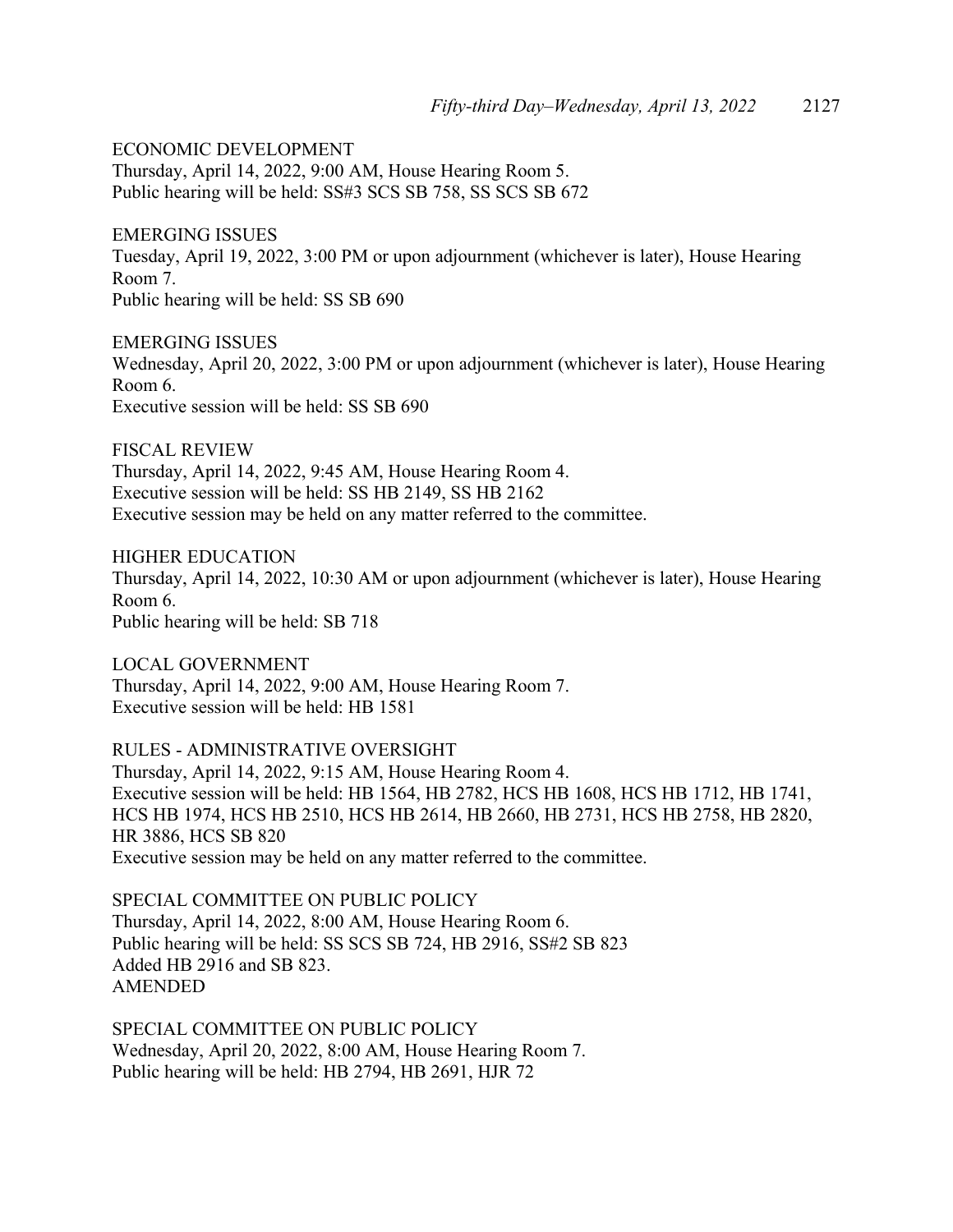VETERANS Tuesday, April 19, 2022, 3:00 PM or upon adjournment (whichever is later), House Hearing Room 5. Public hearing will be held: SCR 28, SCR 34 Presentation by Ross Bridges, Board Member for Welcome Home. Time change. **CORRECTED** 

### **HOUSE CALENDAR**

### FIFTY-FOURTH DAY, THURSDAY, APRIL 14, 2022

### **HOUSE JOINT RESOLUTIONS FOR PERFECTION**

HCS HJRs 82 & 106 - Black (137) HCS HJR 88 - McGirl HJR 80 - Coleman (32) HCS HJR 134 - Taylor (139) HJR 137 - Eggleston HJR 128 - O'Donnell HJR 107 - Dinkins HJR 125 - Christofanelli HCS HJR 123 - Kidd

### **HOUSE JOINT RESOLUTIONS FOR PERFECTION - INFORMAL**

HJR 100 - Richey HCS HJR 110 - Christofanelli

### **HOUSE BILLS FOR PERFECTION**

HB 1680 - Sharp (36) HB 1736 - Roberts HCS HB 1740 - Dogan HB 1804 - Veit HCS#2 HB 1992 - Coleman (97) HCS HB 2013 - Kelly (141) HCS HB 2118 - Taylor (139) HCS HB 2142 - Mayhew HB 2145 - Murphy HB 2172 - Francis HB 2174 - Mayhew HB 2293 - Knight HCS HB 2363 - McGirl HB 2371 - Smith (155) HCS HB 2381 - Roden HB 2391 - Buchheit-Courtway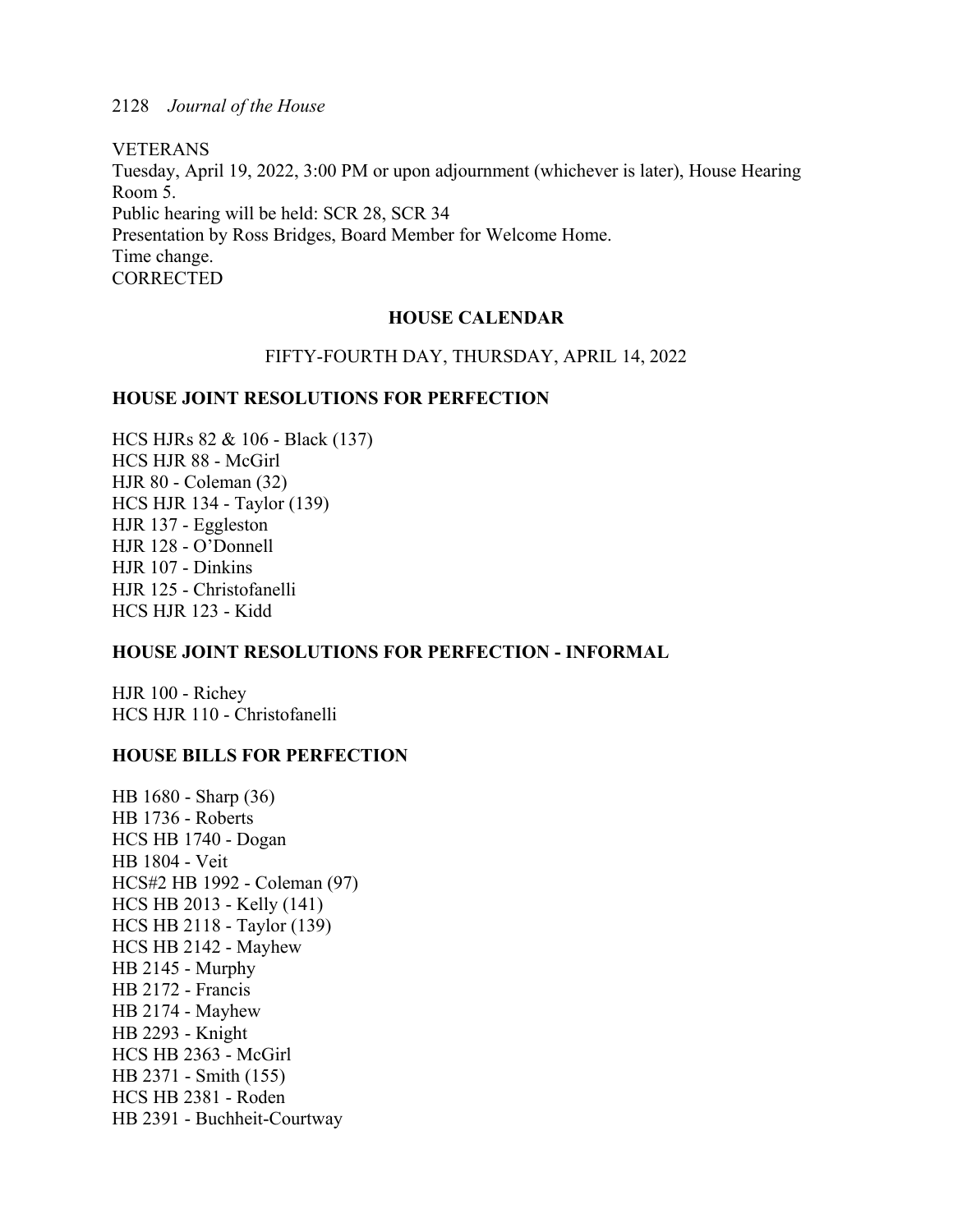HCS HB 2434 - Grier HCS HB 2453 - McDaniel HCS HB 2543 - O'Donnell HB 2568 - Perkins HB 2576 - Bromley HB 2603 - Patterson

### **HOUSE BILLS FOR PERFECTION - INFORMAL**

HCS HB 2616 - Coleman (32) HCS HB 1749 - Basye HCS HB 1903 - Christofanelli HCS HB 2093 - Wiemann HB 2356 - McDaniel HB 2010 - Smith (155) HCS HB 2306 - Christofanelli HCS HB 1619, as amended, with HA 2, pending - Van Schoiack HCS HB 1695 - Gregory (51) HB 1715 - Riley HCS HB 1876 - Haffner HCS HB 1559 - Davidson HB 1687 - Hardwick HB 2308 - Atchison HB 1627 - Morse HB 1628 - Morse HB 1652 - Bromley HB 1672 - Taylor (48) HB 1475 - Schroer HB 1624 - Schroer HB 1451 - Billington HB 1594 - Walsh (50) HB 1490 - Porter HB 1579 - Mayhew HB 1717 - Riley HCS HB 1722 - Shields HB 1863 - Thomas HB 1881 - Black (7) HCS HB 1908 - Shaul HCS HB 1998 - Davidson HB 2129 - Railsback HCS HB 2136 - Kelley (127) HCS HB 2206 - Trent HB 2219 - O'Donnell HB 2439 - Hovis HCS HB 2447 - Hardwick HCS HB 2452 - Cook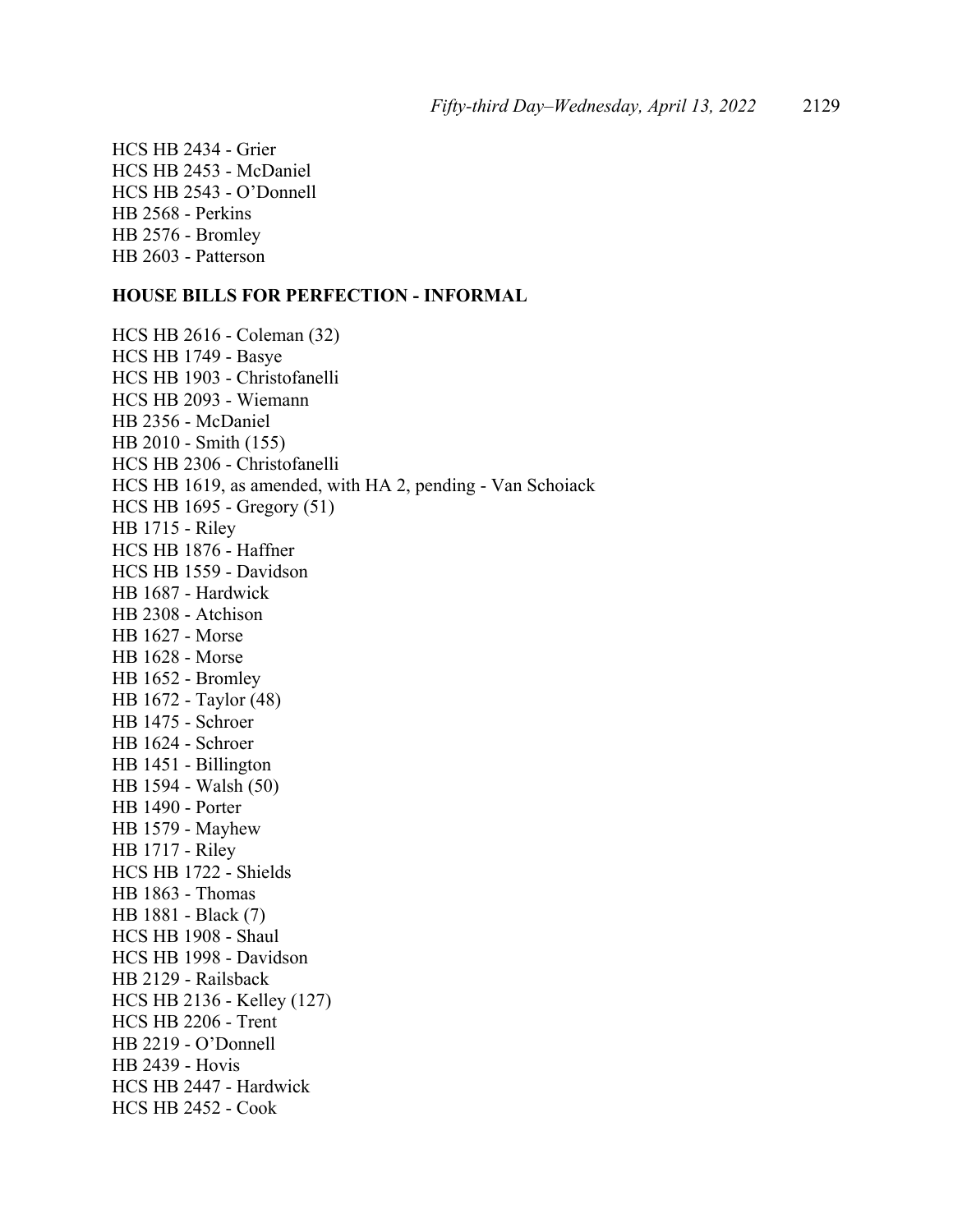HCS HB 2652 - Haffner HS HB 2310, as amended, with HA 2 HA 3 and HA 3, as amended, pending - McDaniel HCS HBs 1593 & 1959 - Walsh (50) HB 1616 - Van Schoiack HCS HB 1833 - Basye HB 2009 - Pollock (123) HB 2474 - Hicks HB 1692 - Boggs HB 1762 - Sander HB 1859 - Eggleston HB 1864 - Thomas HCS HB 1875 - Haffner HB 1977 - Kelley (127) HB 2095 - Kelly (141) HB 2123 - Taylor (139) HB 2169 - Trent HCS HB 2246 - Copeland HB 2515 - Perkins HCS HB 1854 - Schroer HCS HB 1747 - Basye HB 2050 - Schroer HB 1455 - Billington HCS HB 1464 - Schnelting HB 1478 - Dinkins HCS HB 1489 - Porter HCS HB 1716 - Riley HCS HBs 1904 & 1575 - Murphy HB 1973 - Gregory (51) HB 2085 - Cook HB 2156 - Perkins HCS HB 2208 - Christofanelli HCS HB 2499 - Eggleston HB 2590 - Evans HB 1480 - Dinkins HB 1563 - Griffith HCS HB 1641 - Coleman (32) HB 1721 - Shields HCS HB 1905 - Shaul HCS HBs 1972 & 2483 - Copeland HB 2056 - Evans HB 2160 - Dinkins HB 2164 - Buchheit-Courtway HB 2165 - Buchheit-Courtway HCS HB 2220 - Falkner HB 2255 - Bailey HB 2327 - Riggs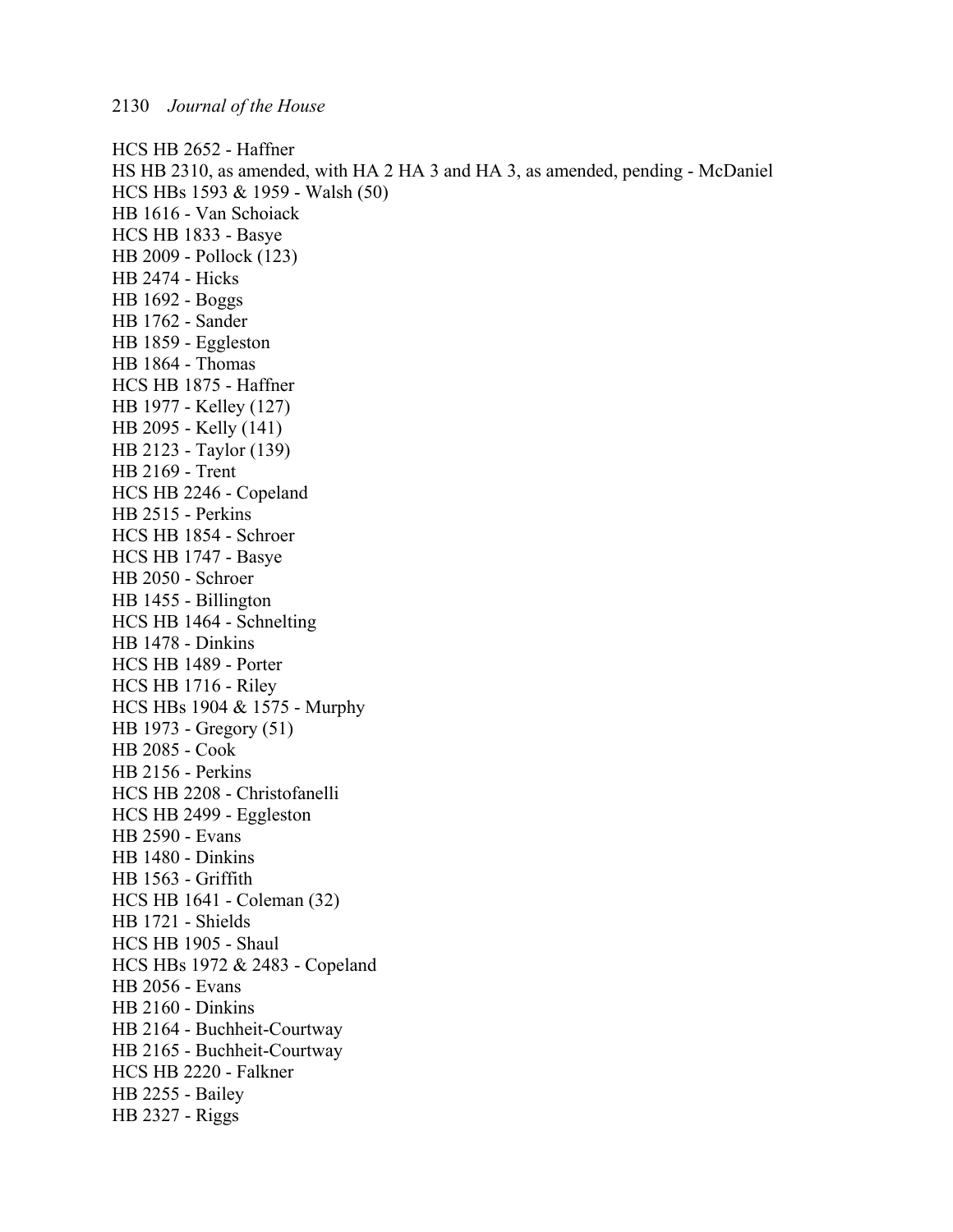HB 2359 - Basye HCS HB 2450 - Reedy HB 1471 - Pike HCS HB 1556 - Gregory (96) HCS HB 1613 - Lovasco HCS HB 1670 - Seitz HCS HB 1918 - Hovis HCS HB 2011 - Smith (155) HCS HB 2052 - Riggs HCS HB 2138 - Kelley (127) HCS HB 2177 - Owen HB 2290 - Andrews HCS HB 2369 - Hurlbert HCS HB 2389 - Cook HB 2544 - Patterson HB 2589 - Evans HB 2615 - Coleman (32) HB 2674 - Tate HCS HB 2810 - Seitz HCS HB 1553 - Hudson HCS HB 1753 - Basye HB 1960 - Murphy HCS HB 2008 - Schwadron HB 2209 - Hurlbert HB 2487 - West HCS HB 2605 - Gregory (51) HB 2781 - Evans HB 2798 - Reedy HCS HB 2913 - Plocher HCS HB 2564 - Riggs HCS HB 2583 - Riggs HB 2611 - Richey HB 1547 - Veit HCS HB 1550 - Veit HB 1585 - Murphy HCS HB 1595 - Hudson HB 1601 - Chipman HCS HB 1614 - Lovasco

### **HOUSE CONCURRENT RESOLUTIONS FOR THIRD READING**

HCR 57 - Chipman HCR 71 - Riggs HCR 58 - Copeland HCR 72 - Francis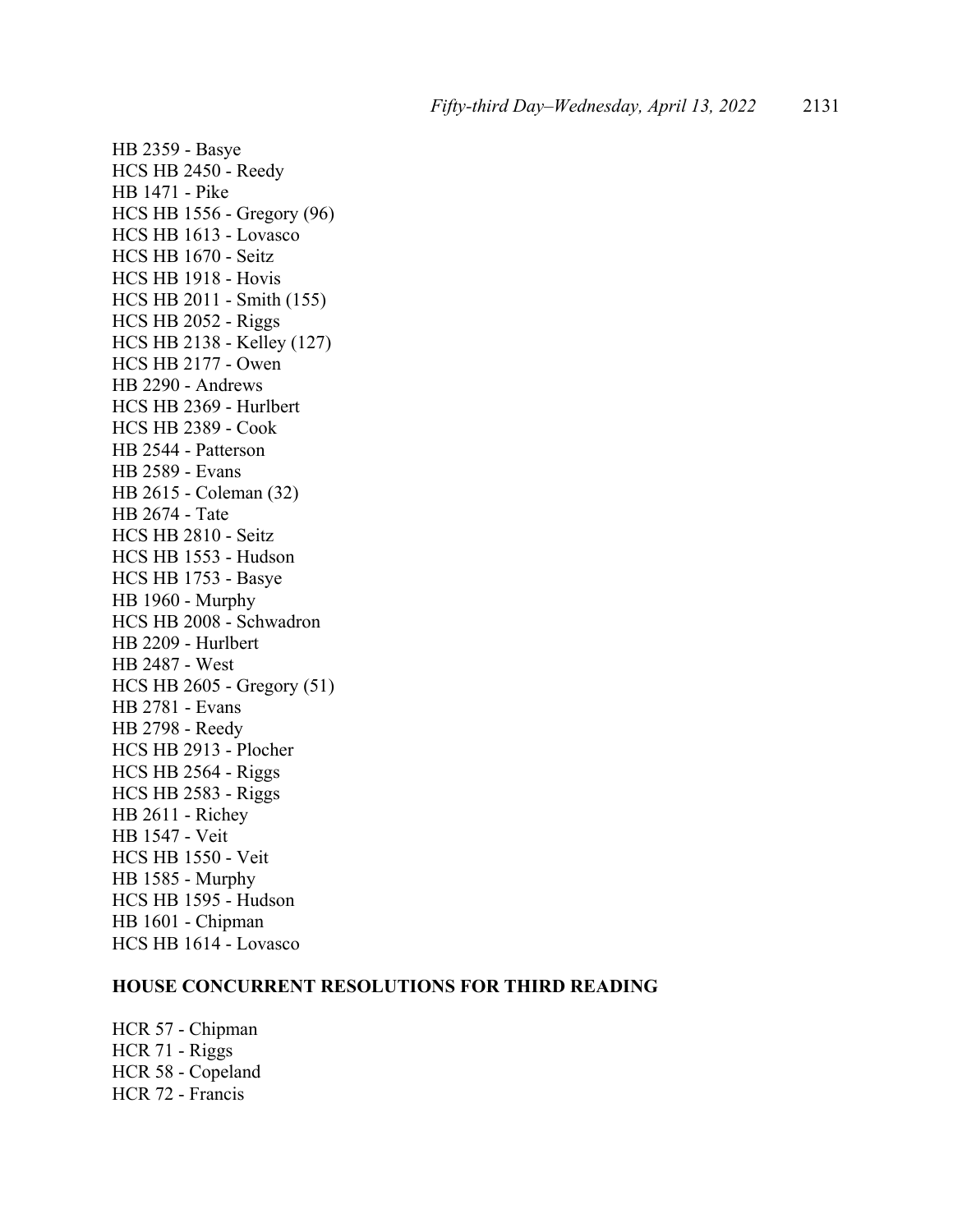### **HOUSE JOINT RESOLUTIONS FOR THIRD READING**

HJR 132 - Kidd HJR 133 - Davidson HJR 114 - Coleman (32)

### **HOUSE BILLS FOR THIRD READING**

HB 2307 - Coleman (32) HCS HB 1757 - Railsback HB 2593 - Lovasco HB 1860 - Eggleston HCS HB 1583 - Murphy HB 2623 - Veit HB 1705 - Roberts HCS HB 2218 - O'Donnell HCS HB 2600, (Fiscal Review 4/7/22) - Railsback HB 2331, E.C. - Baker HCS HB 2171 - Francis HB 2571, (Fiscal Review 4/12/22) - Owen HCS HB 2376, (Fiscal Review 4/13/22), E.C. - Kelly (141) HB 2325, (Fiscal Review 4/13/22) - Patterson HB 2365, (Fiscal Review 4/13/22) - Shields HCS HB 2152, (Fiscal Review 4/13/22) - Henderson HB 2090 - Griffith HCS HB 1683 - Brown (16) HCS HB 1858, (Fiscal Review 4/13/22) - Baker

### **HOUSE BILLS FOR THIRD READING - INFORMAL**

HB 2493 - Black (7)

### **SENATE JOINT RESOLUTIONS FOR THIRD READING**

SS#2 SJR 38 - Brown (16)

### **SENATE BILLS FOR THIRD READING**

SS SB 678, E.C. - Brown (16)

### **HOUSE BILLS WITH SENATE AMENDMENTS**

SS HB 2162, (Fiscal Review 4/5/22) - Deaton SS SCS HCS HB 1720, as amended (Fiscal Review 4/7/22), E.C. - Pollitt (52) SS HB 2149, as amended (Fiscal Review 4/12/22), E.C. - Shields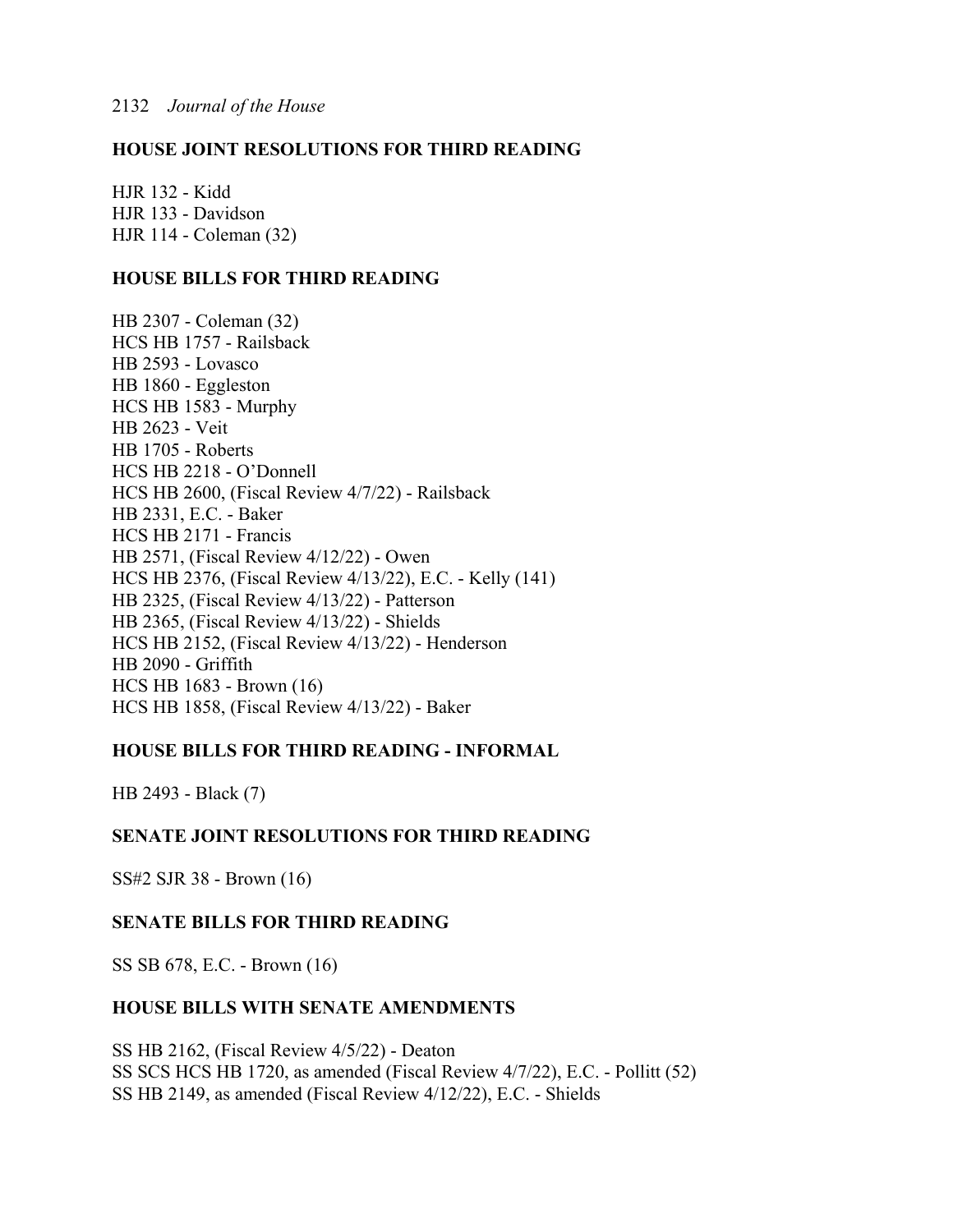### **BILLS CARRYING REQUEST MESSAGES**

SS#2 HCS HB 2117, as amended (request Senate recede/grant conference), E.C. - Shaul

### **HOUSE RESOLUTIONS**

HCS HR 3279 - Grier

### **ACTIONS PURSUANT TO ARTICLE IV, SECTION 27**

HCS HB 1 - Smith (163) CCS SS SCS HCS HB 2 - Smith (163) CCS SS SCS HCS HB 3 - Smith (163) CCS SS SCS HCS HB 4 - Smith (163) CCS SCS HCS HB 5 - Smith (163) CCS SCS HCS HB 6 - Smith (163) CCS SCS HCS HB 7 - Smith (163) CCS SCS HCS HB 8 - Smith (163) CCS SCS HCS HB 9 - Smith (163) CCS SS SCS HCS HB 10 - Smith (163) CCS SS SCS HCS HB 11 - Smith (163) CCS SCS HCS HB 12 - Smith (163) SCS HCS HB 13 - Smith (163) HCS HB 17 - Smith (163) SCS HCS HB 18 - Smith (163) SS SCS HCS HB 19 - Smith (163)